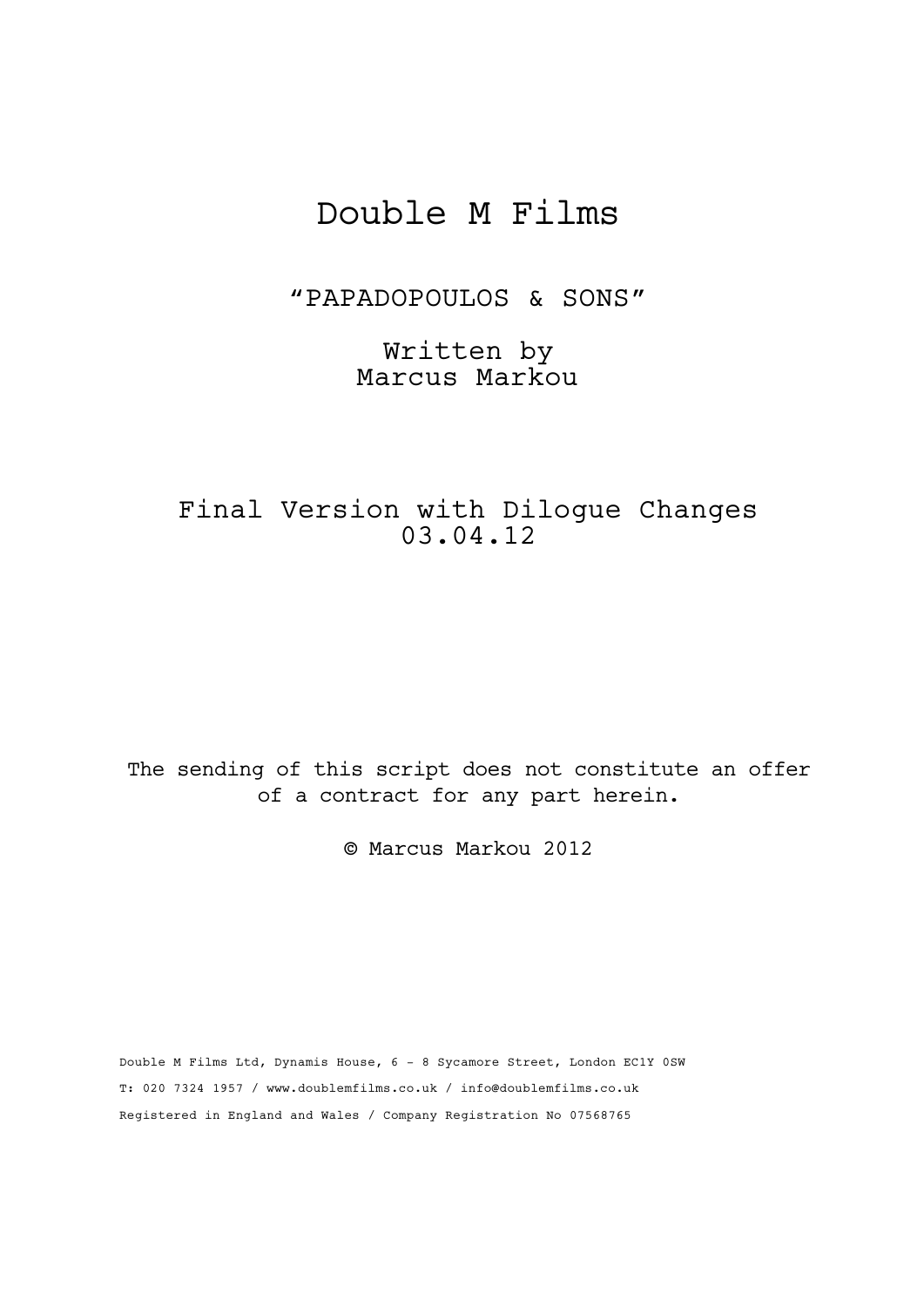1 (CONTINUED)

## 1 **EXT. PAPADOPOULOS MANSION - GARDEN. DAY 1.** 1

CUT TO:

CUT TO:

## 2 **INT. PAPADOPOULOS MANSION - INTERIOR. DAY 1.** 2

MRS PARRINGTON knocks on a bedroom door. The door opens on HARRY PAPADOPOULOS in his bedroom doing up his shirt in a mirror.

Music. *Zorba - the Ballet by the Hungarian State Symphony.* 

A very English scene - a beautiful English garden belonging to a mansion house. A smartly turned out gardener in green overalls is raking leaves. It's an impressive picture of Britishness and order. Another gardener, DAVE is trimming the edge of the lawn. We see shots of the garden; plants, trees, a gazebo, sundial, water fountain etc. We follow one of the gardeners pushing a wheelbarrow across the width of the lawn and we see the rear of

CUT TO:

#### 3 **EXT. PAPADOPOULOS MANSION - DRIVEWAY. DAY 1.** 3

Classical and uplifting.

this impressive property.

Title: 'PAPADOPOULOS & SONS'

A chauffeur-driven Mercedes pulls up to the front of the mansion house. MRS PARRINGTON, the housekeeper and nanny, waits for the car. HARRY and his children, JAMES, KATIE and THEO exit through the front door. As they do so, MRS PARRINGTON makes sure the children are smartly turned out. The chauffeur gets out and opens the door for the children.

CUT TO:

#### 4 **EXT. CAR MONTAGE. DAY 1.** 4

We see the car make its way through London and images of the City, the Gherkin, NatWest Tower, Canary Wharf. The Mercedes pulls up outside a hotel.

CUT TO:

#### 5 **INT. LONDON HOTEL - AWARDS CEREMONY. DAY 1.** 5

A PRESENTER is standing behind a lectern, with a large crystal vase award. Behind him, on the stage, we see a 'European Entrepreneur of the Year Award' banner.

PRESENTER

Orphaned when he was just a boy, Harry Papadopoulos came to this country with nothing.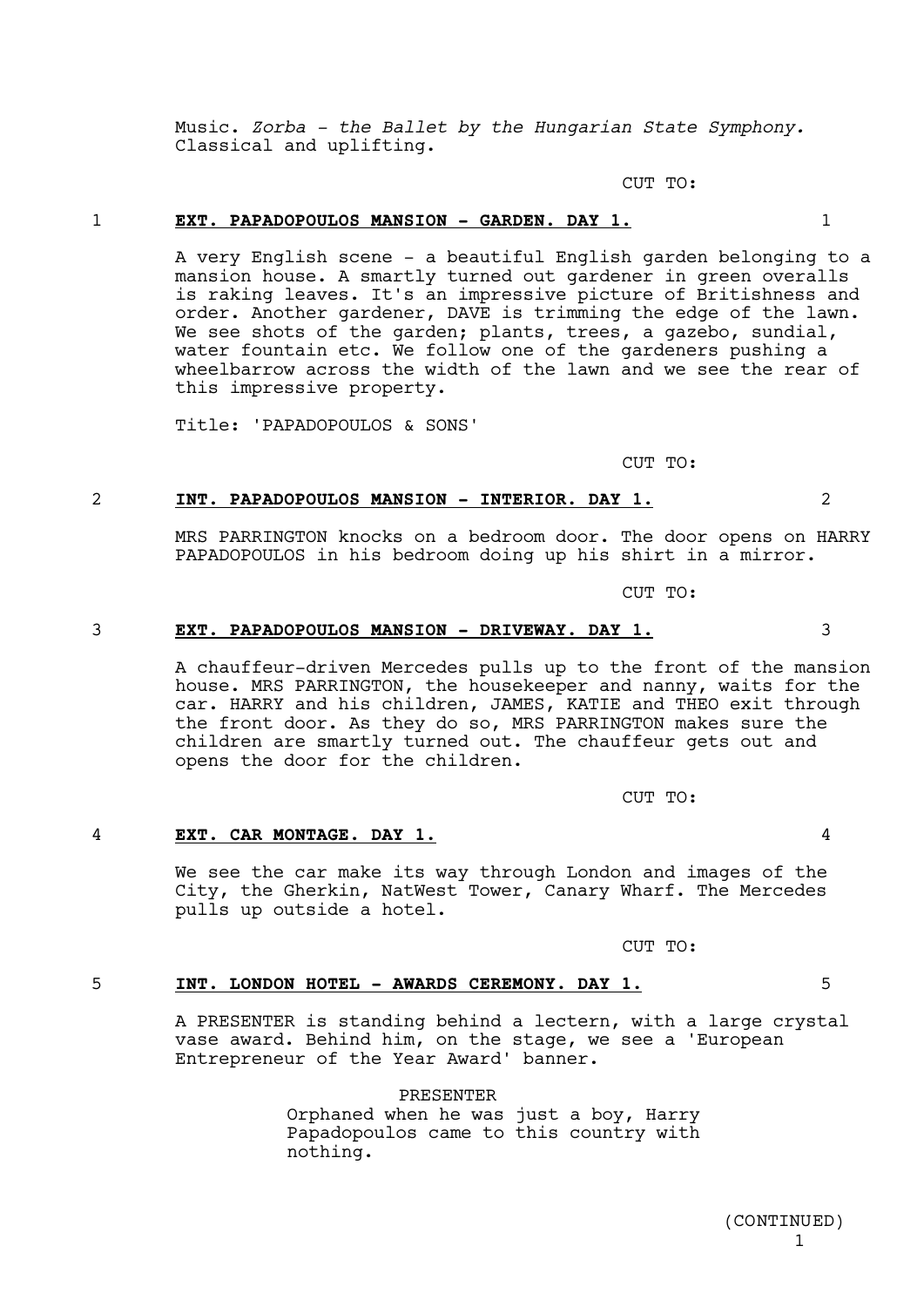Papadopoulos & Sons by Marcus Markou - Shooting Draft 5 CONTINUED: 5

> We cut to the family seated at a round table. The children look bored. HARRY listens proudly.

> > PRESENTER (CONT'D) Harry was a grafter, entering the restaurant trade as a young man. (Beat) That's a euphemism for 'Greek waiter' isn't it?

There is some laughter in the audience. We cut to HARRY again, who attempts to smile off the joke.

> PRESENTER (CONT'D) Only joking Harry. He then started the now famous Papadopoulos & Sons - doing all things Greek. From taramasalata to olive oil and frozen mousakas - which, I must admit, my wife and I are partial to occasionally. Not one to settle, Harry's made the move into commercial property where he's about to embark on one of the most audacious developments yet - Papadopoulos Plaza. A two million square foot redevelopment in the heart of our great city. (Applause from the audience) Ladies and Gentlemen, I give you European Entrepreneur of the Year. Harry Papadopoulos.

Awards music. We now cut to HARRY getting up from the table. He momentarily acknowledges the applause. The children are clapping politely but absently.

CUT TO:

## 6 **INT. LONDON HOTEL - SMALL FUNCTION SUITE. DAY 1.** 6

It's the photo call for 'European Entrepreneur of the Year.' A PHOTOGRAPHER is taking shots of HARRY holding his award. KATIE, JAMES and THEO stand alongside their father. The children look disinterested.

> PHOTOGRAPHER That's lovely. (Referring to the vase) Now just hold it up a bit for me. Yeah, that's nice. Bunch up a bit.

HARRY Just look at the camera.

PHOTOGRAPHER A little bit more. Perfect. Now touch the vase for me, if you don't mind.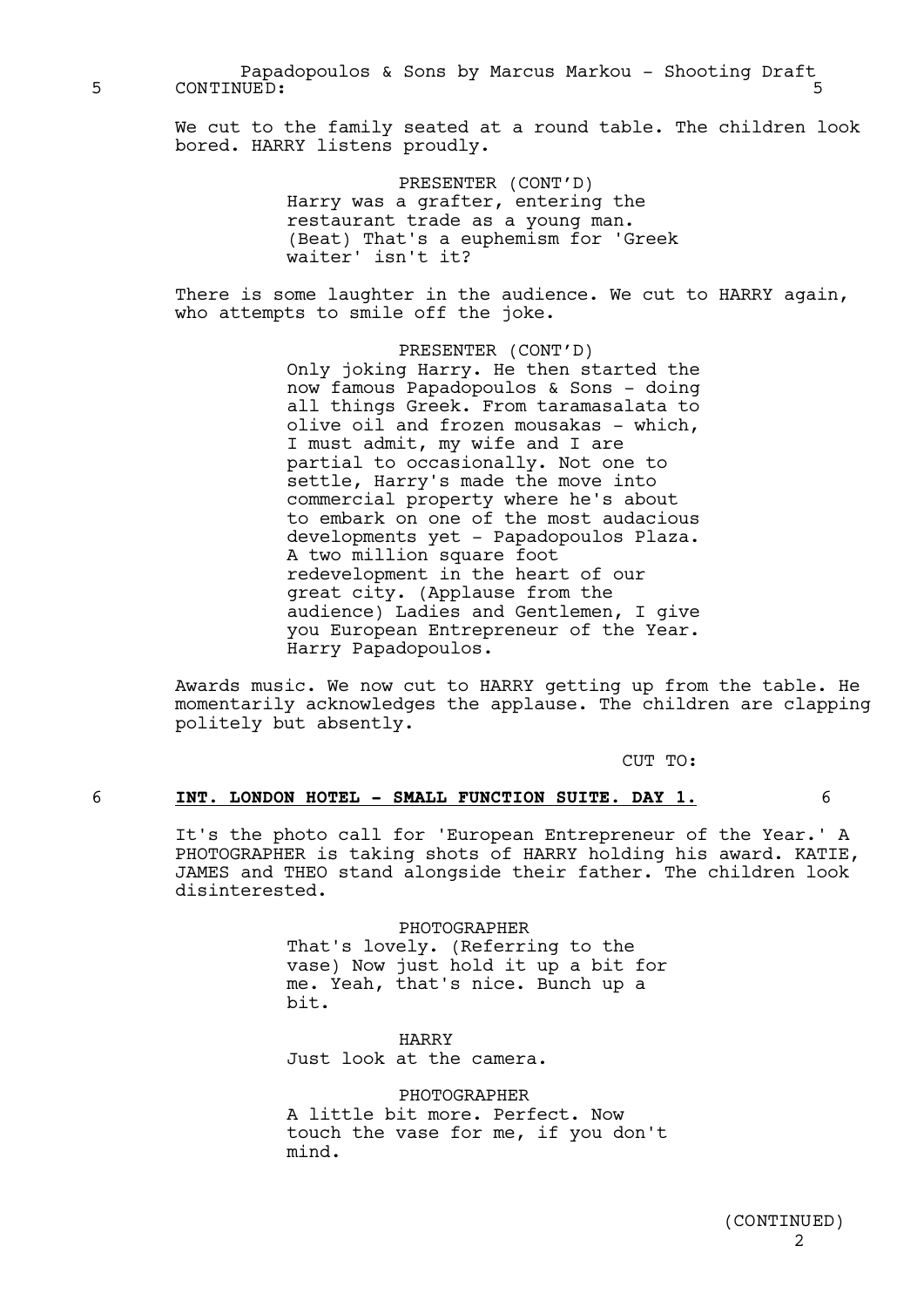Papadopoulos & Sons by Marcus Markou - Shooting Draft 6 CONTINUED: 6

KATIE

Touch it? What a perv. JAMES (With a stammer) Katie. You're the p... p... perv. KATIE And you're the f.. f.. freak. HARRY Shush. PHOTOGRAPHER Come on guys. Big smiles. Big smiles for me. THEO Did you really work in a restaurant Daddy? HARRY A long time ago. Touch it. PHOTOGRAPHER Guys. This is supposed to be a celebration. What's the Greek word? Is it Opa? Opa?

HARRY

Touch the vase.

The family touch the vase and force a smile.

THEO Cheese!!!

CUT TO:

#### 7 **INT. PAPADOPOULOS MANSION - KITCHEN. EVENING 1.** 7

MRS PARRINGTON is drying dishes. HARRY, THEO, KATIE and JAMES are at the table having supper. THEO is on a laptop, checking stock market trends. KATIE is texting. HARRY is reading congratulatory cards.

> HARRY Congratulations from the Prime Minister. Sir Derek Otterly was there today Mrs Parrington.

MRS PARRINGTON I don't know him.

HARRY Sir Derek? You must remember him. He's been to the house.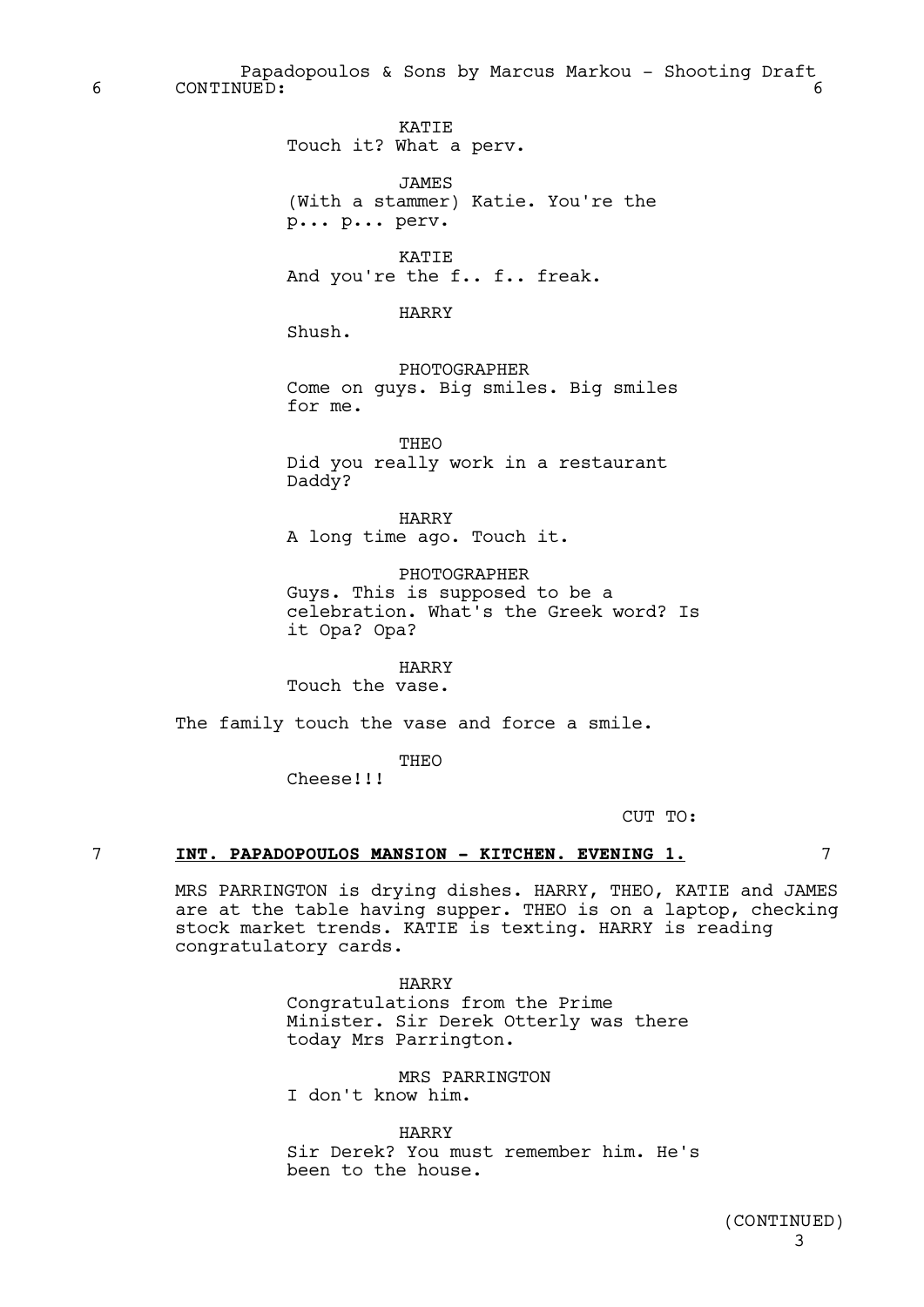Papadopoulos & Sons by Marcus Markou - Shooting Draft 7 CONTINUED: 7

> MRS PARRINGTON They all blur.

KATIE That's because they're all so dull.

THEO Weird. Gold doing well. Tech stocks down.

DAVE enters and hands MRS PARRINGTON some empty mugs.

DAVE Nice one Mrs P.

MRS PARRINGTON Oh, thanks Dave. Would you like to stay for some supper?

DAVE Oh no. Best not. Got some dinner at home. That's a nice vase, isn't it?

HARRY European Entrepreneur of the Year.

DAVE That's impressive.

JAMES Dave. Did you g.. g.. get my cuttings?

DAVE I did mate. It's in the greenhouse. I got you a Caryopteris and a Philadelphus.

JAMES Cheers man. Thank you.

DAVE See you later.

JAMES See you tomorrow.

Dave exits.

**THEO** Daddy? What did Papadopoulos & Sons borrow for the property development?

HARRY About three hundred million.

MRS PARRINGTON shuts and removes THEO's laptop.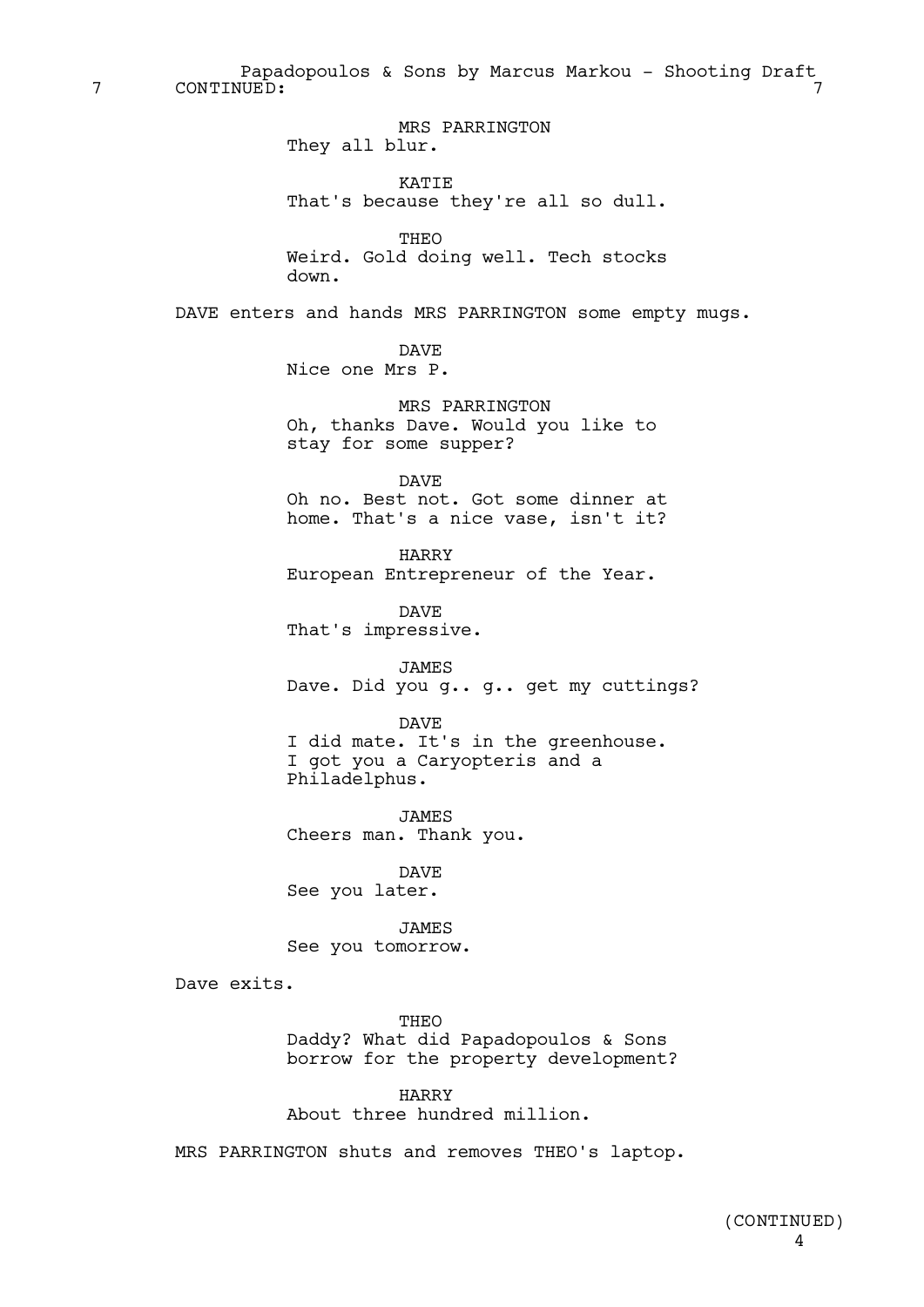MRS PARRINGTON Never mind the trials and tribulations of the stock market. Finish your supper young man.

## THEO

Nanny P!

MRS PARRINGTON Eat up or there'll be no pudding. I've made you a nice sponge.

THEO pulls a childish grimace and starts to breath heavily through his nose.

> **THEO** Two, Four, Eight, 16...

> > HARRY

Alright.

THEO Thirty two, sixty four, 128..

HARRY That's enough.

THEO Something is happening with interbank lending Daddy!

HARRY Alright. We'll talk about it tomorrow.

HARRY gets up from the table.

HARRY (CONT'D) It's going to be a long summer.

HARRY exits.

MRS PARRINGTON Taking them to a business awards ceremony is hardly a family day out. My suggestion was a cottage in Lyme Regis.

CUT TO:

## 8 **INT. PAPADOPOULOS MANSION - HALLWAY. EVENING 1.** 8

DAVE is at the front door in the hallway. He is putting on his muddy boots. HARRY enters.

HARRY

Dave? I need to talk to you about James. It's... Look, you really should be doing that at the back.

> 5 (CONTINUED)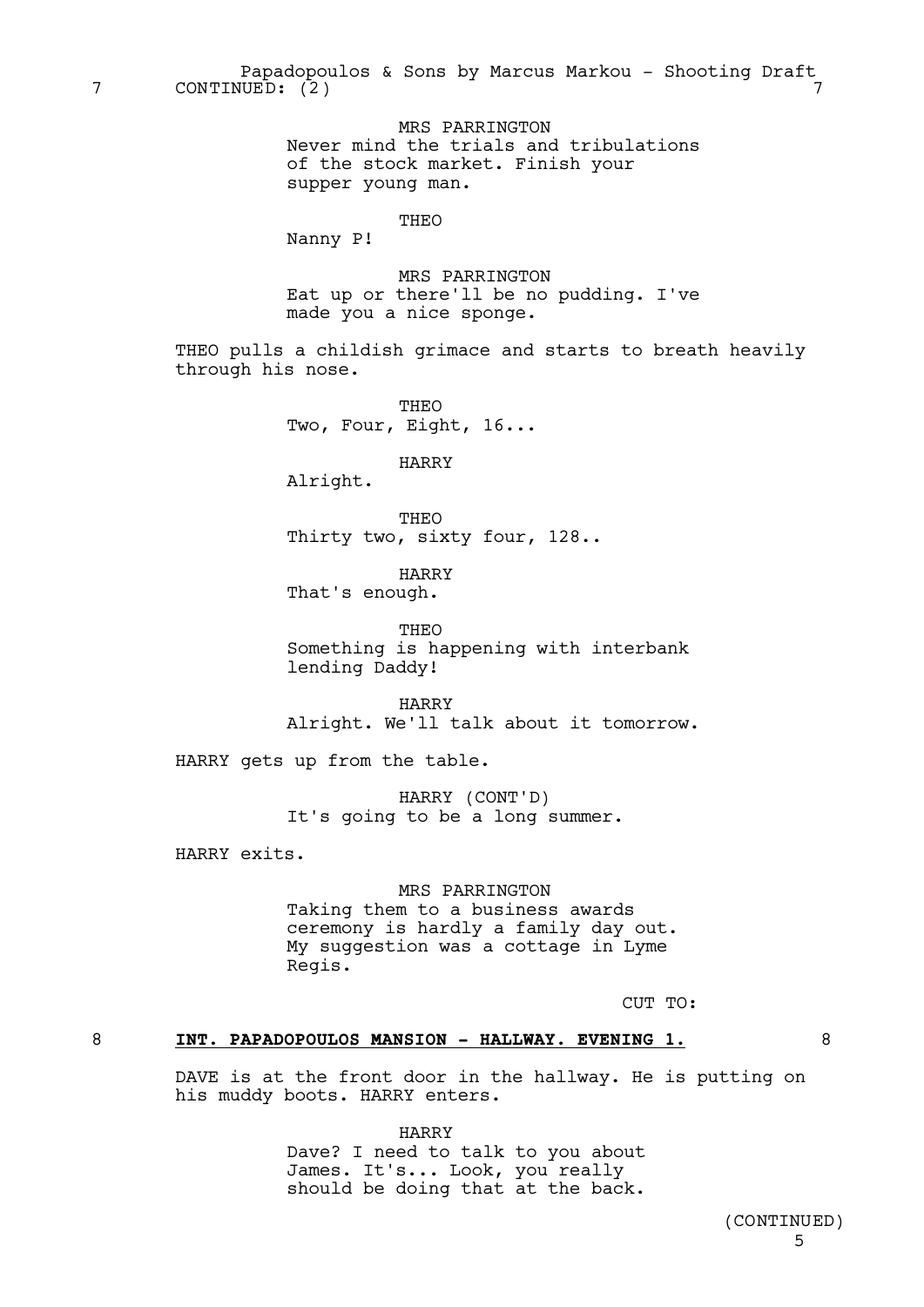Papadopoulos & Sons by Marcus Markou - Shooting Draft 8 CONTINUED: 8

DAVE

Yeah. Sorry.

HARRY Look. Its. He needs to complete his degree. And this gardening, the horticulture, the plants.

DAVE

Yeah, yeah.

HARRY It's a huge distraction.

DAVE I was just helping him out during the holidays.

HARRY Well, I need him to complete his studies and you're diverting his attention. And frankly, it's not what I pay you for.

Dave doesn't answer.

HARRY (CONT'D) Please don't be so churlish. You know, if you were worked for my company you'd probably be fired.

DAVE Yeah. Is there anything else?

HARRY No. That's it.

DAVE Goodnight Mr. Papadopoulos.

DAVE exits. JAMES comes through the hallway. He has overheard some of the conversation and he's upset. He walks past HARRY and flashes him a dirty look.

#### HARRY

James.

JAMES now stops and returns to say something to his father.

JAMES

W...

HARRY

Relax.

JAMES

Wa... wa...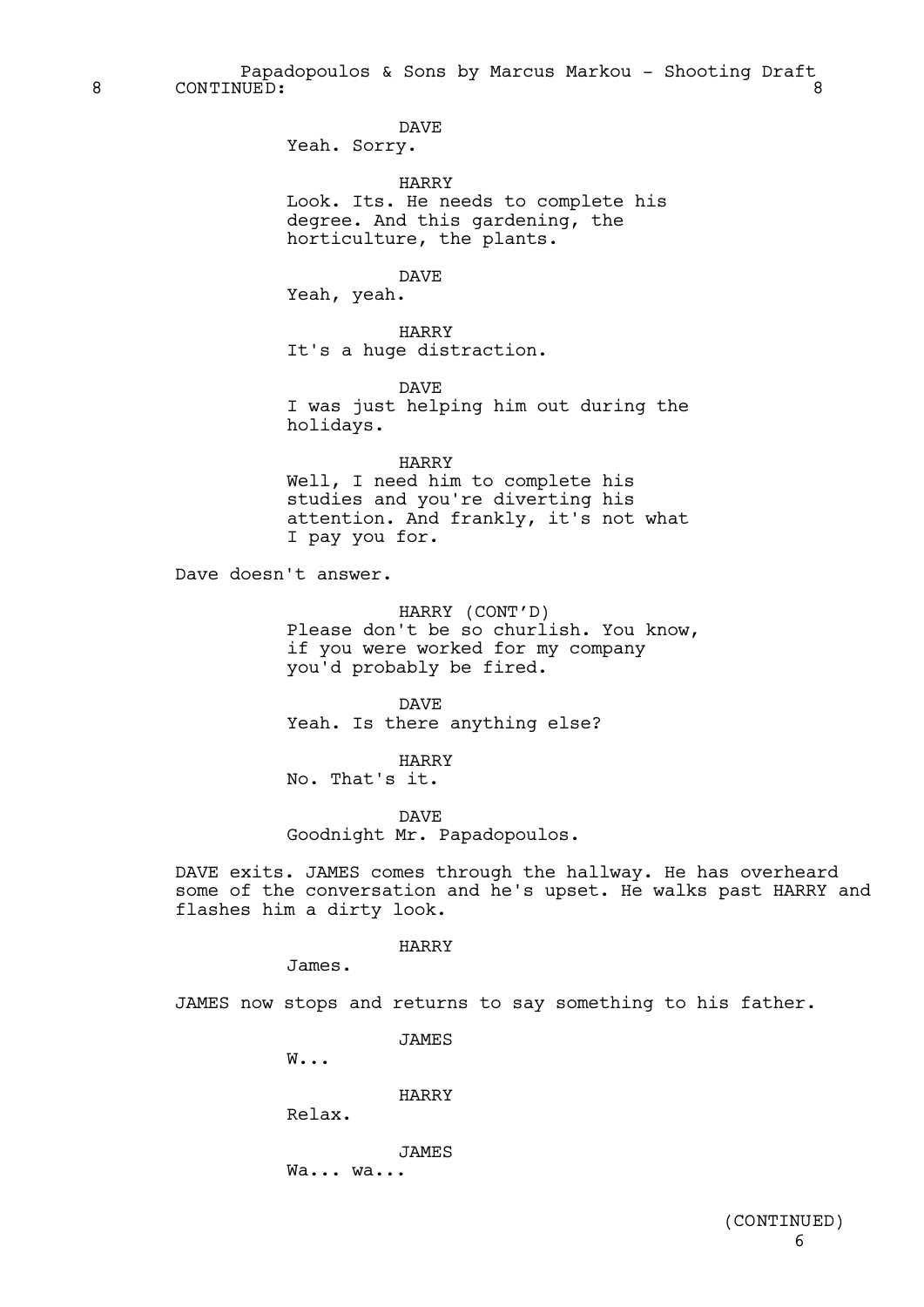Papadopoulos & Sons by Marcus Markou - Shooting Draft 8 CONTINUED: (2)

HARRY

Calm down.

He stops. He takes a couple of deep breaths and composes himself.

JAMES

Wa.. wa..

HARRY (CONT'D) You need to learn how to... You really need to learn how to express yourself more calmly.

JAMES Wanker. (Beat) Wanker.

JAMES exits up the staircase. HARRY watches him.

CUT TO:

#### 9 **INT. PAPADOPOULOS MANSION - JAMES' BEDROOM. EVENING 1.** 9

HARRY taps on JAMES' door. There is no answer. He walks in.

HARRY

James? Can I come in?

JAMES' room resembles a botanical garden. JAMES is at his desk with pots of plants and various tools and test tubes with soil and desk lamps. JAMES looks through a microscope, studying a leaf, ignoring his father. HARRY surveys the room trying to accommodate his son's interest in botany. He notices a poster of Charles Darwin with a quote. He reads it out.

> HARRY(CONT'D) It is not the strongest to survive, nor the most intelligent but those adaptable to change. Fascinating. Charles Darwin. (Latching onto a random plant) Ah. Look at that. (Beat) And that's...

JAMES answers without looking up from the microscope.

JAMES Did you know, that the average garden contains over three and a half million species?

HARRY No, I didn't.

JAMES Dad. I'm not going back to...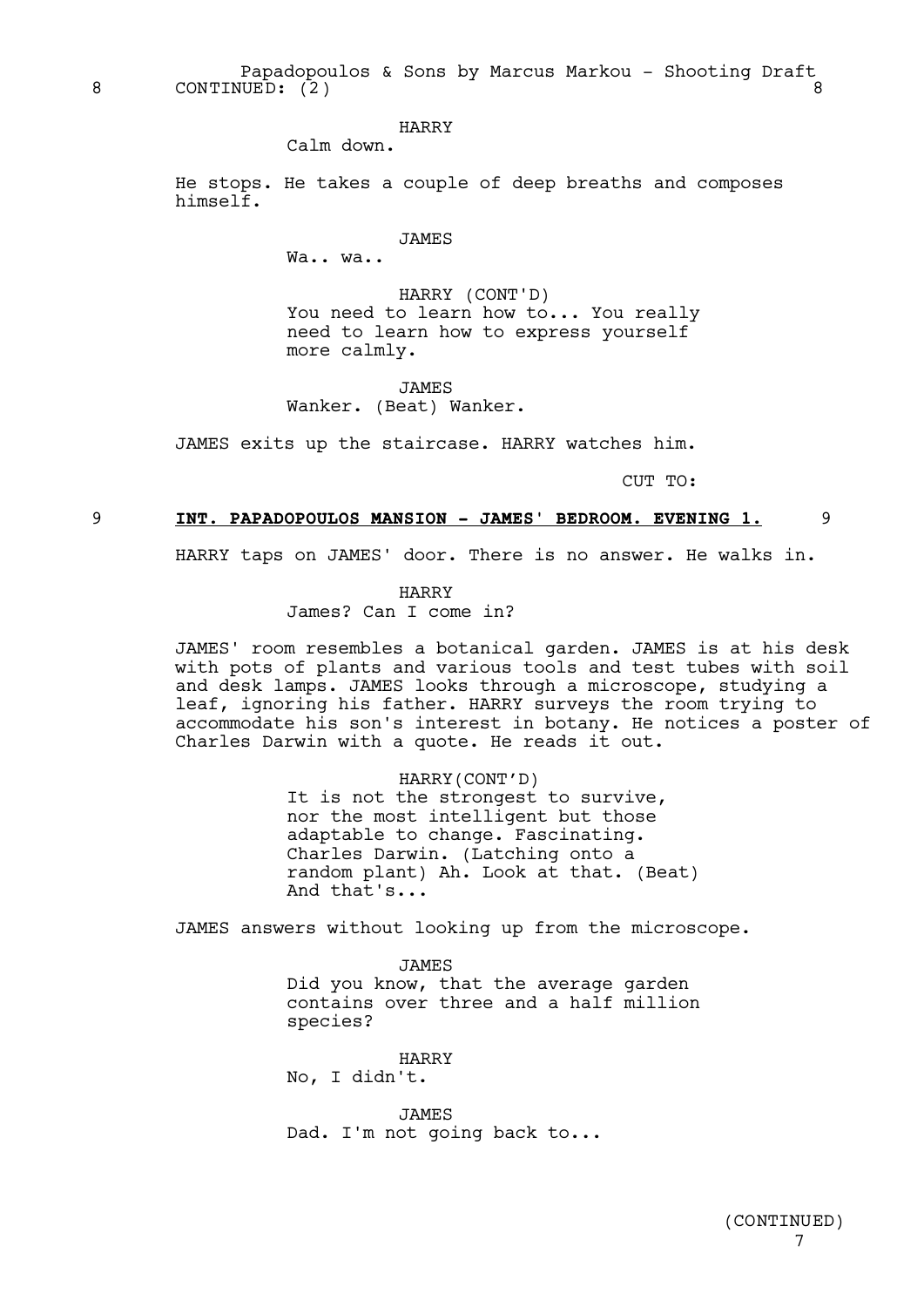Papadopoulos & Sons by Marcus Markou - Shooting Draft 9 CONTINUED: 9

## HARRY

But it's only a year and then you've got a law degree.

**JAMES** I've no intention of running P.. P.. Papadopoulos & Sons. I can't even pronounce it.

#### HARRY

Look. Finish your studies. The plants. It's a hobby. Sure. Give yourself options. You may change your mind about the business. You know, there are a lot of creative roles now in business.

## JAMES

Like what?

#### HARRY

Like marketing. Alright. Defer the final year. Take a year out, why not? Fine. But don't quit. Your mother would have said the same.

## JAMES

Would she?

#### HARRY

Well, your mother would probably have said do what you feel was right but I'd argue she was wrong. And then we'd argue. Probably. And she'd win. That was your mother. At least consider deferring.

JAMES thinks about it.

JAMES Okay. I'll consider deferring.

HARRY Yeah? Great. Great. So, there you are, it's not a definitely not?

HARRY wants to bond but doesn't know where to start. HARRY latches onto an English Ivy in a Union Jack plant pot.

> HARRY (CONT'D) What's this one called?

## JAMES

It's an ivy.

The doorbell rings.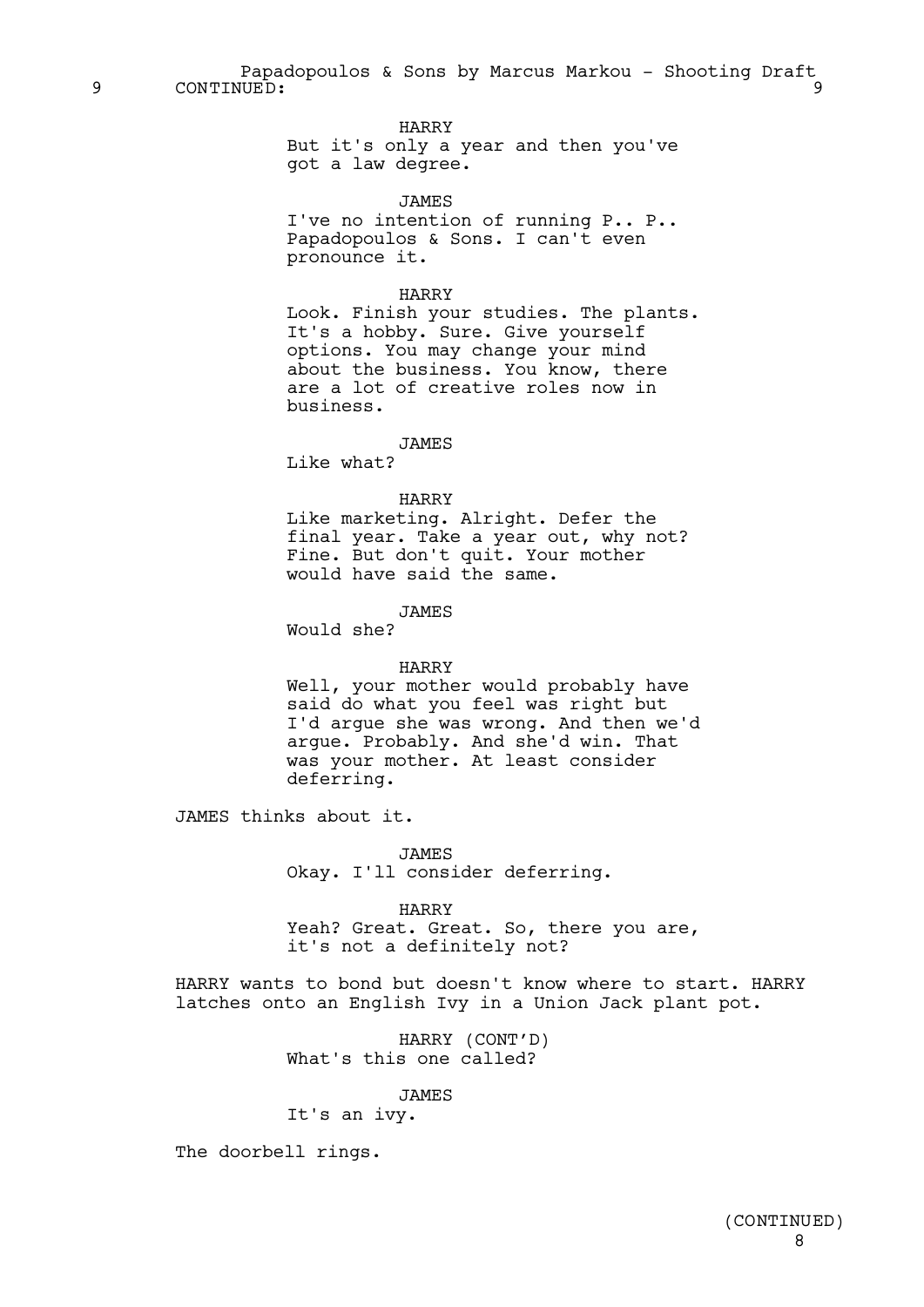Papadopoulos & Sons by Marcus Markou - Shooting Draft 9 CONTINUED: (2) 9

HARRY

Mrs P!(Pause, waits for a response) Mrs P! Look, I'd better.

HARRY goes to exit and then comes back to shake his son's hand.

HARRY (CONT'D) Hey. Well done. For. You know.

HARRY heads towards the door and just before he exits he gives an emphatic double thumbs up.

HARRY CONT

Closed?

**JAMES** 

Yes please.

CUT TO:

#### 10 **EXT. PAPADOPOULOS MANSION - FRONT DOOR. EVENING 1.** 10

HARRY opens the front door. We see a friendly door-to-door salesman with a charity badge around his neck. He has a plastic basket of cleaning products.

> DOOR KNOCKER Evening boss. Sorry to disturb. I work for a homeless charity.

HARRY Sorry. No thanks.

DOOR KNOCKER New dish cloths?

HARRY I know how you people operate.

DOOR KNOCKER I got a badge.

HARRY studies the badge.

HARRY No mention of a charity.

DOOR KNOCKER Come on boss. Give us a break. I'm trying to earn a living here. Look. Got tea towels, surface cleaners, scrubbers, brushes, window sprays, shammies - for drying the car. Cars.

THEO appears at the door.

**THEO** Daddy. You need to see the news!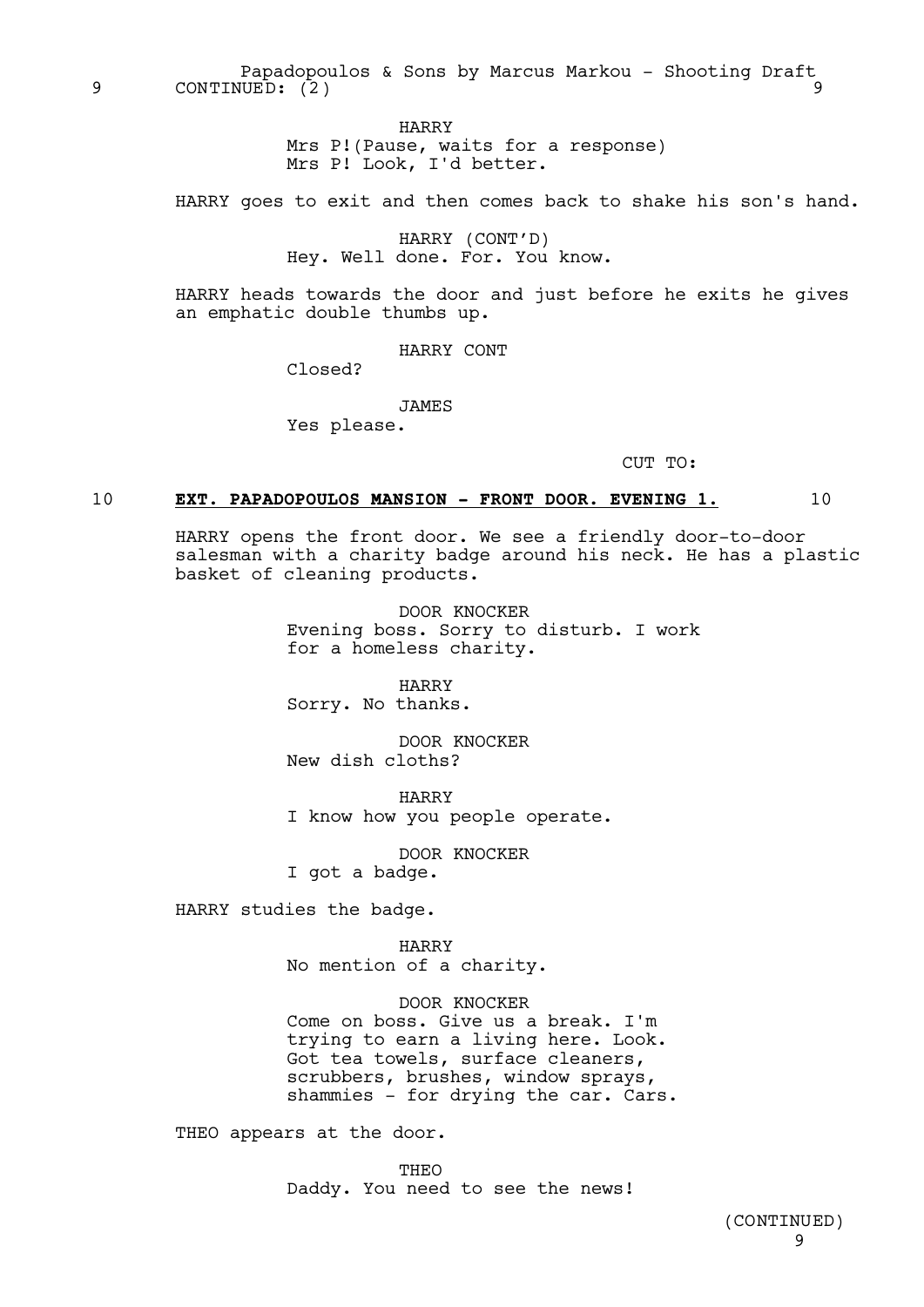Papadopoulos & Sons by Marcus Markou - Shooting Draft 10 CONTINUED: 10

> DOOR KNOCKER Hello there mini boss.

> > **THEO**

Who's that man?

HARRY

He's a... he's a... he. He works for a charity.

THEO

Is it a cake sale?

DOOR KNOCKER

Cakes? Did you say cakes? Did he say cakes? How do you know? That's what I want to do. Open up a cake shop.

HARRY Cakes? Really.

#### DOOR KNOCKER

Cup cakes, individually decorated gingerbread men, bite-sized apple strudels, gooey fudge balls, minimuffins as well as your traditional fare. Got a business plan and everything. It'll be egalitarian but feel exclusive - sort of my mission statement really. The Progressive People's Cake Shop. With... progressive pricing.

#### HARRY

That's very good. I know a thing or two about the food business as well.

DOOR KNOCKER Really? I'm looking for investors.

#### HARRY

Retail's not for me, I'm afraid. Staff. Nightmare. They'll nick your cakes, upset your customers, then do you for wrongful dismissal.

DOOR KNOCKER Oh. Thanks for the encouragement.

THEO Let's buy something. The news Daddy!

HARRY Well, how much for...

DOOR KNOCKER It's a shammy.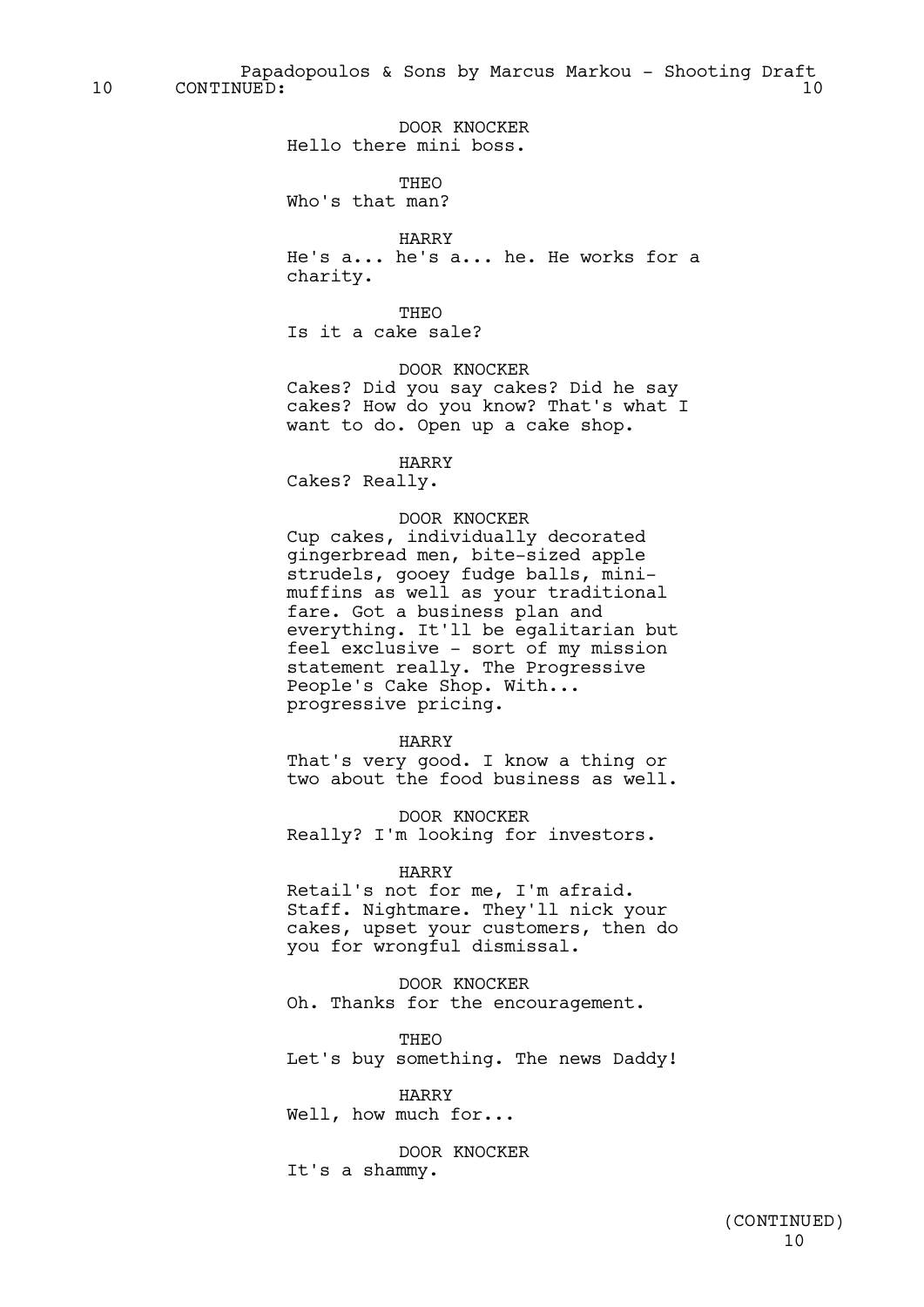Papadopoulos & Sons by Marcus Markou - Shooting Draft 10 CONTINUED: (2) 10

> HARRY Whatever. How much?

DOOR KNOCKER The shammy. It's a shammy.

HARRY I'm not going to say that word.

DOOR KNOCKER

Why not?

hands them to MRS PARRINGTON.

HARRY Because it's a silly word and I don't know what it's for and I don't know if you're genuine. And I'll probably never use it.

CUT TO:

#### 11 **INT. PAPADOPOULOS MANSION - KITCHEN. EVENING 1.** 11

HARRY walks in with the entire box of cleaning products and

MRS PARRINGTON Oh. A shammy.

THEO Come look Daddy.

On the TV, we see a 'New Bank Crisis?' banner and a reporter standing outside a bank in the city of London.

HARRY

Turn it up.

THEO points the remote and turns up the volume.

NEWS REPORTER Panic confusion and chaos. They said it couldn't happen again but today it just did sending shock waves through the world's markets.

HARRY

What's going on?

**THEO** 

Another bank collapse.

The TV images cut to people leaving an office with boxes of their belongings.

> NEWS REPORTER VO (CONT) All 8,000 members of staff have been asked to leave while the bank is put into liquidation. (MORE)

11 (CONTINUED)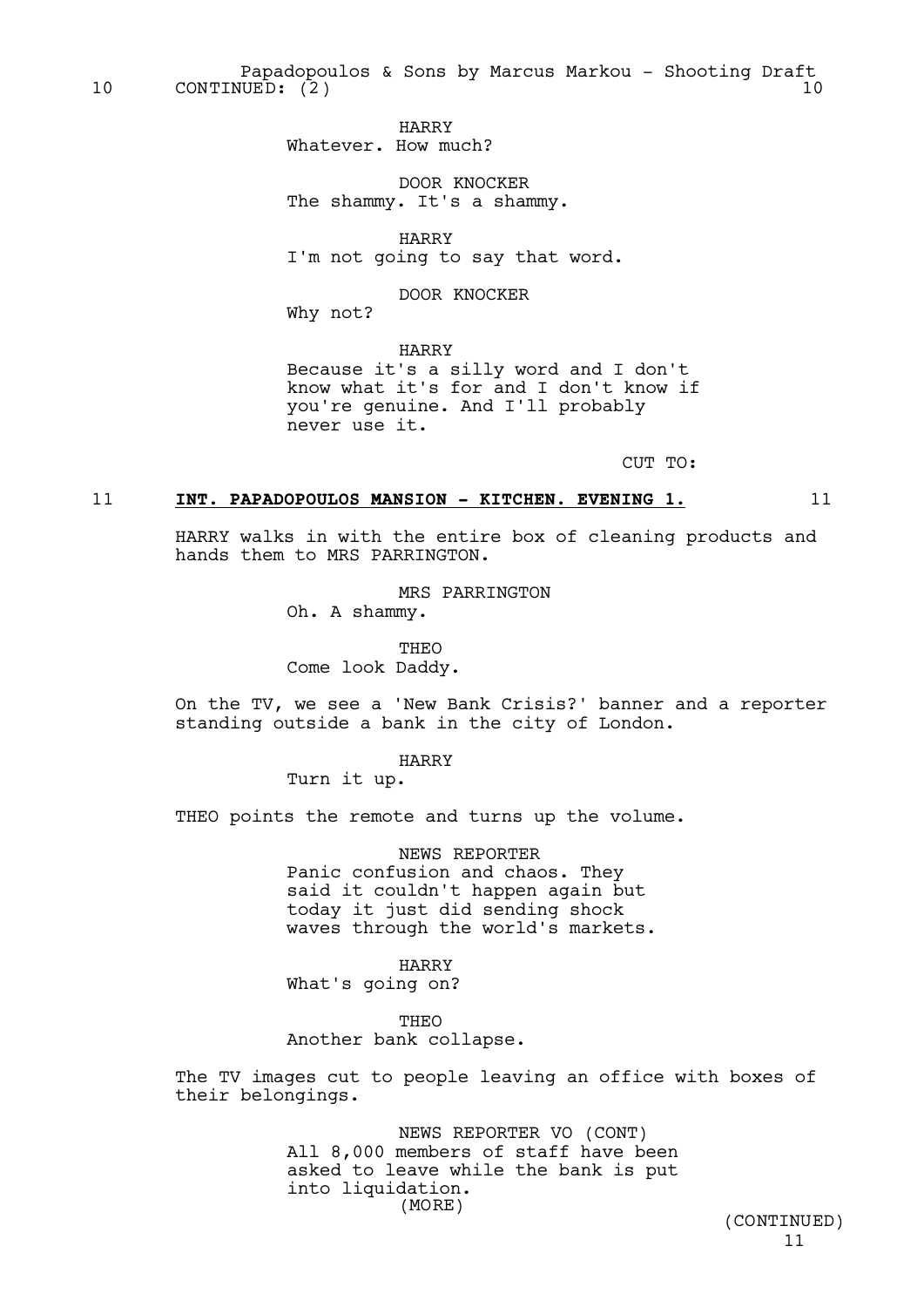It comes as a shock but not a surprise. HARRY's mobile phone rings. He answers. HARRY Nicholas. I'm watching now. It's insane. I don't know. Why don't you call them? Alright. I'll see you first thing tomorrow. Bye. THEO Will this have repercussions on your loan? Harry is lost in thought. MRS PARRINGTON That's a very good word Theo. Isn't it? Daddy? Repercussions. (Beat) It's a good word. HARRY Oh yes. Sorry. Yes. It's a very good word. CUT TO: 12 EXT. PAPADOPOULOS & SONS FACTORY. DAY 2. 12 Next morning. Establishing shot. We are at the Papadopoulos & Sons HQ - the exterior of the factory. 11 CONTINUED: 11 NEWS REPORTER VO (CONT) (CONT'D)

Papadopoulos & Sons by Marcus Markou - Shooting Draft

CUT TO:

#### 13 **INT. PAPADOPOULOS & SONS FACTORY OFFICE. DAY 2.** 13

HARRY, FAT LAKI and NICHOLAS are walking into the office.

FAT LAKI

They've revalued the property. They're calling in the guarantees. You need to find thirty mil now. Six months to find the rest.

HARRY And if we don't? What happens?

NICHOLAS They'll put you and everything you own into administration. Harry. You took out crazy loans. Our business is making feta cheese for God's sake.

HARRY

12 (CONTINUED)

## Nick.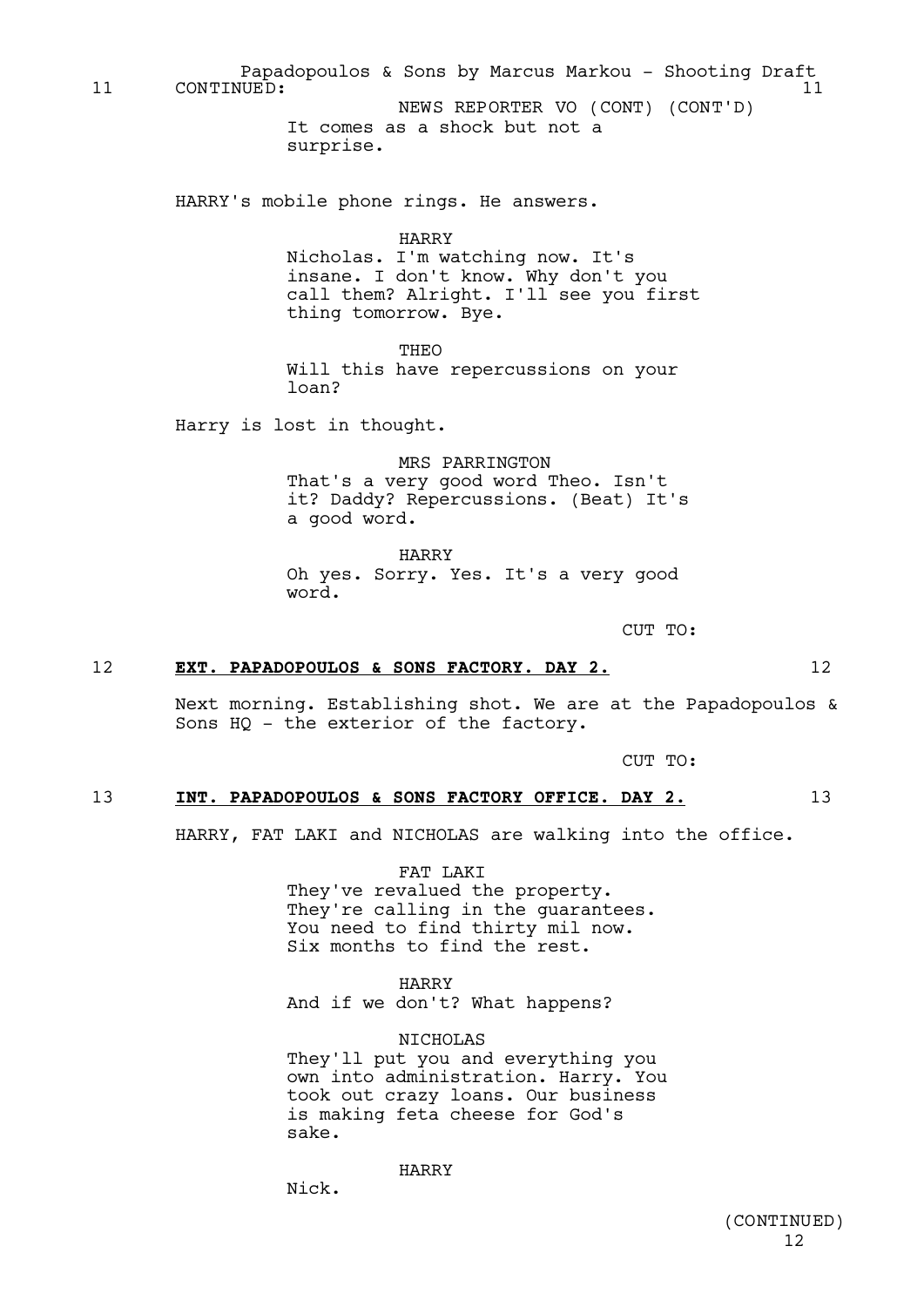Papadopoulos & Sons by Marcus Markou - Shooting Draft 13 CONTINUED: 13 13

> NICHOLAS You gambled it on a shopping mall.

HARRY I could do without these comments right now.

#### NICHOLAS

I'm the finance director of this company Harry. You never listened. Never. It always had to be bigger, better. Like these offices. We didn't need these offices. Do you know how much we paid for that 'work of art ' up there? Do you? Two hundred grand. For a fish.

Nicholas points towards a fish hung across the wall.

HARRY What do you want me to do Nick?

#### NICHOLAS

Our business was profitable Harry. I was going to retire in two years. I'd like to bring that forward.

HARRY

You're resigning? Now? The accountants coming in.

NICHOLAS Sorry Harry. En boro. En boro.

NICHOLAS exits.

HARRY

Nicholas!

NICHOLAS That's enough. That's enough.

HARRY Nicholas. Can you believe that?

ROB and SOPHIE, an American, enter.

ROB

Shit, fan and hitting? Hey! Fat Laki! You know why they call this guy Fat Laki?

SOPHIE shrugs. FAT LAKI indicates how big he once was.

**SOPHTE** Wow. Congratulations.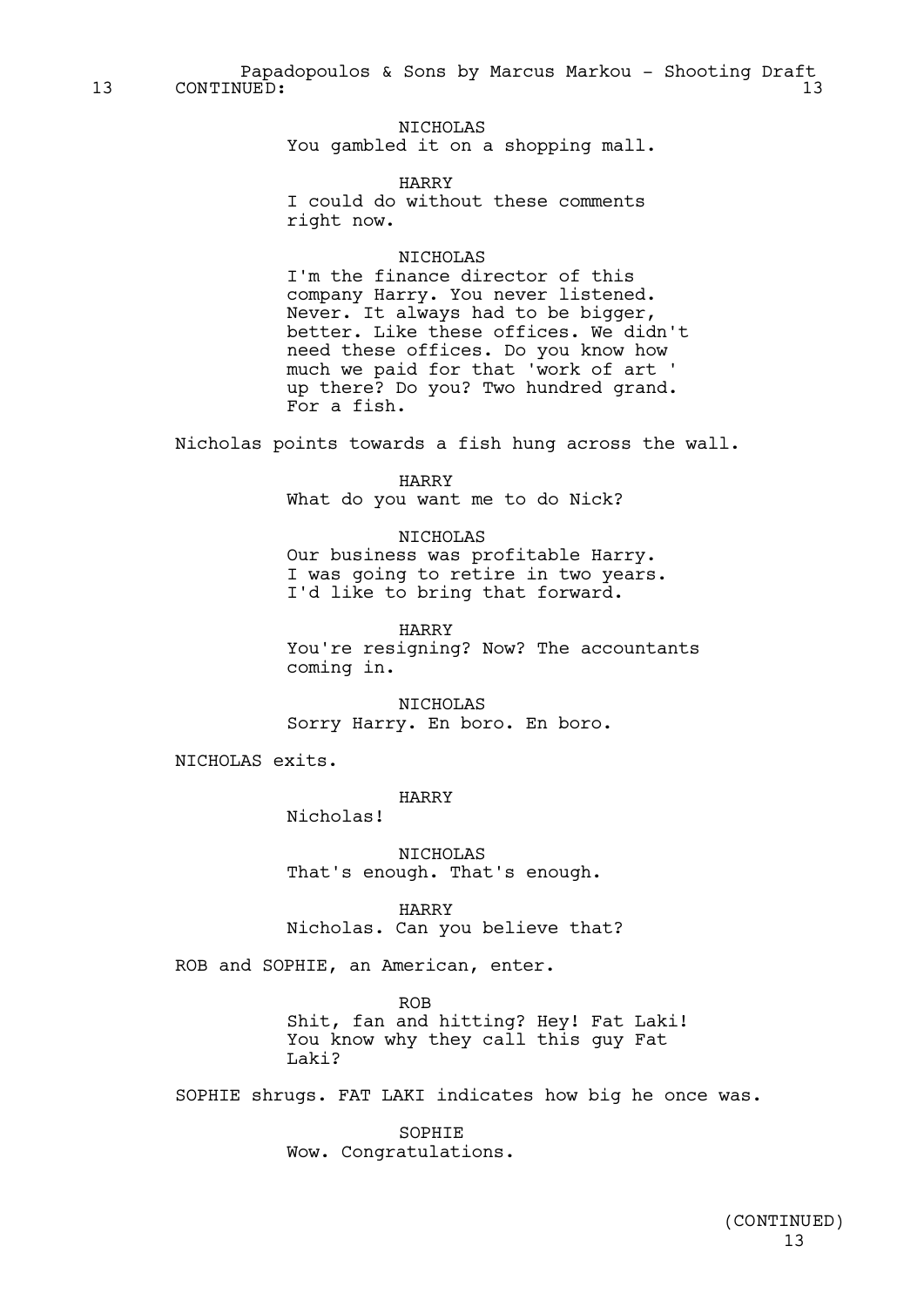Papadopoulos & Sons by Marcus Markou - Shooting Draft 13 CONTINUED: (2) 13

> FAT LAKI I stopped eating bread. It's sad though. I loved bread. But. What can you do?

> > ROB

This is Sophie. Just relocated from our New York office.

#### SOPHIE

Hello. Really pleased to meet you. Can I just say, I'm a huge fan of Greek food. Especially the cakes. I love Baklava.

HARRY

Great. The ship's going down and we've got baklava.

ROB

I take it the banks are pulling the rug? What are the bastards proposing?

FAT LAKI They've demanded the 300 million we borrowed. Thirty by close of play.

ROB

Sweet mother of God. They are sons of bitches.

## FAT LAKI

They've taken a new position on the value of the property development. It's triggered the guarantees.

SOPHIE

Can you sell it?

HARRY

It's not even a building site yet.

SOPHIE

So, its bankruptcy.

ROB

Put something offshore, I said. He wanted to pay his taxes.

HARRY Maybe I should have been more Greek about it.

ROB Hey. It's bankruptcy baby. Not disaster.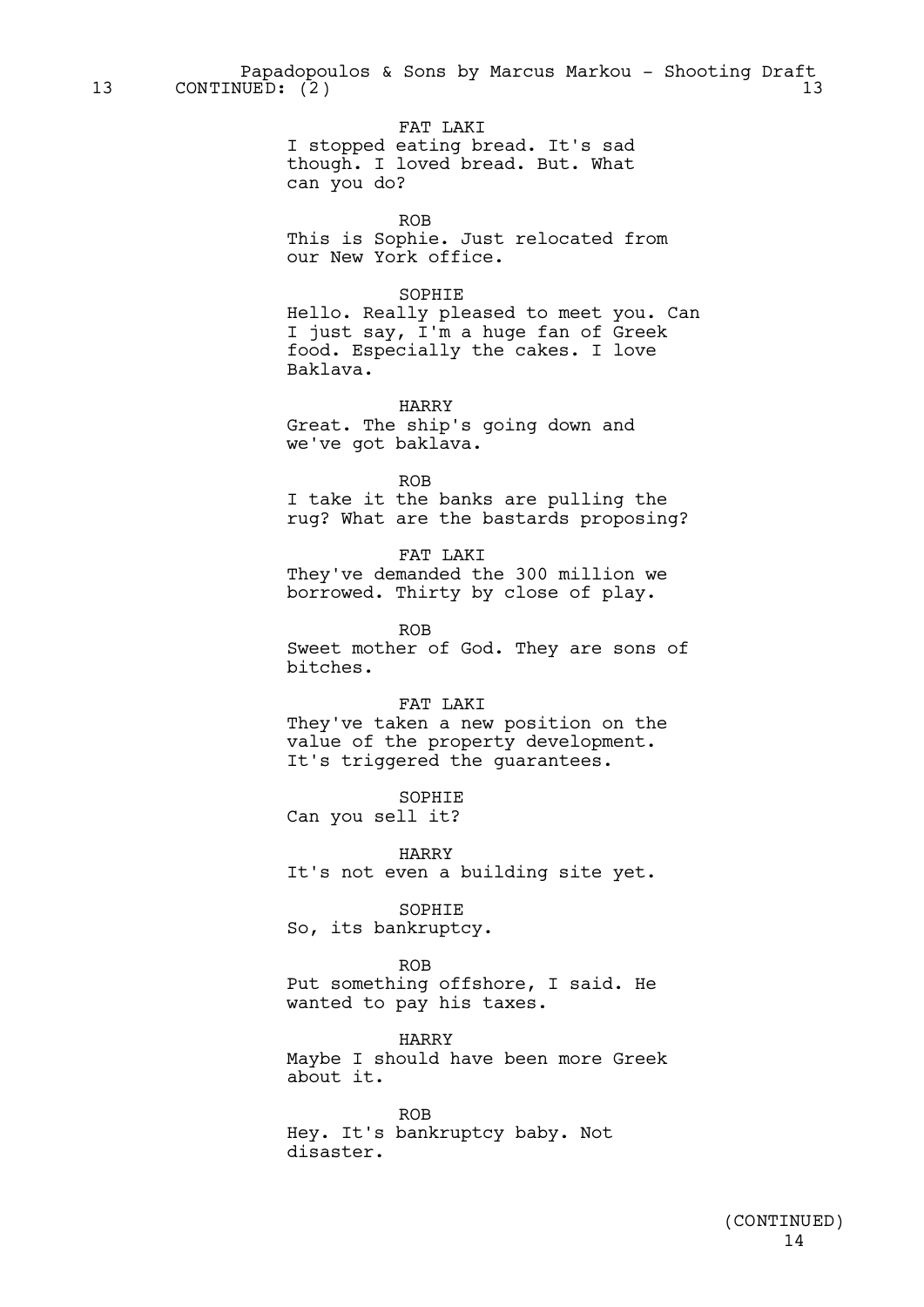#### HARRY

Accountants. When it's good, they get paid. When it's bad, they get paid. I want my son to be a lawyer for the same reason. He doesn't get it. So what are the options?

ROB

Well, the obvious is to buy back your own business.

SOPHIE Trick is finding the investors to back you.

HARRY

And the banks will sell back to me because?

ROB

Because nobody makes pink slop like you do Harry.

SOPHIE The banks just want a quick sale. They have no interest in running your business.

HARRY Let's jump on it.

ROB

I'll talk to private equity firms, VCs, angels. The usual suspects. We'll find someone.

SOPHIE What doesn't break you, makes you.

HARRY Ah. Therapy. Don't charge me for that, will you? Rob? Don't let her charge me for that.

CUT TO:

#### 14 **INT. PAPADOPOULOS & SONS FACTORY OFFICE. DAY 2** 14

HARRY walks through his office and down to the factory floor where he overlooks a small army of oblivious Papadopoulos & Sons employees processing taramasalata into containers.

CUT TO: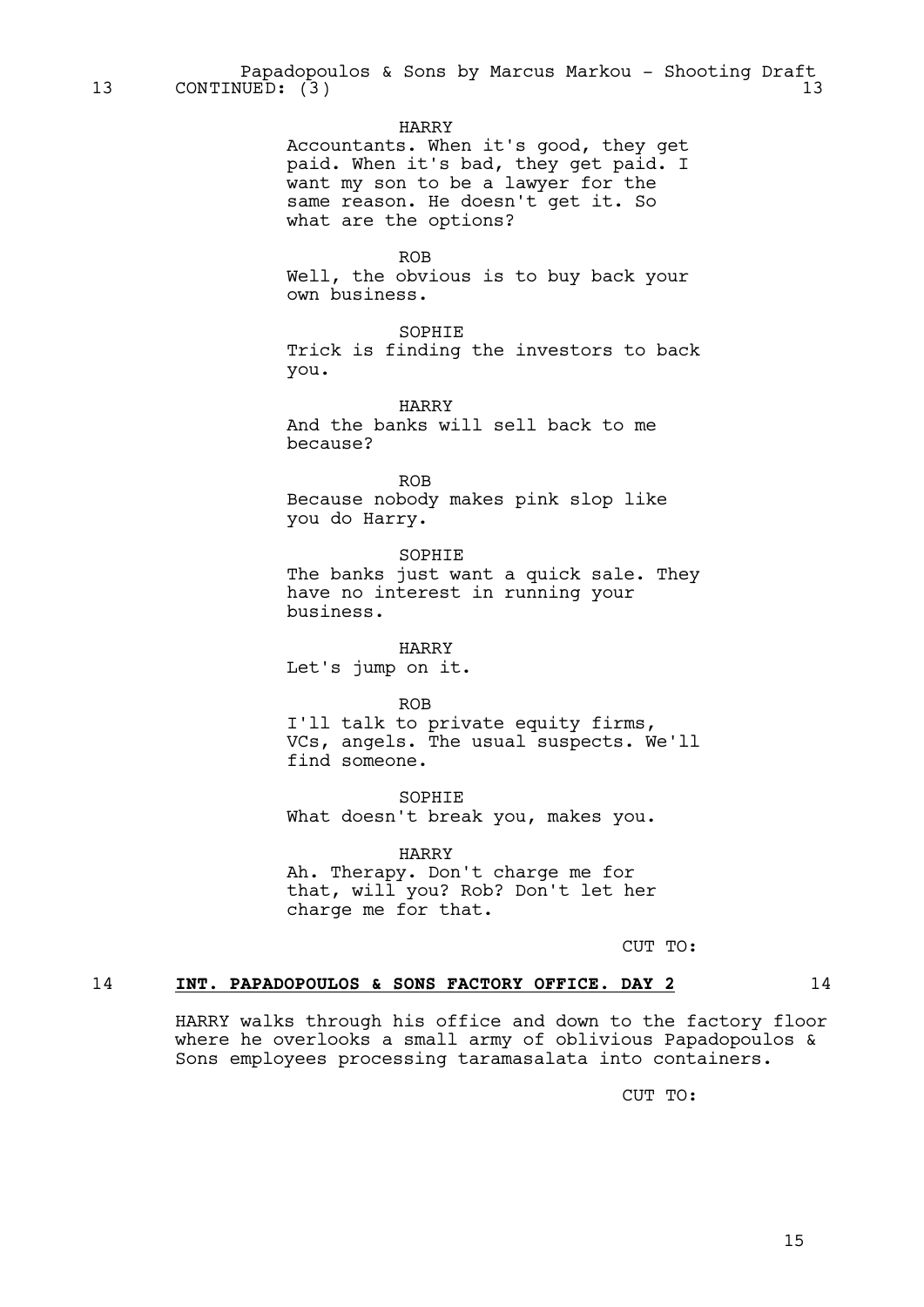#### 15 **EXT. PAPADOPOULOS MANSION - DRIVEWAY. DAY 3.** 15

Music continues. We see the front of the house. A standard removal truck is parked outside alongside the Mercedes and a Bentley sports car - displaying (PAPA 1 and PAPA 2 number plates). Two removal men in white overalls and white gloves (almost forensic looking) walk out the front door carrying a large oil painting. A third man stands at the back of the van waiting to receive goods.

CUT TO:

## 16 **INT. PAPADOPOULOS MANSION - HALLWAY. DAY 3.** 16

KATIE walks down the stairs and we see removal men assessing the valuables of the house.

CUT TO:

#### 17 **INT. PAPADOPOULOS MANSION - KITCHEN. DAY 3.** 17

The family, including MRS PARRINGTON, are in the kitchen. THEO is on his laptop. KATIE nervously files her nails. MRS PARRINGTON has made everyone a cup of tea. HARRY is reading a newspaper. JAMES is reading a book. KATIE enters.

> KATIE They're going through my things. It's disgusting.

HARRY Are they darling. It's temporary. You'll get it all back.

Two bank assessors RUPERT and NIGEL enter. RUPERT has a clipboard with items to be ticked off. NIGEL has a camera.

RUPERT

Morning.

KATIE (Sarcastically) Oh. Hi.

NIGEL (Under his breath) Problem.

RUPERT This is the... kitchen.

NTGEL. Fabulous finishes.

HARRY So how long's this going to take?

**RUPERT** Most of the day, I should think.

> 16 (CONTINUED)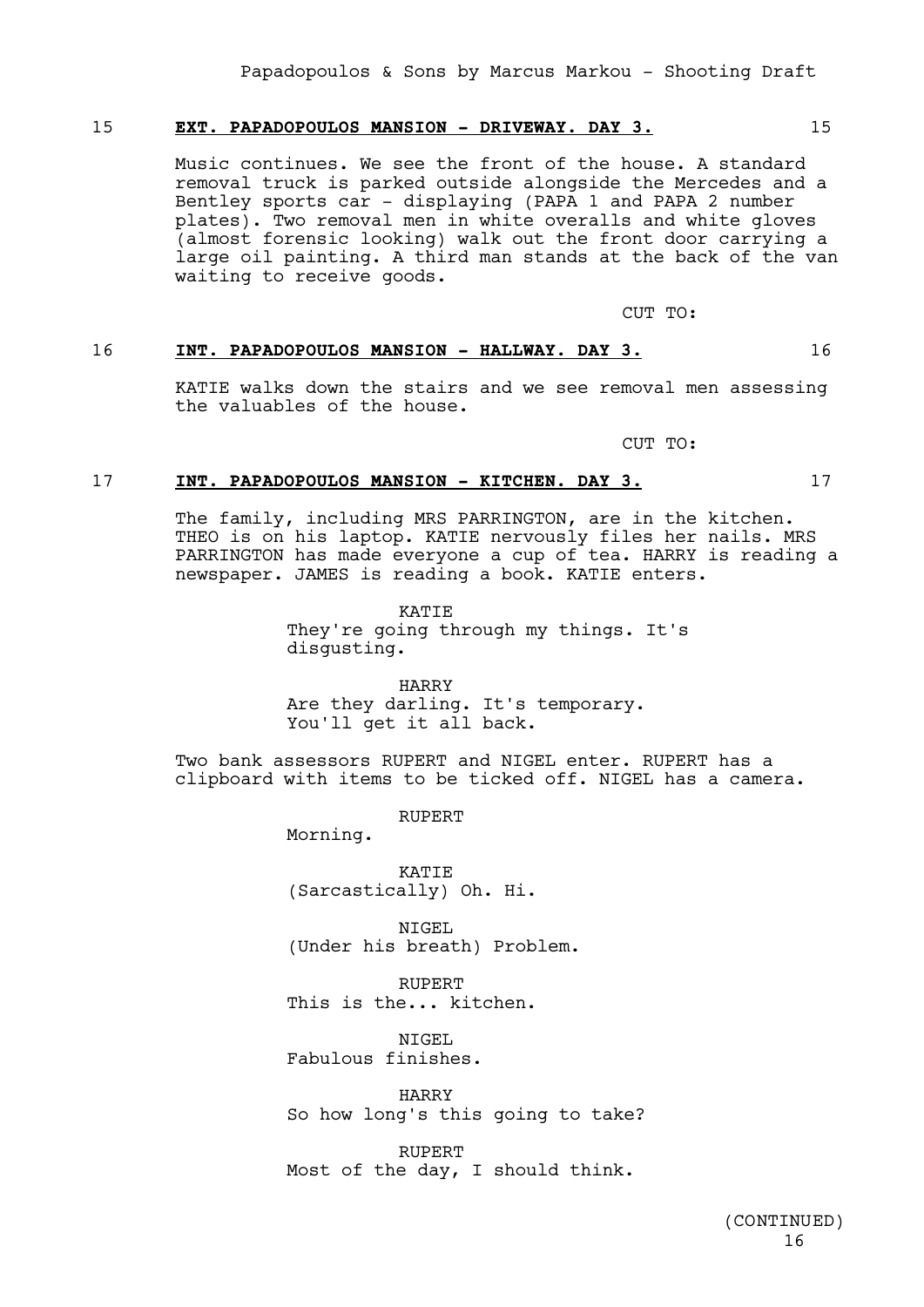Papadopoulos & Sons by Marcus Markou - Shooting Draft 17 CONTINUED: 17 17

> HARRY And what are we allowed to keep?

RUPERT Ah, well. According to the asset sheet... let's see. Not very much.

KATIE Little rats, with their little claws.

MRS PARRINGTON That is quite unnecessary Katie.

RUPERT We may as well do this now. That's a nice computer. Oh, don't worry we're not going to, you know, take it... now. Anything interesting?

THEO hisses at RUPERT like a snake with an aggressive face.

THEO Stocks. Everyone's selling. I'm buying. Two, Four, Eight, 16, 32..

MRS PARRINGTON Double your numbers quietly Theo and apologise or I'll confiscate that wretched computer for a week.

THEO

Sorry.

RUPERT There's no easy way of doing this.

NIGEL You have impeccable taste, by the way.

MRS PARRINGTON It's not mine.

RUPERT We operate very strict quidelines.

NIGEL We have your range of Greek dips at home. Don't we Rupert?

RUPERT As I was saying, we operate very strict guidelines.

HARRY So. What is legally ours?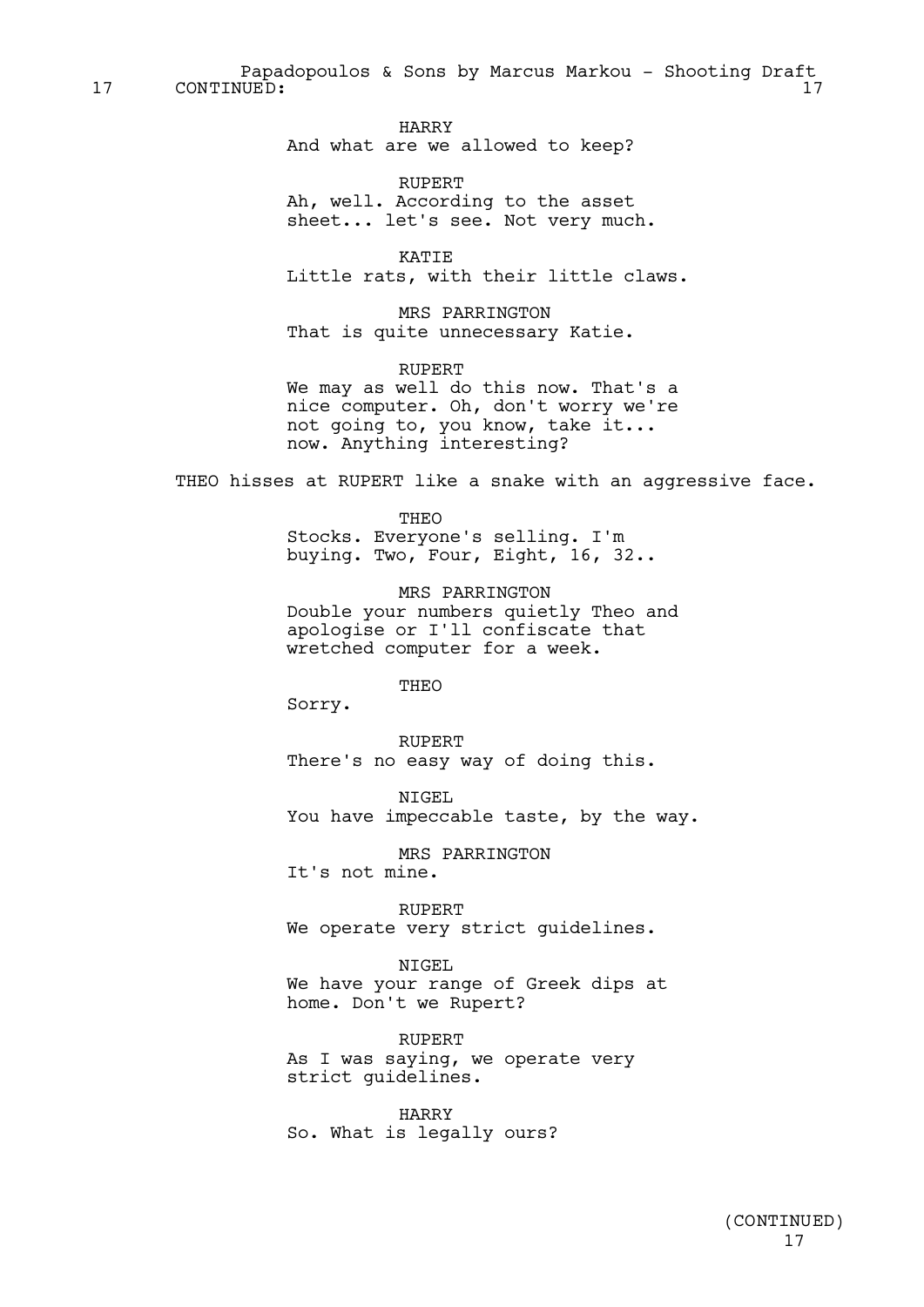Papadopoulos & Sons by Marcus Markou - Shooting Draft 17 CONTINUED: (2) 17

RUPERT

Well, the bank will let you keep £25,000 in cash. And you're each allowed £1,000 in personal items.

KATIE

My Westwood Gold Label cost more than that.

NIGEL It's such a beautiful dress. I couldn't resist looking.

KATIE

I love it too.

NIGEL (Whispering) I'll sort something out for you.

KATIE (Whispering) Thank you!

**RUPERT** 

Nigel.

NIGEL You seem like such a lovely family. We hate doing this.

RUPERT

Nigel.

HARRY Right, so 25k cash. And 1000 in personal items. What else?

RUPERT

Ah. Well. One thing that came up in the meeting with HQ this morning. The fish and chip shop. The Three Brothers?

JAMES What fish and chip shop?

MRS PARRINGTON That went years ago.

RUPERT Well, the bank is unable to seize it as an asset because of its coownership with a... Spiros Papadopoulos?

HARRY

Right.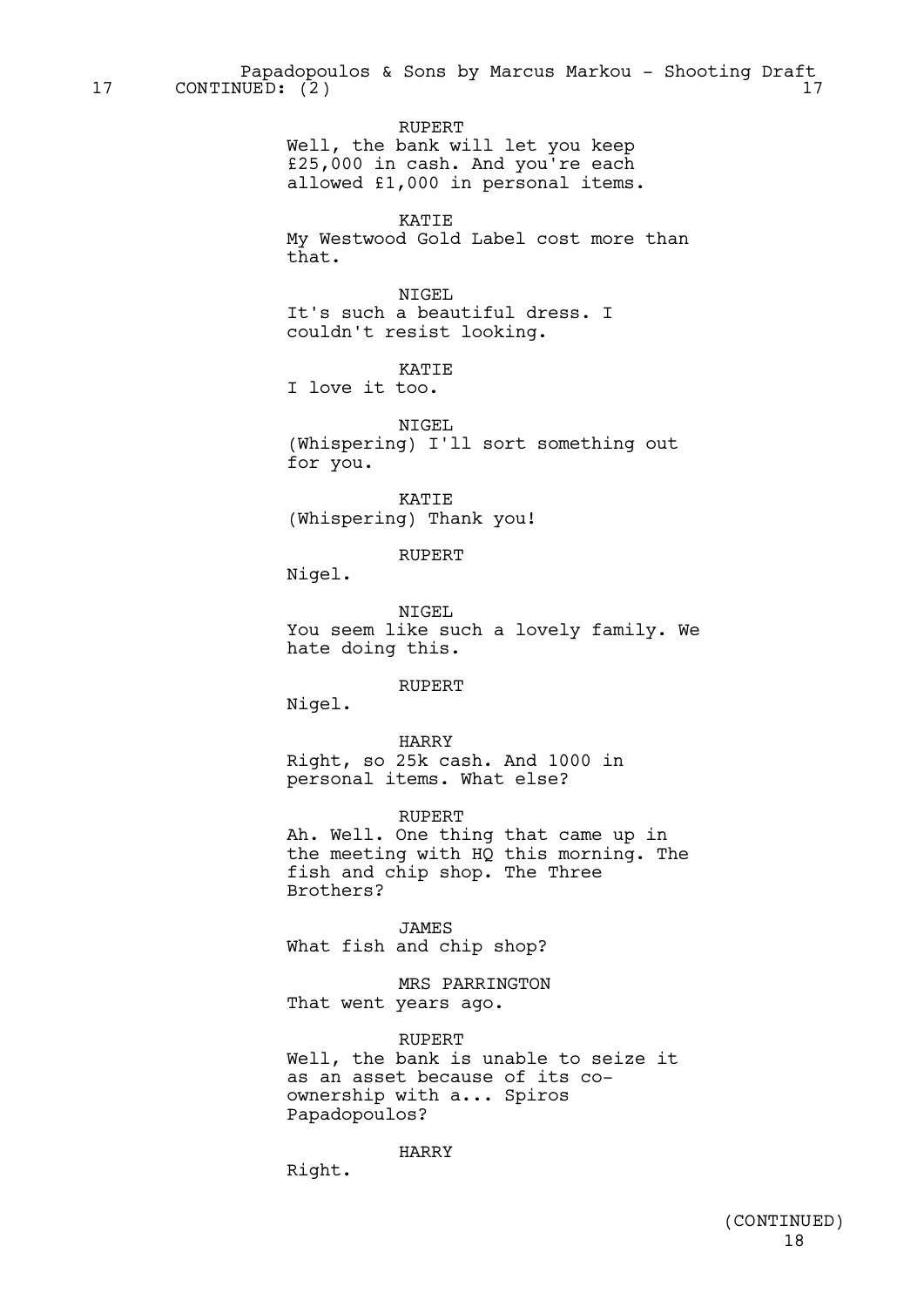Papadopoulos & Sons by Marcus Markou - Shooting Draft 17 CONTINUED: (3) 17

> MRS PARRINGTON Yes, that's his brother. But they haven't spoken in years.

> > CUT TO:

#### 18 **INT. PAPADOPOULOS MANSION - DINING ROOM. EVENING 4.** 18

The family is sitting at the dining room table watching SPIROS eat. No one else is eating and the table is set for one. The dining room is spartan - less furniture/ no pictures. We see some tea crates stuffed with tissue wrapped objects.

> SPIROS It was so strange. Oh, James - more lemon son.

JAMES passes SPIROS a small plate of quartered lemons. SPIROS sticks his fork into one and squeezes juice over his chicken.

> SPIROS (CONT'D) Oh. This is so good Mrs P. In all the years, I never stopped thinking about you or your food.

MRS PARRINGTON Still so charming.

SPIROS So, I'm sitting there watching the telly and suddenly I see Papadopoulos & Sons. On the TV.

**THEO** Daddy over leveraged himself.

SPIROS Look at this little Englezo. Hey! I'm your Uncle Spiros re. I'm your uncle, re manga! I'm going to eat him he's so cute.

THEO Please don't eat me.

SPIROS Re gugluthi. He's just like his mother. A little Englishman.

THEO That's because my Mummy was English.

SPIROS Ah! I know re! I know. Ah. So! I'm watching the news and I'm thinking, what's my baby brother gone and done now? And just at that moment. (MORE)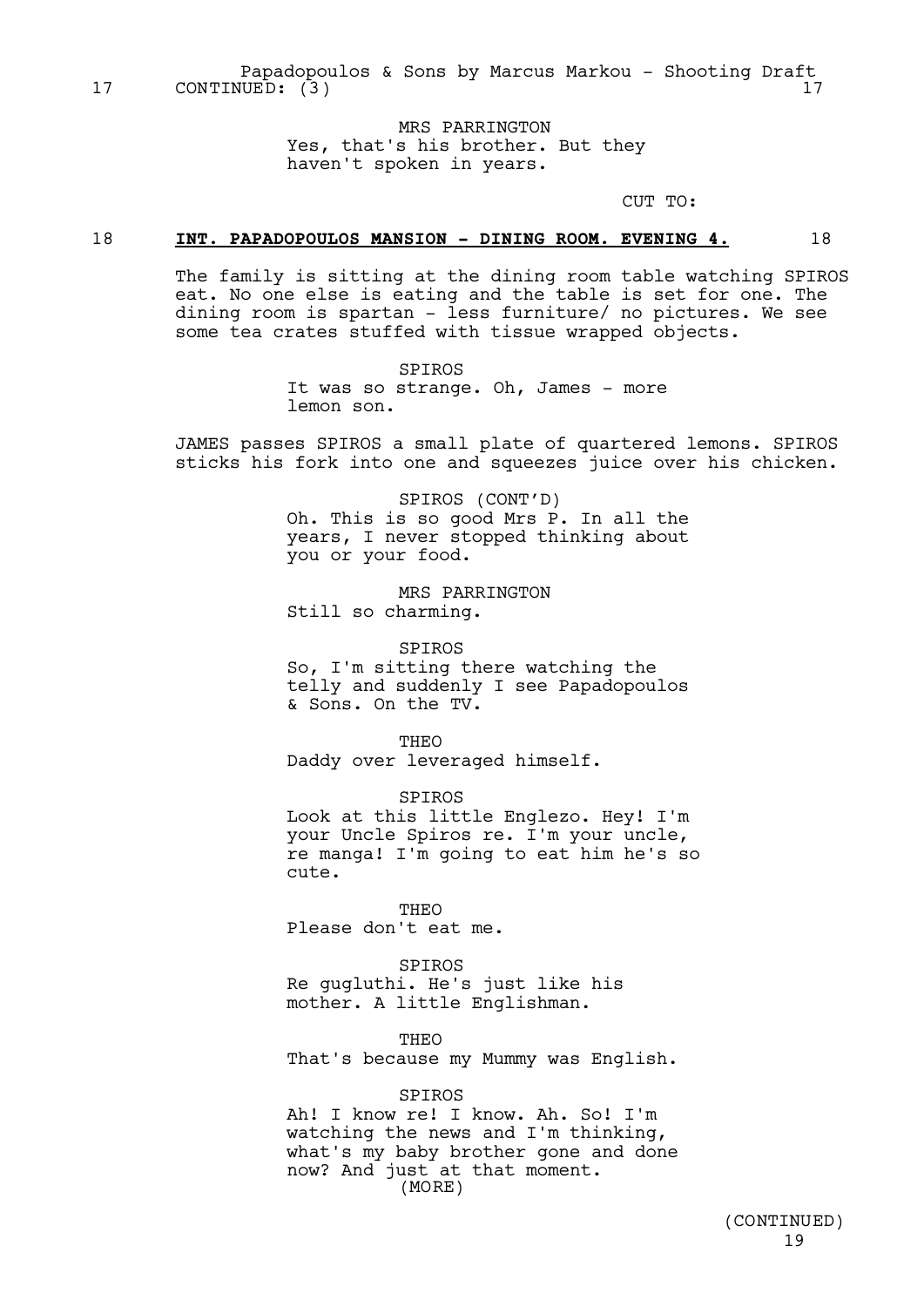As I'm thinking that thought, in the same split second, the phone rings. And it's him! I mean, it's gotta be some kind of quantum physics there, no? No? Insane. Insane. (To KATIE) Katie. You're so grown up. I can't believe this. You were like... just a girl. Dumpy and spoilt. Look at you now. SPIROS (CONT'D)

MRS PARRINGTON She's still a little spoilt.

KATIE

Nanny P!

JAMES

And dumpy.

MRS PARRINGTON Not so dumpy.

#### SPIROS

Ah, James. Sweet baby James. When you were three. How old was he? Three or four? We used to play fight. Remember? You loved to fight. Why, you broke my nose. Yeah! Fuck that hurt!

#### MRS PARRINGTON

Spiros.

SPIROS Oh. Sorry. (To THEO) Duck! I said duck. (Quacking).

THEO

I know what you said.

#### SPIROS

Don't tell your father. (Quaking) Harry. Thank you for phoning me. No, seriously. I'm so grateful. There's, you know... I know there's so much that we need to sort out, you and I.

#### HARRY

Well.

#### SPIROS

But we should be celebrating. Yeah? I don't drink anymore. Just so you know. But you don't have to be drunk to dance. That's what I say now. You don't have to be drunk to dance!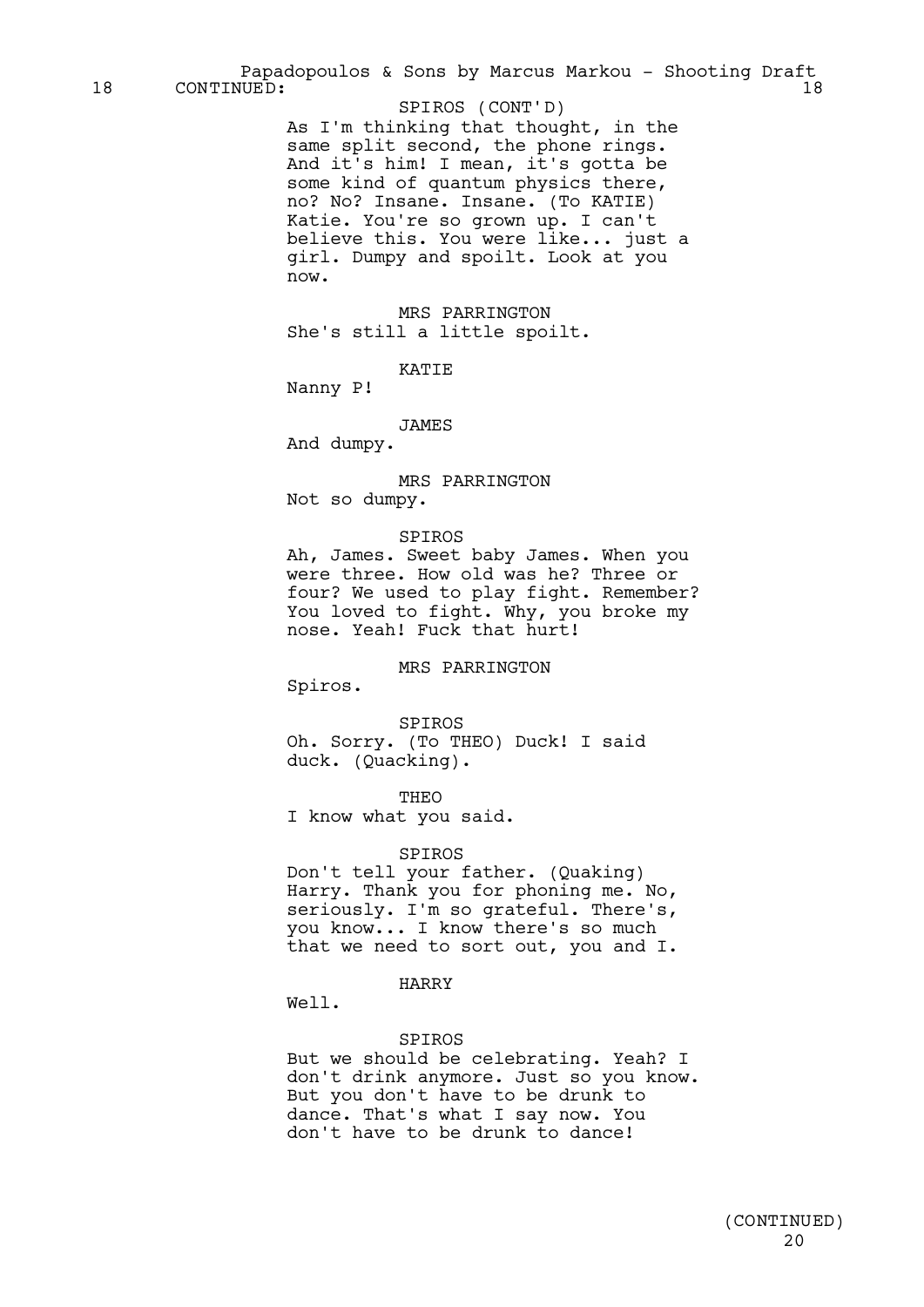#### HARRY

Fantastic. So. Look. We're losing the house and well everything. It's only temporary. I'm in negotiations with a top corporate finance team to buy it back. But in the meantime, I need to free up some capital.

#### SPIROS

I'll give you whatever I've got but you know, I don't have much money.

#### HARRY

I don't want your money Spiro. I want to sell the Three Brothers. We'll split it 50/50. I get enough money pay the rent, pay a few bills off and it's great for you because you get some cash to do whatever it is you want to do.

SPIROS You can't sell the Three Brothers.

HARRY

I knew it! I knew you'd be difficult. I knew it, I knew it, I knew it. You haven't changed.

SPIROS No, it doesn't feel right.

HARRY You're loving this.

SPIROS No Harry. I want to help.

HARRY Can't you see we're in the shit?

MRS PARRINGTON

Gentlemen, please. May I suggest we sleep on this? Before it gets out of hand.

#### SPIROS

Yeah. This is good advice Mrs P.

MRS PARRINGTON Harry? Harry?

HARRY Okay. Whatever.

CUT TO: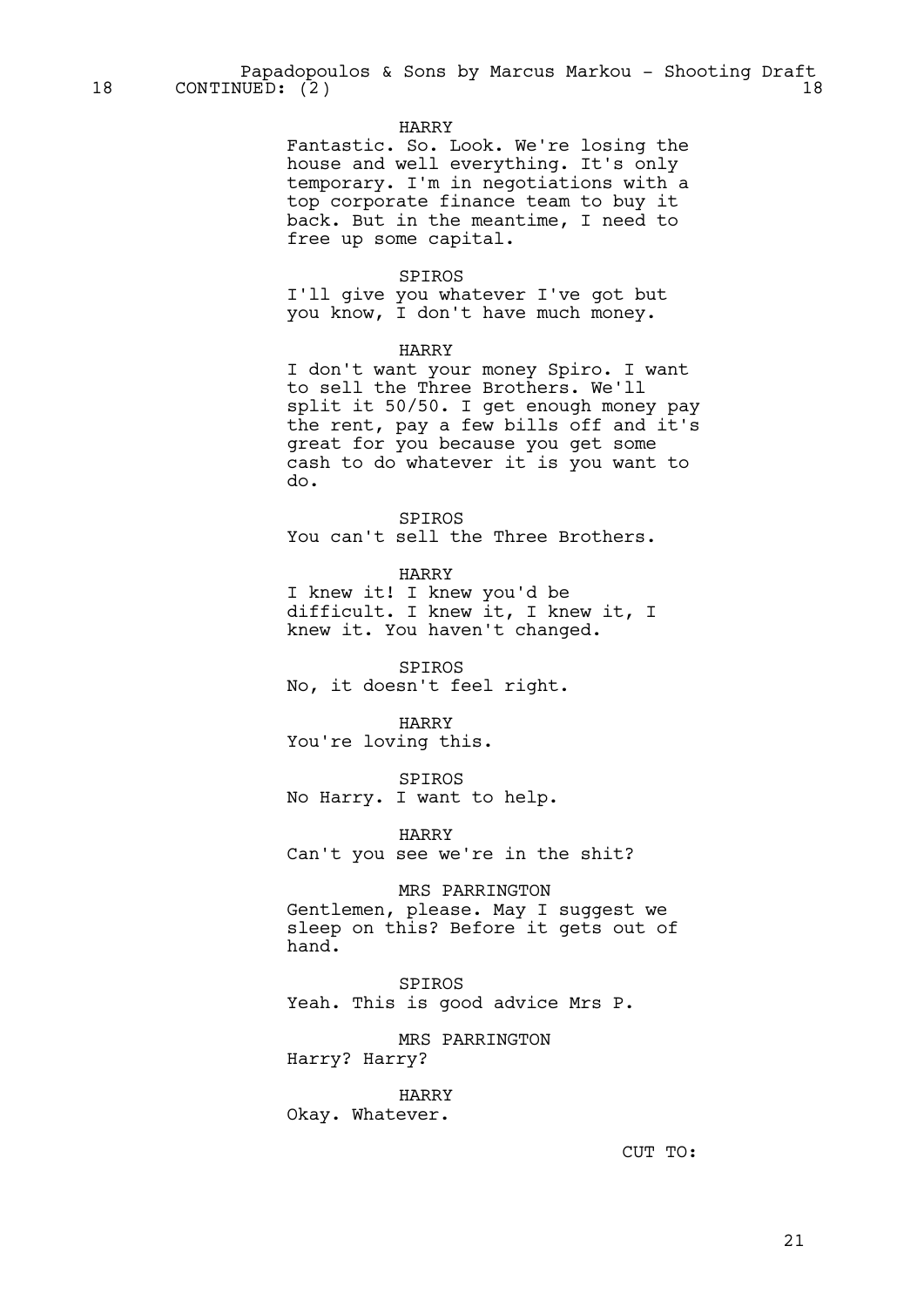#### 19 **EXT. PAPADOPOULOS MANSION - REAR OF HOUSE. DAY 4.** 19

Music. Time lapse of evening into night.

#### 20 **INT. PAPADOPOULOS MANSION - LIVING ROOM. DAY 5.** 20

HARRY, JAMES, KATIE, THEO and MRS PARRINGTON are sitting on a sofa. SPIROS addresses them.

#### SPIROS

I couldn't sleep last night. Not a wink. Over and over, in my mind, I was trying to imagine selling the shop. Something here was saying, no, no. I want to help you. All of you. So I prayed for guidance. I asked the Universe. Please help me. Please help me help these people. And I must've fallen asleep not long after. A crazy sleep. And then this dream. Banayia mou. There was this, this music. The most incredible music. And you and me Harry. Running the shop. I woke with tears in my eyes and I knew.

HARRY Sorry. What are you going on about?

SPIROS We are going to reopen the Three Brothers.

**THEO** 

Brilliant!

KATIE Is he talking about us?

JAMES Yeah, I think he is.

HARRY There's nothing there.

#### SPIROS

Exactly. It's empty. Useless. We'd get nothing for it. But if we made the Three Brothers great again. Hey! That is our destiny! Okay. It needs work. Sure. But destiny need work.

HARRY You're still crazy.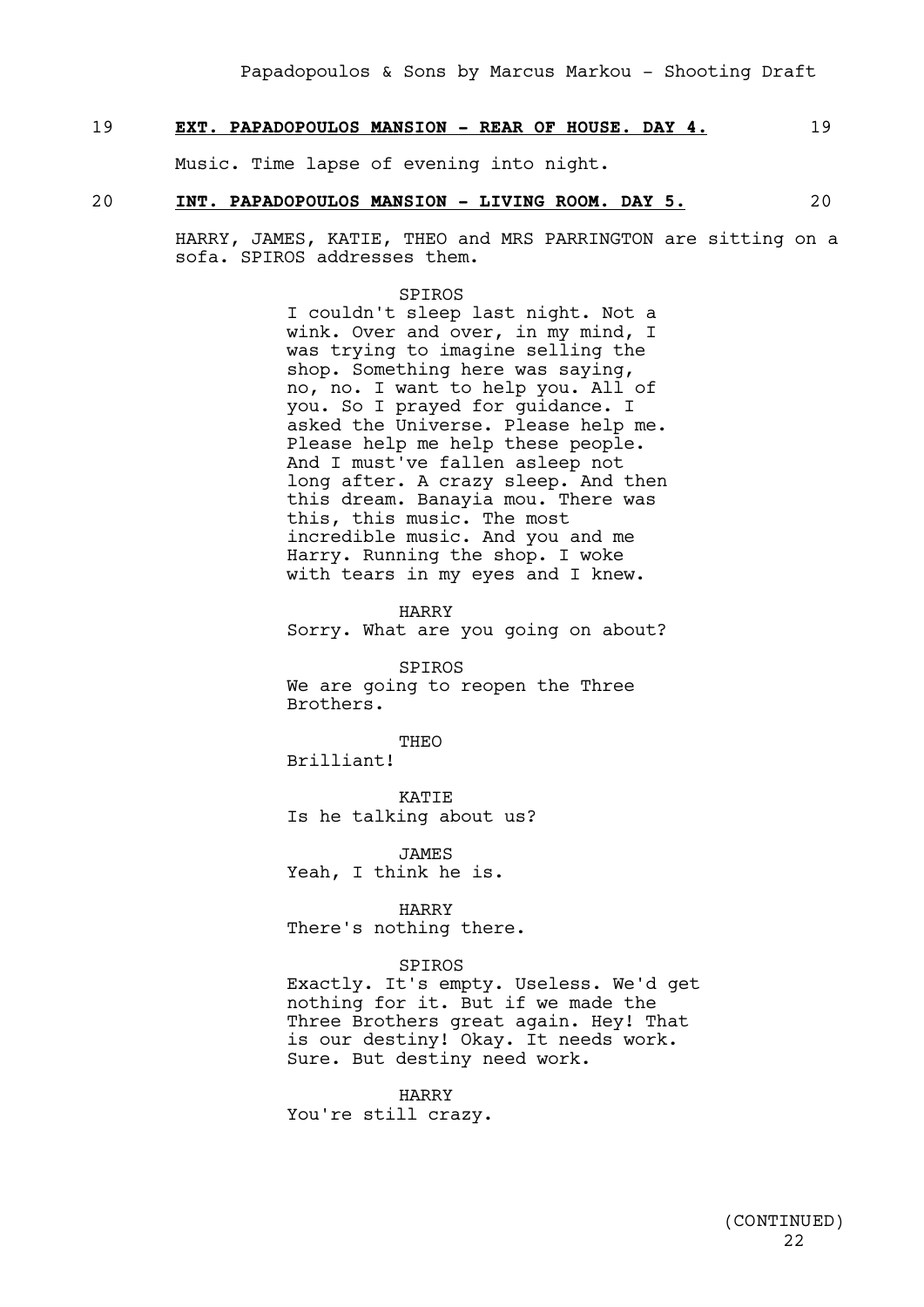SPIROS We have. You. You have a better chance of getting through this if we increase the value of the shop.

#### HARRY

I'm not opening a fish and chip shop, I'm Papadopoulos & Sons, I'm on supermarket shelves.

#### KATIE

God. What would I tell my friends?

JAMES

Don't know, maybe the truth?

KATIE (Mimicking) I don't know, maybe the truth.

JAMES God. Fuck off.

**KATTE** F.. f.. fuck you.

MRS PARRINGTON

Enough!

#### SPIROS

People! Hear me out. If we get it up and running again, we can sell it as a going concern instead of an empty shop. This deal you're working on could take ages. In the meantime, you're getting cash in and you're saving money because it's got two bedrooms. Eh? The Three Brothers is a goldmine. Used to be. Can be again.

HARRY

When did you become so practical?

SPIROS

I'll get it fixed. I'm a handyman now.

MRS PARRINGTON

I thought you were a waiter Spiros.

#### SPIROS

Around too much booze Mrs P. I went travelling. Belgium, America, Brooklyn. I ended up managing a block of apartments in LA. I do painting, decorating, plumbing, electrics, everything.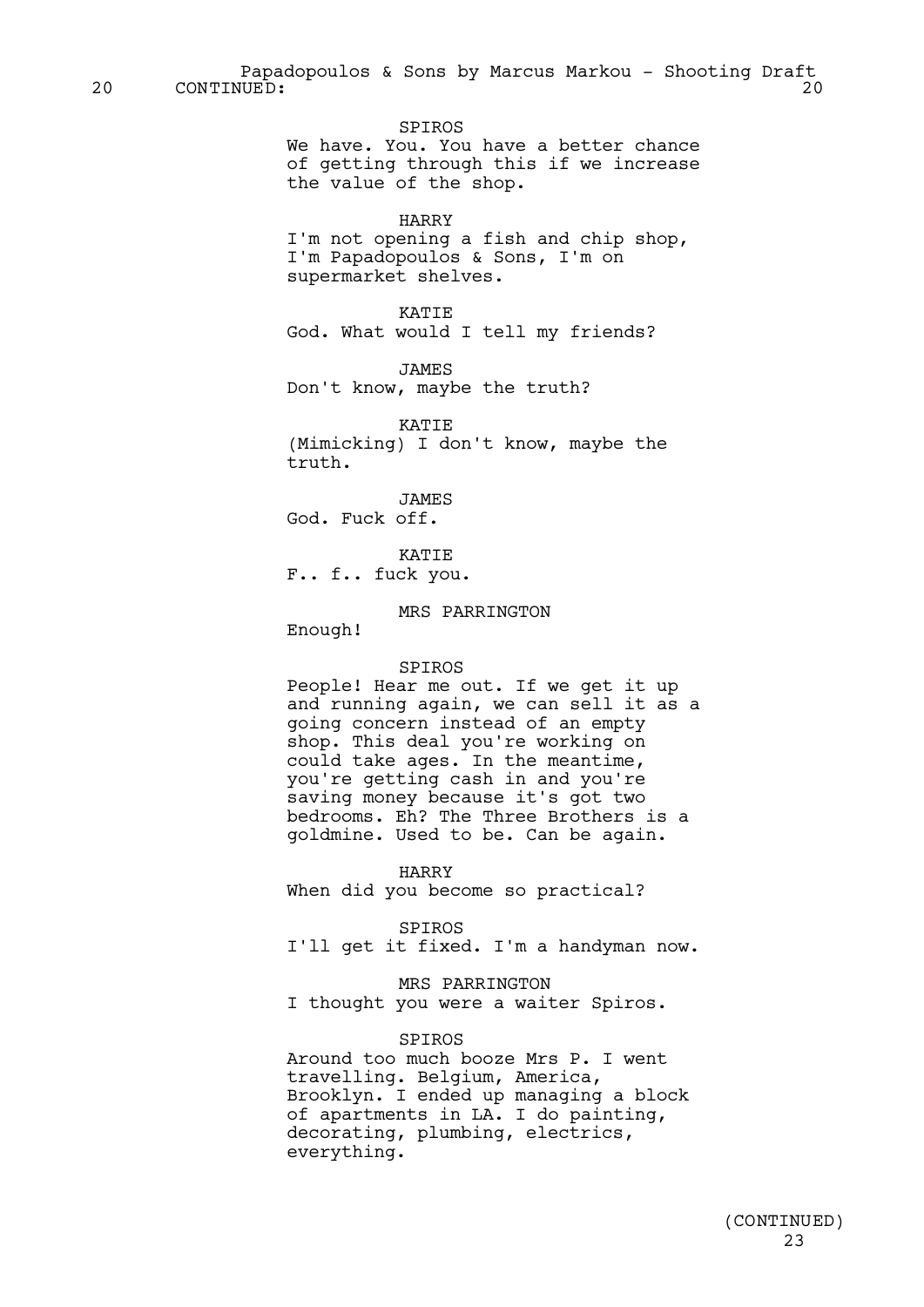Papadopoulos & Sons by Marcus Markou - Shooting Draft 20 CONTINUED: (2) 20

> MRS PARRINGTON A man who can fix things.

### SPIROS

I've got a van.

#### HARRY

Oh. It's alright everyone. Don't panic. He's got a van.

#### SPIROS

Let's go look at the shop. Let me go and start working on it now.

HARRY

You're out of your mind. I know what you're up to. You want to make some money for yourself. That's fine. It's okay. It's okay. At least you're thinking smart these days. But don't involve us in all this.

## SPIROS

I want to help.

MRS PARRINGTON Given the current situation, I think it's worth consideration.

#### HARRY

What? I'm not opening a fish and chip shop. I'm not. I'm not! I'm not! I'm not! Not! Not! What?

MRS PARRINGTON May I have a private word? Now.

CUT TO:

#### 21 **INT. PAPADOPOULOS MANSION, HALLWAY. DAY 5.** 21

MRS PARRINGTON You're behaving like a child.

HARRY Mrs Parrington, with all due respect...

MRS PARRINGTON You are the father of this family.

HARRY I'd rather boil my own head than go back to a chip shop.

MRS PARRINGTON What a terrible thing to say. Really.

> 24 (CONTINUED)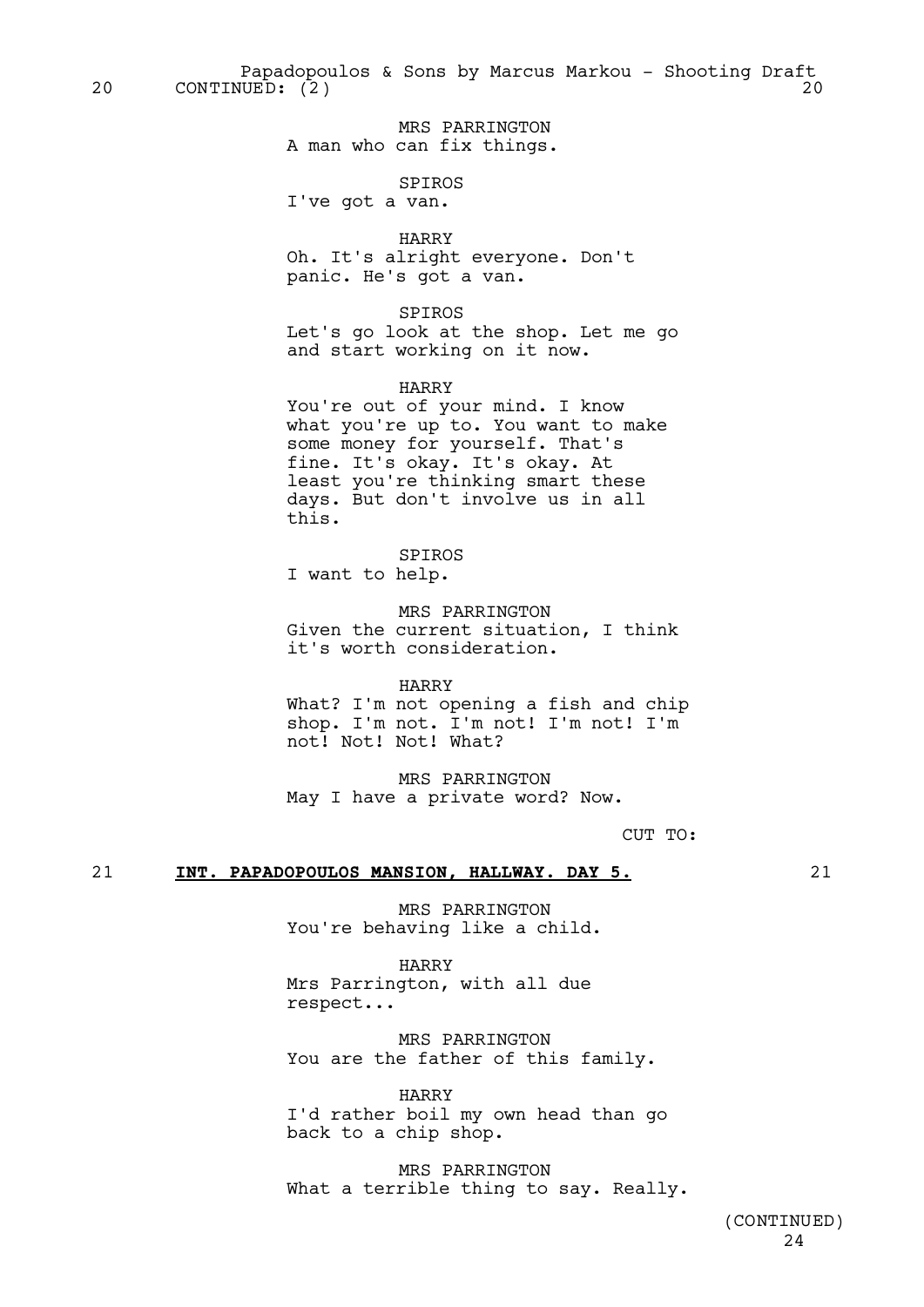Papadopoulos & Sons by Marcus Markou - Shooting Draft 21 CONTINUED: 21

#### HARRY

He's unreliable Mrs P. He's irresponsible, he's a talker. He sings. He dances. He plays the bongo drums. He's a waiter. He'll drive us all mad and leave us broke.

MRS PARRINGTON He seems reformed to me. He doesn't drink anymore. I think he wants to help.

HARRY

Moving back to a chip shop will destroy my children's confidence.

MRS PARRINGTON Seeing you behave like a spoilt brat will do that perfectly well.

HARRY

We're going to smell of fish and chips.

MRS PARRINGTON The children need a home. I don't give a fig for your bourgeois snobbery. Look at you. Everything has to be a drama with you Greeks. Show some gumption man.

CUT TO:

## 22 **EXT. SPIROS' VAN MONTAGE. DAY 6.** 22

Music. We see the family get into Spiros' tatty white van. SPIROS loads up some suitcases into the back. HARRY carries his businessman of the year award. JAMES has some plants. THEO has his laptop. KATIE has designer dress bags and shoes. On the side of the van we see "The Honest Handyman" with a telephone number and the strapline, "If it's still broke... then we can't fix it. That's honesty!" The logo is a hammer with angel wings. The van pulls out of the drive.

## 23 **EXT. THE THREE BROTHERS. DAY 6.** 23

The van pulls up in front of The Three Brothers Fish and Chip Shop. The door is boarded up and covered in posters. We see the old sign, "The Three Brothers". The family, still seated in the van, stare out.

> SPIROS So many memories.

**KATTE** Are we really going to live in that?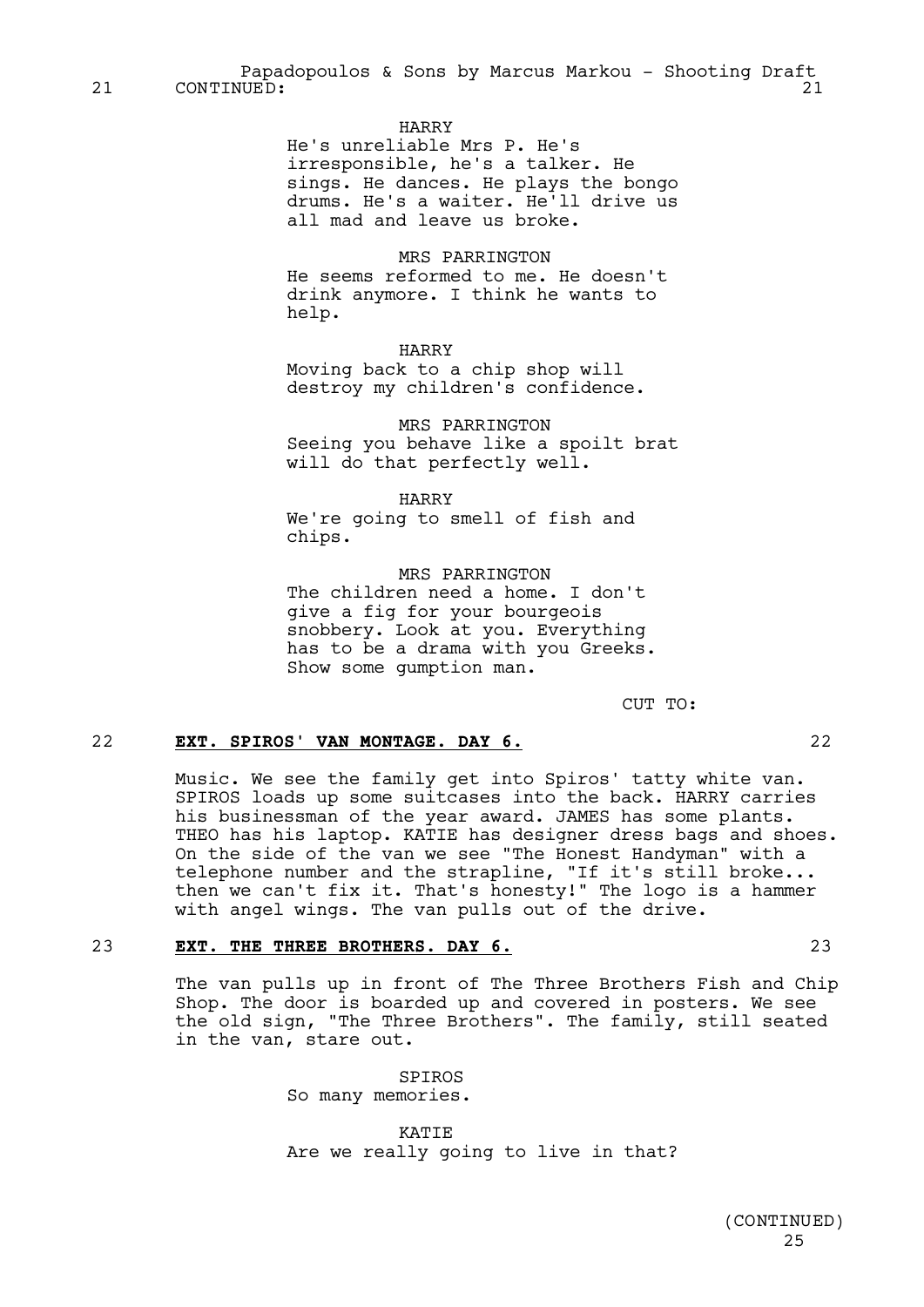Papadopoulos & Sons by Marcus Markou - Shooting Draft 23 CONTINUED: 23 23

THEO

Oh.

JAMES I'm trying to find something good.

KATIE

And?

JAMES No. Nothing.

SPIROS Nonsense. You'll love it! We're going to have a crazy time. We're going to fix this place up. I'm going to teach you how to do some Greek dancing, some singing. We'll fry some good fish. We'll laugh. Good times.

SPIROS exits the van leaving the stunned family in silence.

CUT TO:

## 24 **EXT. THE BOGAZI KEBAB SHOP. DAY 6.** 24

Across the road in the Bogazi Kebab Shop, HASSAN ALI and MEHMET (his son) are standing in front of the shop. They watch as the Papadopoulos family exit the van.

> HASSAN I don't believe it.

> > **MEHMET**

What?

HASSAN The Greeks are back.

MEHMET What Greeks?

HASSAN Those Greeks. Hello my old friends. Mehmet. Find out what they're up to.

CUT TO:

#### 25 **INT. DAY. THE THREE BROTHERS - RESTAURANT AREA. DAY 6.** 25

We are inside The Three Brothers. We hear a jangle of keys and the door opens. The family walk in led by SPIROS. KATIE still carries her designer clothes bags and shoes, JAMES carries some plants, THEO his laptop and HARRY walks in last. It is an old fashioned fish and chip shop that hasn't traded in 30 years.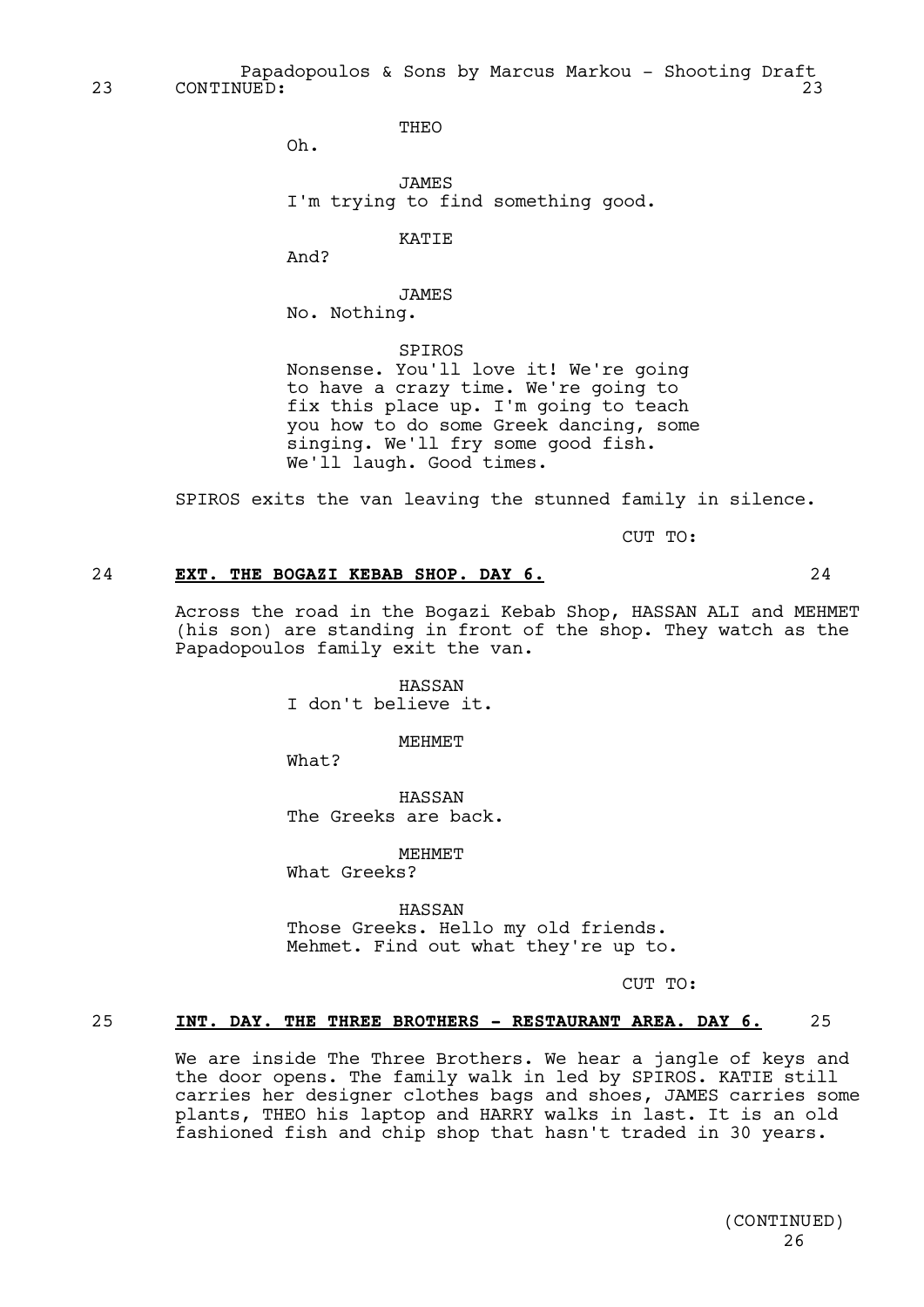Papadopoulos & Sons by Marcus Markou - Shooting Draft 25 CONTINUED: 25

> SPIROS See. It looks much worse from the outside.

**KATTE** It's actually a fish and chip shop.

JAMES Of course it is you spanner.

KATIE Daddy. Really?

THEO

What's this?

THEO picks out an old plaque-mounted stuffed fish.

SPIROS This is Mr Charles. Our lucky fish. He helped us make the busiest chip shop in London.

SPIROS takes in a deep breath.

SPIROS (CONT'D) I can smell the past. Your father and I. Young. The women. Young. Making good money.

HARRY Wasting it. Gambling it. Losing it.

SPIROS

Happy days.

KATIE It's a crack den!

SPIROS Don't worry. Let me show you the rest. We'll make it homely. Furniture, beds, TV. Come on. Let me show you. So... here is the prep room...

The children follow SPIROS through the shop. HARRY is left looking at the place, taking it all in. He takes out his mobile and calls.

CUT TO:

## 26 **INT. MORTIMER ROLF & JONES - SOPHIE'S OFFICE. DAY 6.** 26

A phone rings at SOPHIE's office within Mortimer Rolf and Jones, HARRY's accountancy firm.

> **SOPHTE** Mortimer Rolf and Jones?

> > 27 (CONTINUED)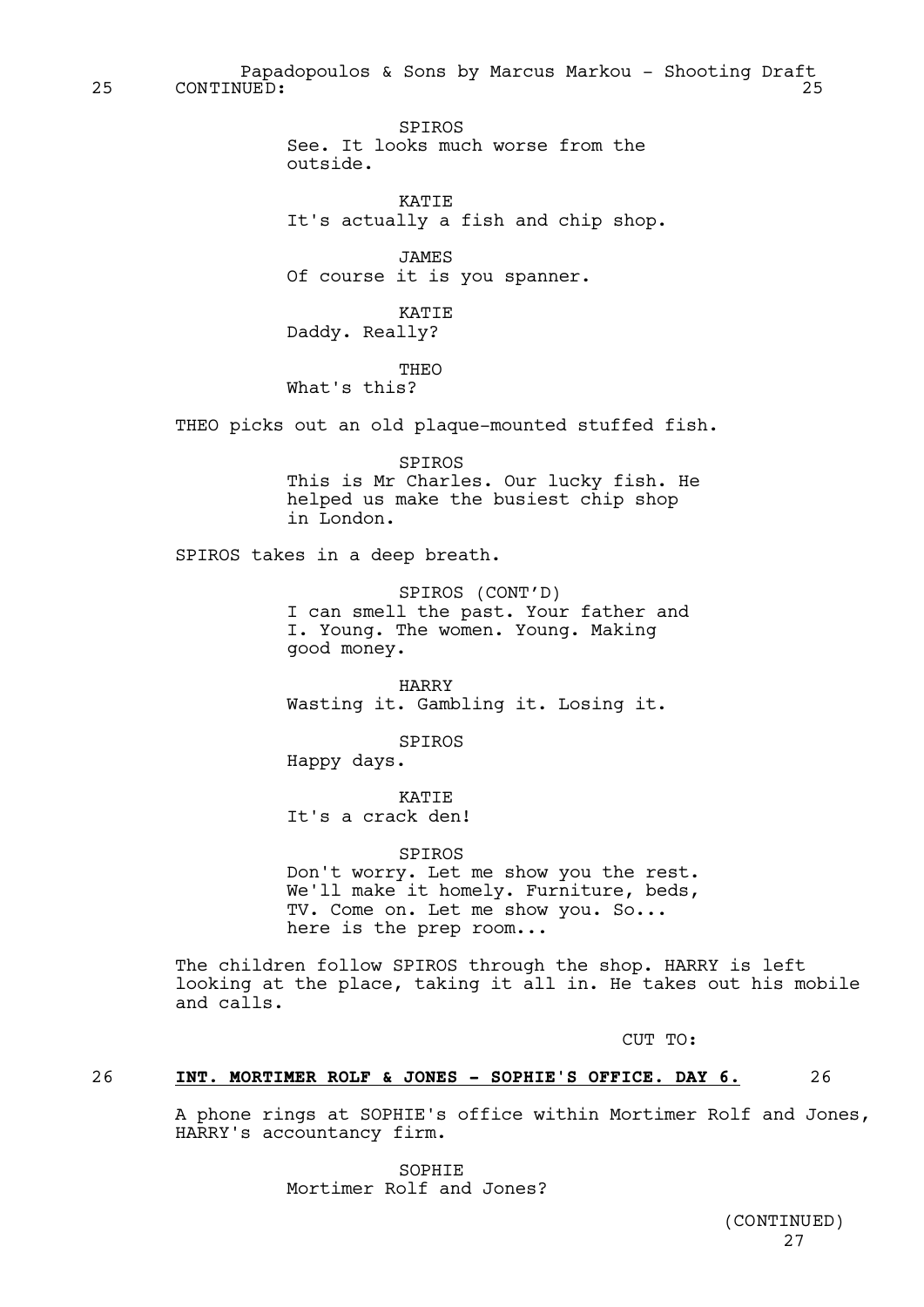Papadopoulos & Sons by Marcus Markou - Shooting Draft 26 CONTINUED: 26

> HARRY Hello. Could I speak to Rob.

SOPHIE He's not at his desk. Can I take a message?

HARRY It's Harry Papadopoulos.

SOPHIE Oh hi. It's Sophie. We met at your office, the other day.

HARRY Oh hi. Any news?

SOPHIE We're lining up interest.

HARRY Right. Well, I just need to know... I need to know if this is going to work.

SOPHIE Rest assured. We'll be driving the herd to Abilene.

HARRY

Sorry.

SOPHIE It's an old American, Mid-West expression. (Beat) Are you okay Mr. Papadopoulos?

HARRY Yep, all good. Just keep me informed please.

SOPHIE

Of course.

HARRY hangs up. ROB enters.

SOPHIE (CONT'D) Harry Papadopoulos called. You should call him back.

ROB Let's go out, yeah. Let's celebrate. Let's find... I don't know... Let's find a... salsa club or something.

**SOPHIE** 

Sorry?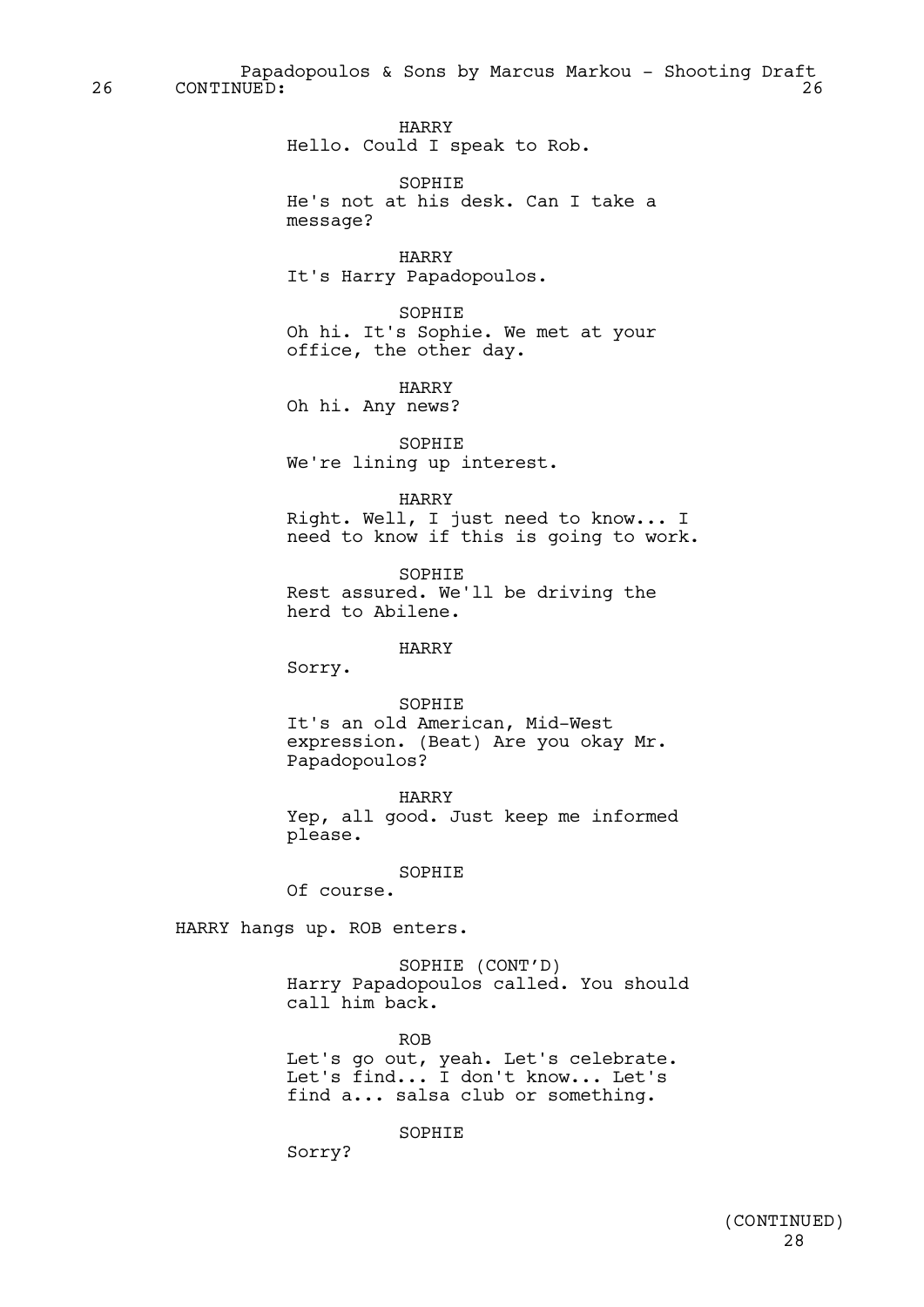Papadopoulos & Sons by Marcus Markou - Shooting Draft 26 CONTINUED: (2) 26

ROB

Daddy just put another pig in da bag. Owch! A new instruction. Wallinghams. Big UK retail chain. Established. (Wallinghams jingle) Leave it... Leave it to Wallinghams... Comfortably, elegantly, reliably. Wallinghams. (Voice-over mode) Croydon, Greenwich, Enfield, Wimbledon and... Ding! Going into administration. Coming to little old moi for services rendered. (Tommy Cooper) Thank you. Oh thank you very much. God I love an economic downturn. Joking aside though. Five thousand laid off. Sad. Very, very sad. But dear sweet mother of God it was a shit business.

SOPHIE Happy days.

ROB Oh yeah. Hallelujah! (He goes to exit) Six?

CUT TO:

#### 27 **INT DAY. THE THREE BROTHERS - RESTAURANT AREA. DAY 6.** 27

HARRY is on the verge of a panic attack. He slowly starts to double numbers.

> HARRY Two, four, eight, sixteen... Two, four, eight...

> THEO (O.S.): Daddy, come at look at this giant mushroom I've found.

> > HARRY

Coming.

CUT TO:

#### 28 **EXT. THE THREE BROTHERS - ROOF TERRACE. DAY 6.** 28

SPIROS, HARRY, JAMES and THEO walk up a steel staircase onto the Three Brother's roof terrace.

> SPIROS Yeah. Yeah, yeah, yeah. Hey. Remember up here? We used to bring out the tables and chairs with the other Greeks. (MORE)

29 (CONTINUED)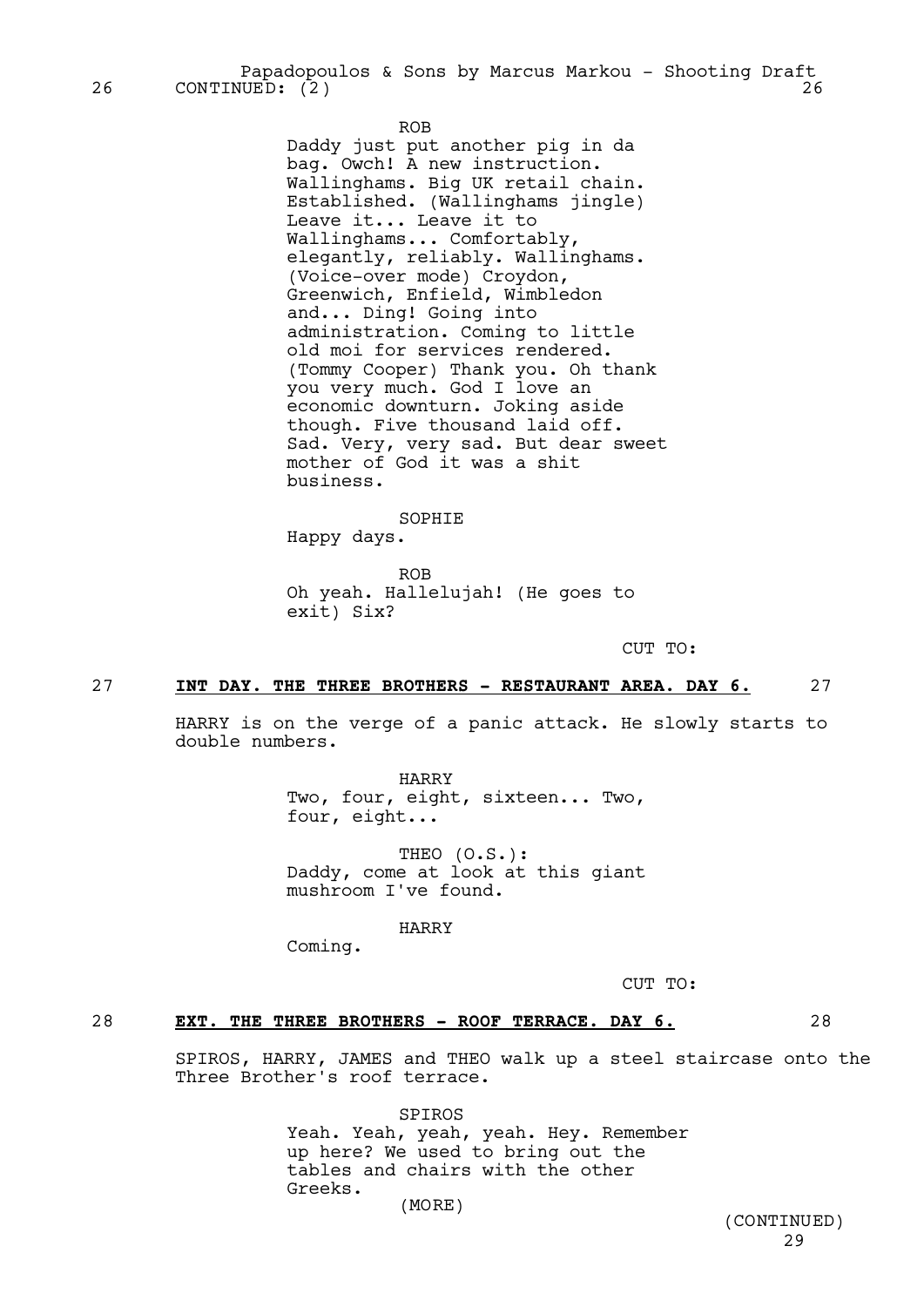What ever happened to Soula, Pani and Stavro? I loved that crowd. Sometimes there'd be a poker game. Sometimes dancing. We had fun. THEO Did my Daddy dance? SPIROS Yeah. I taught him. And your mother. THEO My Mummy? SPIROS Hey. Manga. This is the place where your Mummy and Daddy met. JAMES What? Up here? SPIROS Yeah. They talked all night. They danced. Yeah, there was a lot of dancing here. Hey. You want me to show you? How about it? SPIROS clicks his fingers. HARRY Spiros please. It's not a holiday. Just show everyone around. HARRY exits. SPIROS What? (To THEO) I'll show you later. (To JAMES) You alright? JAMES Yeah. No, I like the view. I might put some plants up here. CUT TO: Papadopoulos & Sons by Marcus Markou - Shooting Draft 28 CONTINUED: 28 SPIROS (CONT'D)

## 29 **EXT. THE THREE BROTHERS. DAY 6.** 29

KATIE is outside the shop, having a cigarette. We see Mehmet approach.

MEHMET

Hello.

**KATTE** 

Hi.

**MEHMET** Do you have a light?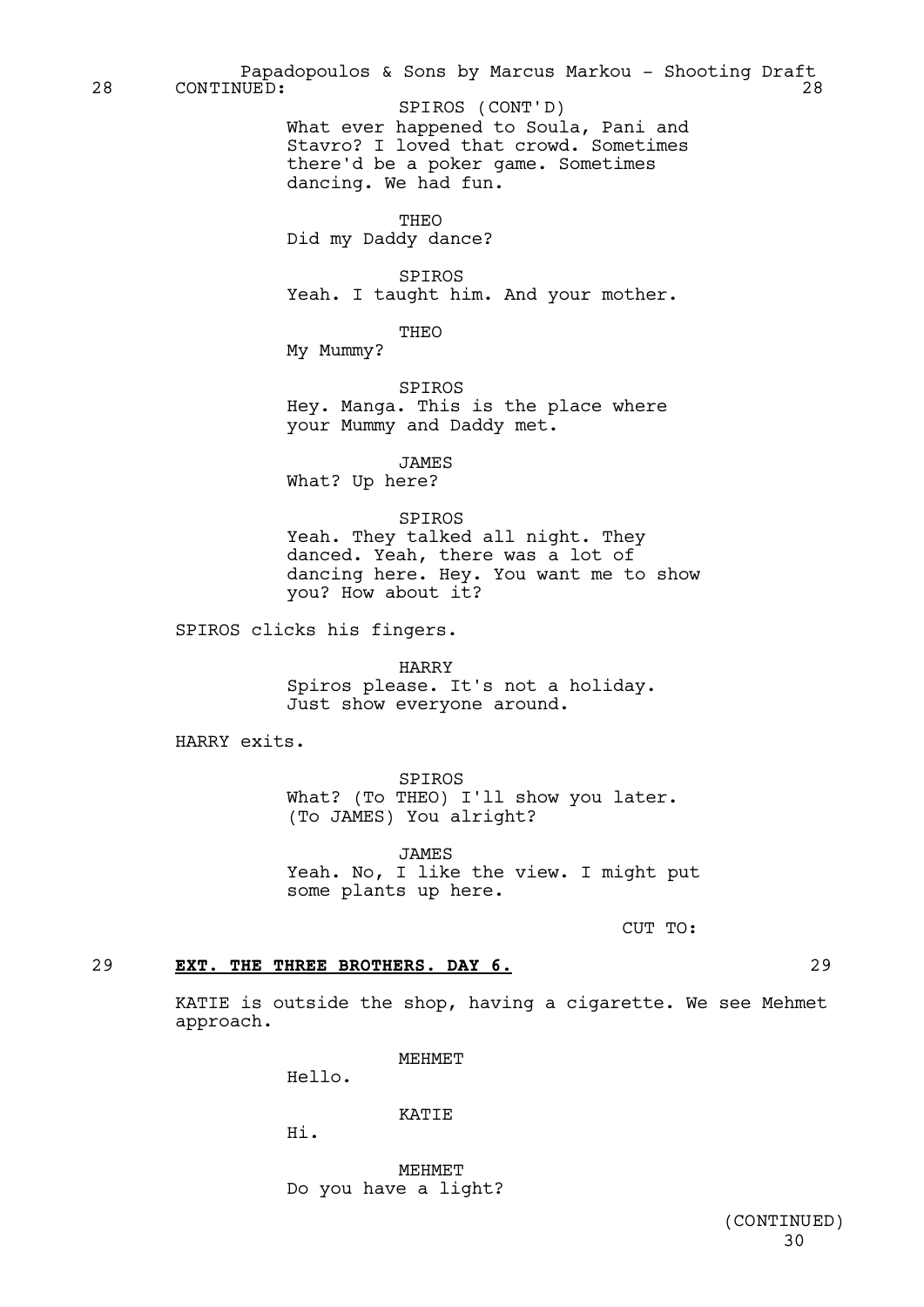Papadopoulos & Sons by Marcus Markou - Shooting Draft 29 CONTINUED: 29

> KATIE You came all this way for a light?

KATIE hands him a lighter.

MEHMET I'm from the kebab shop across the road.

## KATIE

Nice.

Silence. MEHMET's run out things to say. They both smoke.

MEHMET My Dad wants me to spy on you. I don't think he like Greeks. (More silence) You want to go out sometime?

KATIE Yeah, alright.

MEHMET

I'm Mehmet.

KATIE It's Katie. (They shake hands) It's shit here, isn't it?

MEHMET Yeah. Pretty much. (Looking around) Yeah. Catch you later.

#### **KATTE**

Yeah. Bye.

MEHMET walks back to his shop. KATIE smiles. Music - Athina, Athina by The Trio Attico . HARRY steps outside the shop. He looks at KATIE who is still smoking. He stands there for a moment looking a little lost. He gets into SPIROS' van and drives away.

CUT TO:

## 30 **EXT. CITY OF LONDON CEMETERY. DAY 6.** 30

HARRY drives to a cemetery. He parks the van and exits with flowers. Harry walks through the cemetery. We see his wife's 'In Loving Memory of Elizabeth Papadopoulos 1962-2001 - Devoted mother and wife'. He lays down his flowers.

CUT TO:

#### 31 **INT. MORTIMER ROLF & JONES - SOPHIE'S OFFICE. DAY 7.** 31

SOPHIE is at her desk. We see the same type of flowers in a vase as Harry has laid down at the cemetery. The phone rings.

> 31 (CONTINUED)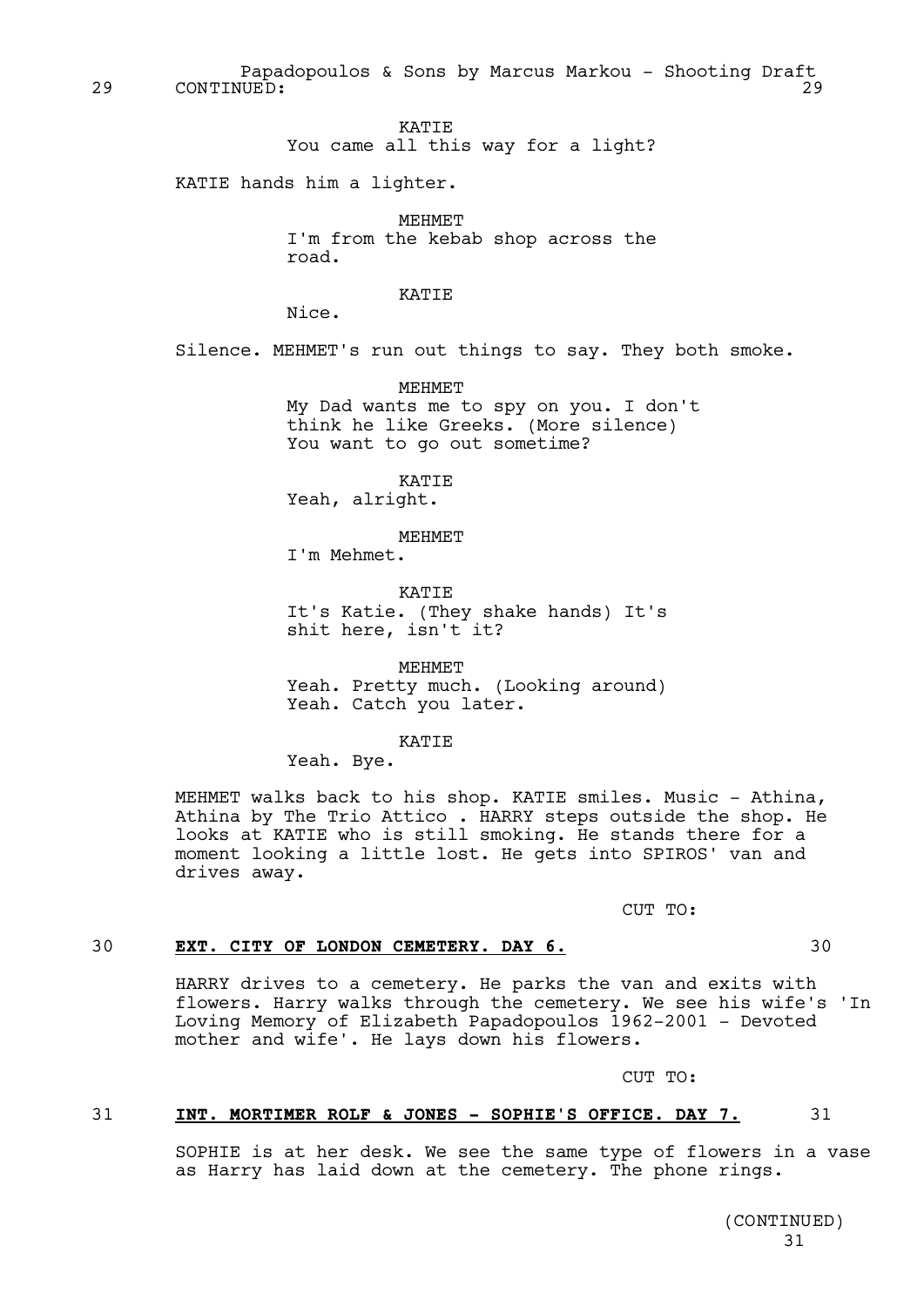SOPHIE Mortimer, Rolf and Jones. Oh hi Dad. Yeah, I got them. They're beautiful. Thank you. Alright. Put her on.

ROB enters.

#### ROB

He's here.

#### SOPHIE

(Whispering) Right. Just a second. Hi mom. Thanks for the flowers, they're lovely. There was nothing wrong with New York. Yes, you can stay friends with Matt. And Bill and Susan. Mom, look, I've got a meeting. I don't know. Some meeting. Yeah, I promise, I will. I love you. Okay, bye. Bye.

SOPHIE puts the phone down.

ROB

Parents. Is Matt your...

SOPHIE

Ex.

ROB Right. A bit of a tosser, yeah?

SOPHIE I wouldn't say tosser exactly. We just wanted different things.

ROB

Yada, yada, yada. Yeah, I hear ya. It's like me and my ex. She was keen and everything but I don't know, her forward thinking sort of killed the romance. Yeah. (Silence) It's good to have these little chats. Shouldn't always be about work. Society is so work obsessed. Tragic. Right. Back to work.

CUT TO:

#### 32 **INT. MORTIMER, ROLF & JONES - ROB'S OFFICE. DAY 7.** 32

Seated around a conference table is ROB, SOPHIE and HARRY. HARRY studies a spreadsheet.

> HARRY Some big names.

ROB Pap & Sons is still a cash cow.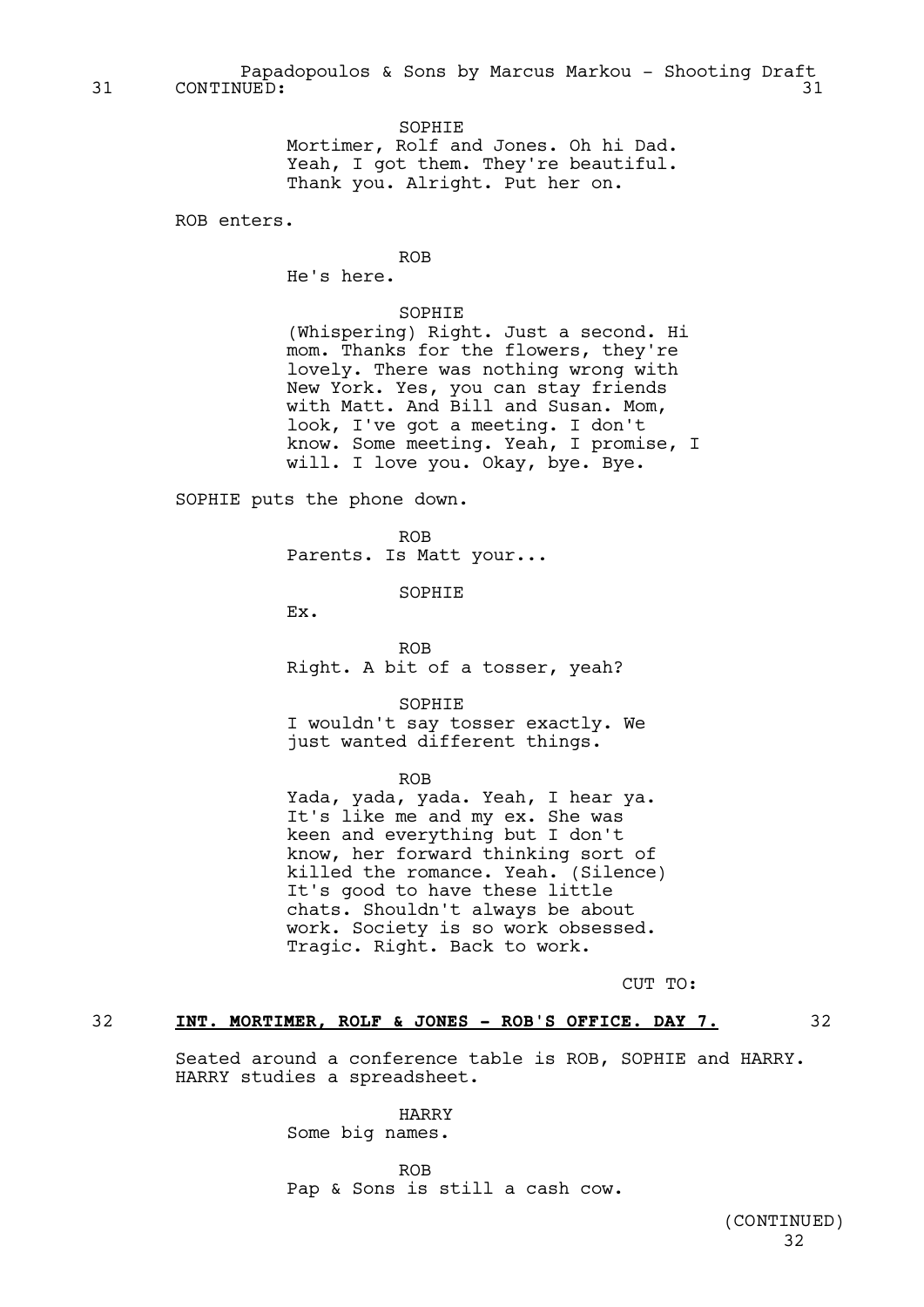Papadopoulos & Sons by Marcus Markou - Shooting Draft<br>UUED: 32 32 CONTINUED: 32

HARRY

What's the potential deal structure?

ROB

That's the pisser.

SOPHIE You'd still be key to running the business, but...

#### HARRY

But?

ROB Money isn't cheap Harry. These guys will want at least 95% of the company.

#### HARRY

Leaving me with nothing. I'd do the same thing. I'd be CEO of Papadopoulos & Sons. Get a salary. Get my house back. My children's future.

ROB It beats fish and chips.

SOPHIE You'd be working for someone else.

#### HARRY

I'd be working for someone else. By the way, I'm not actually running a fish and chip shop. Just helping my brother relaunch.

ROB

Sure. Listen, there maybe another way. Came up in conversation with the Norske Velconan Bank. It'd be along the lines of a straight loan to buy back the business.

HARRY Why would they lend me the money?

ROB

Well. Let's ask them. Want me to look into it?

HARRY Sure, no choice.

ROB's mobile alarm goes off.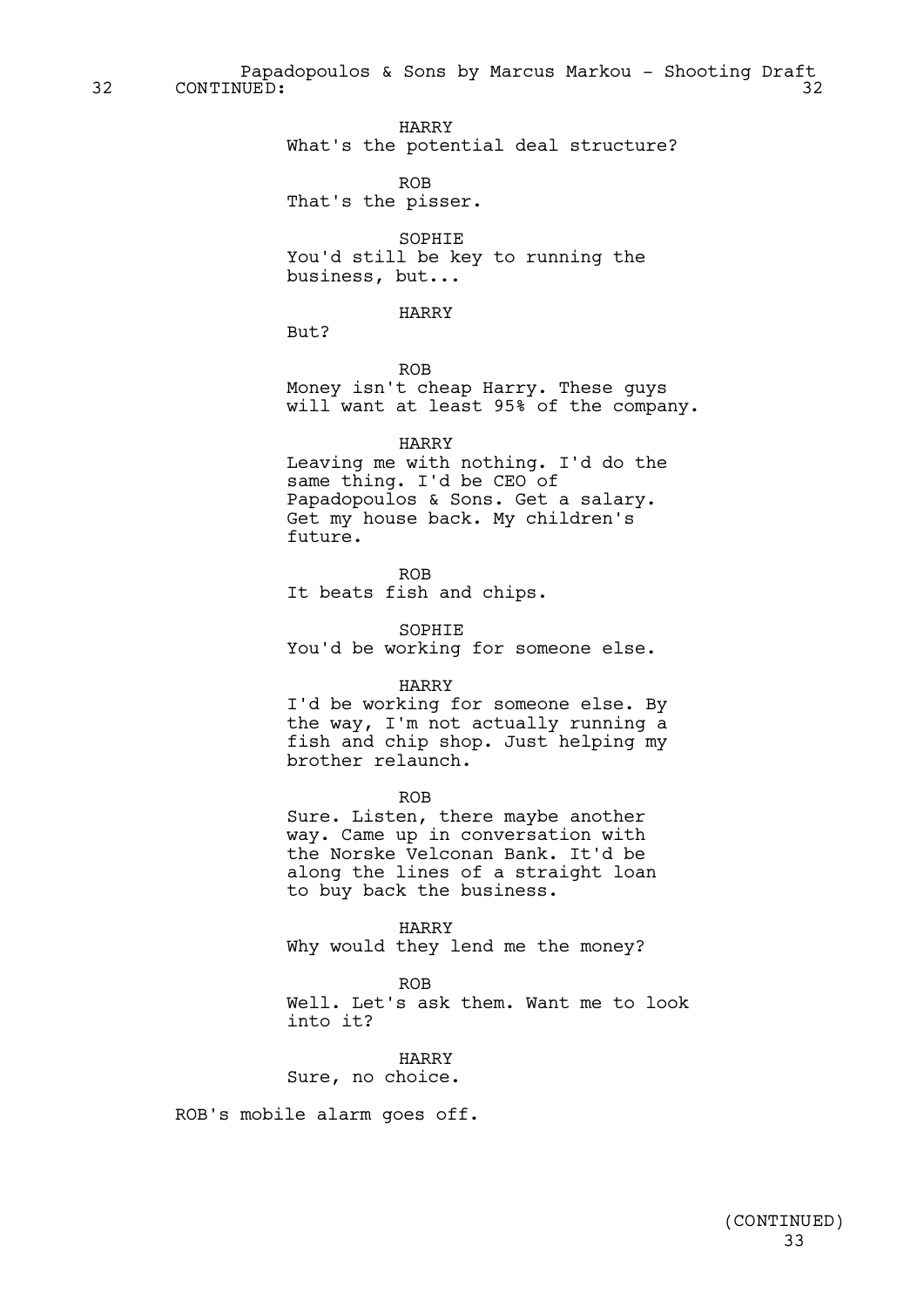Papadopoulos & Sons by Marcus Markou - Shooting Draft 32 CONTINUED: (2) 32

#### ROB

Okay. Cool. Got to go. Got an emergency with - get this - a high tech portable toilet company - that has literally gone down the tubes. (ROB holds up a flyer for the company) An internet ready, wireless, crapper with a waterproof keyboard and screen. For the love of God. Because taking a dump needed an overhaul. Still, somebody's got to bury them. Inomine patre, Spiritu, Sanctu... etc, etc.

SOPHIE

Got to love a downturn.

ROB

Laters.

ROB exits. SOPHIE starts to pack her files.

#### SOPHIE

I think what you're currently doing with your brother sounds liberating.

#### HARRY

I'm liberating myself of my last 25 grand on a disused chip shop.

#### SOPHIE

But its like a startup. Isn't that the most exciting phase of any venture? Taking a bit of a risk. Developing your products and your services. Learning about your market. Look, some of the largest companies on the planet never make a profit. Like a real profit. It's all accounting tricks and leveraged debt. What I'm trying to say is, does it matter if the business is a small one? As long as it makes a profit and the people who work there are happy?

#### HARRY

What are you doing working in a place like this?

#### **SOPHIE**

This is only temporary. I got divorced recently. Came to London for a fresh start. I'm actually looking into setting up my own business.

#### HARRY

Well, I'm sorry about that. About the divorce, I mean. Not...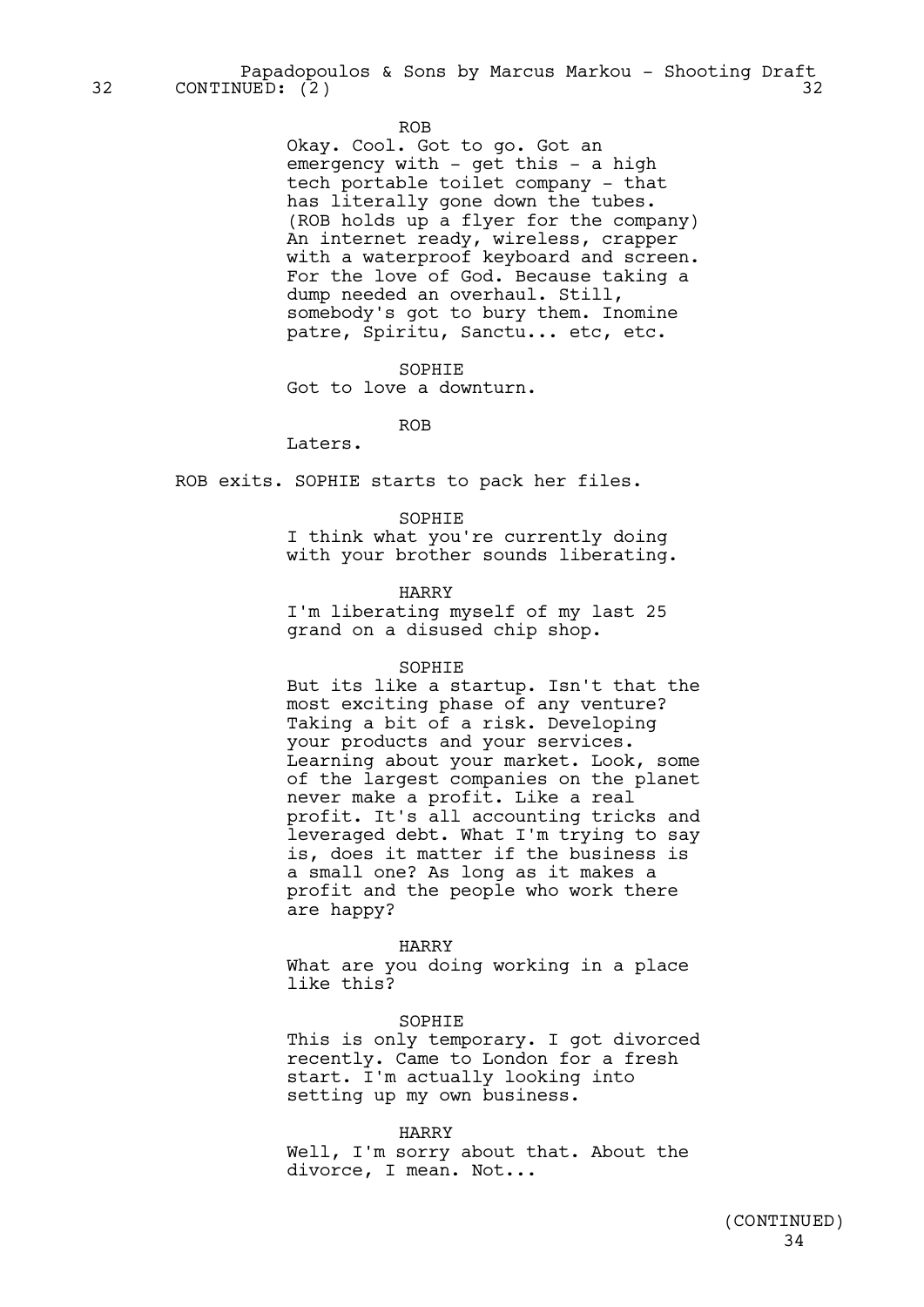Papadopoulos & Sons by Marcus Markou - Shooting Draft 32 CONTINUED: (3) 32

> SOPHIE I've been meaning to ask. Can I come and visit your shop sometime?

HARRY There isn't one.

SOPHIE When it's up and running.

HARRY It's a chip shop. It's hot. On your feet all hours. Verbal abuse from customers on a Friday night.

SOPHIE I wasn't applying for a job Harry. Just wanted to stop by.

SOPHIE exits.

CUT TO:

#### 33 **INT. THE THREE BROTHERS - THEO'S BEDROOM. NIGHT 8.** 33

THEO is in bed on his laptop. SPIROS knocks and enters.

SPIROS It's late. What are you doing little man?

THEO Trading. I watch trends. Making trades

based on patterns. I don't even look at the fundamentals.

SPIROS The fundamentals?

THEO You know, capital employed, gearing ratios etc. Not even turnover or profit. It's short term, but I can spot a trend. I know what's going to happen.

SPIROS So, you can see the future? And?

THEO Same as the past. The pursuit of order from chaos. I'm done for today.

SPIROS takes the laptop and closes it.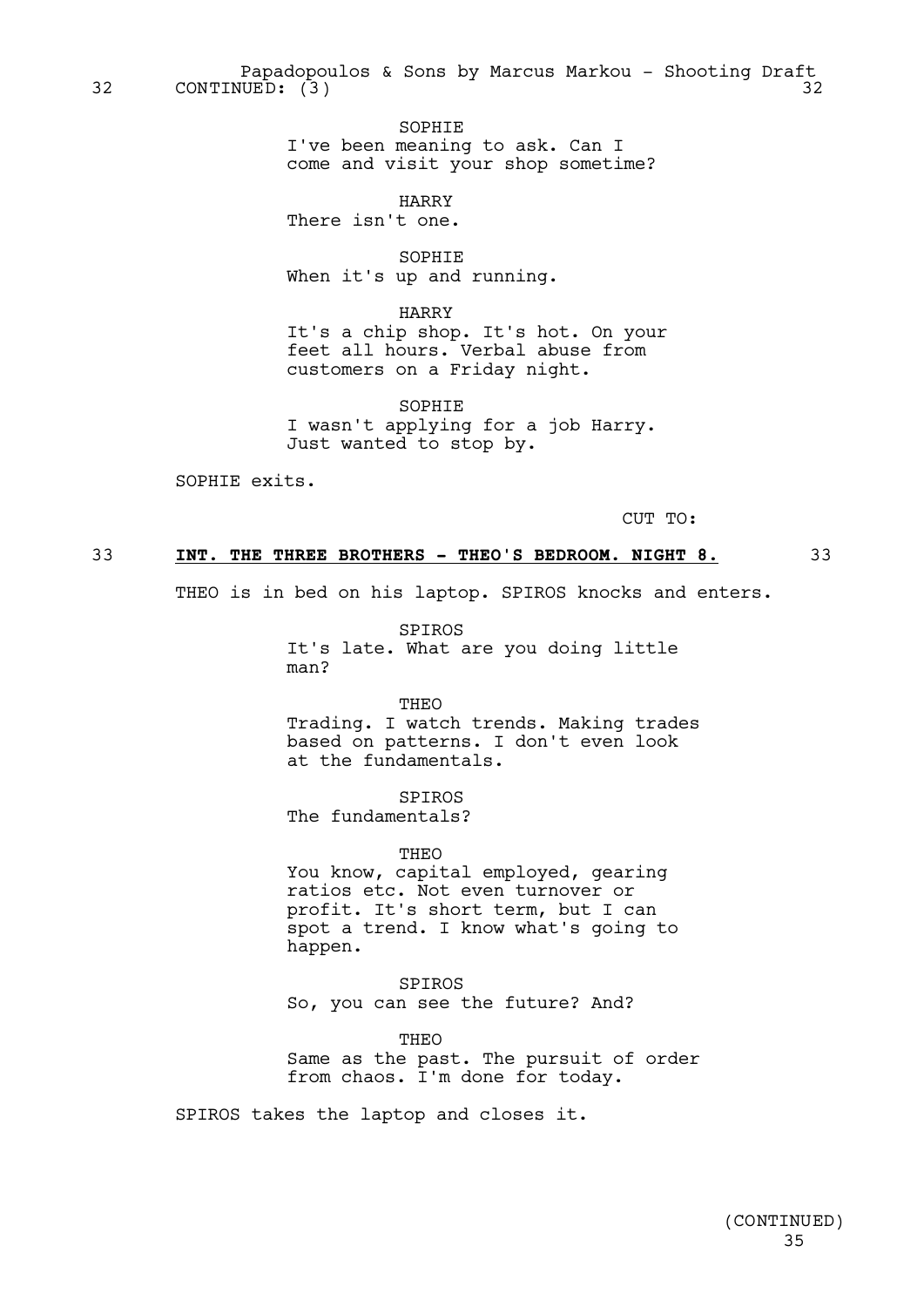Papadopoulos & Sons by Marcus Markou - Shooting Draft<br>UUED: 33 33 CONTINUED: 33

> SPIROS Ah! Theo, Theo, Theo. Guglouthi mou. Kali Nichta. Onira ylica. Sweet dreams.

THEO Uncle Spiros? You knew my Mummy.

SPIROS Yes. She was... She was beautiful. And she was very kind to me.

THEO I wish I had my Mummy sometimes.

SPIROS It's very hard for you.

THEO I'd have made her laugh, Uncle Spiro.

SPIROS You make me laugh.

THEO I've come out with some classics. Real gems. Wasted on this family.

SPIROS Ha! You are something else.

KATIE We can hear everything..

KATIE and JAMES are at the doorway.

JAMES Don't fall for him Spiros. He's a little tinker.

KATIE Say the magic release poem!

THEO

No.

JAMES Actually, say it the magic release poem.

THEO

No...

KATIE/ JAMES Theo Papadopoulos is a hippopotamus, who's always making such a fuss from his top to bottomus!!!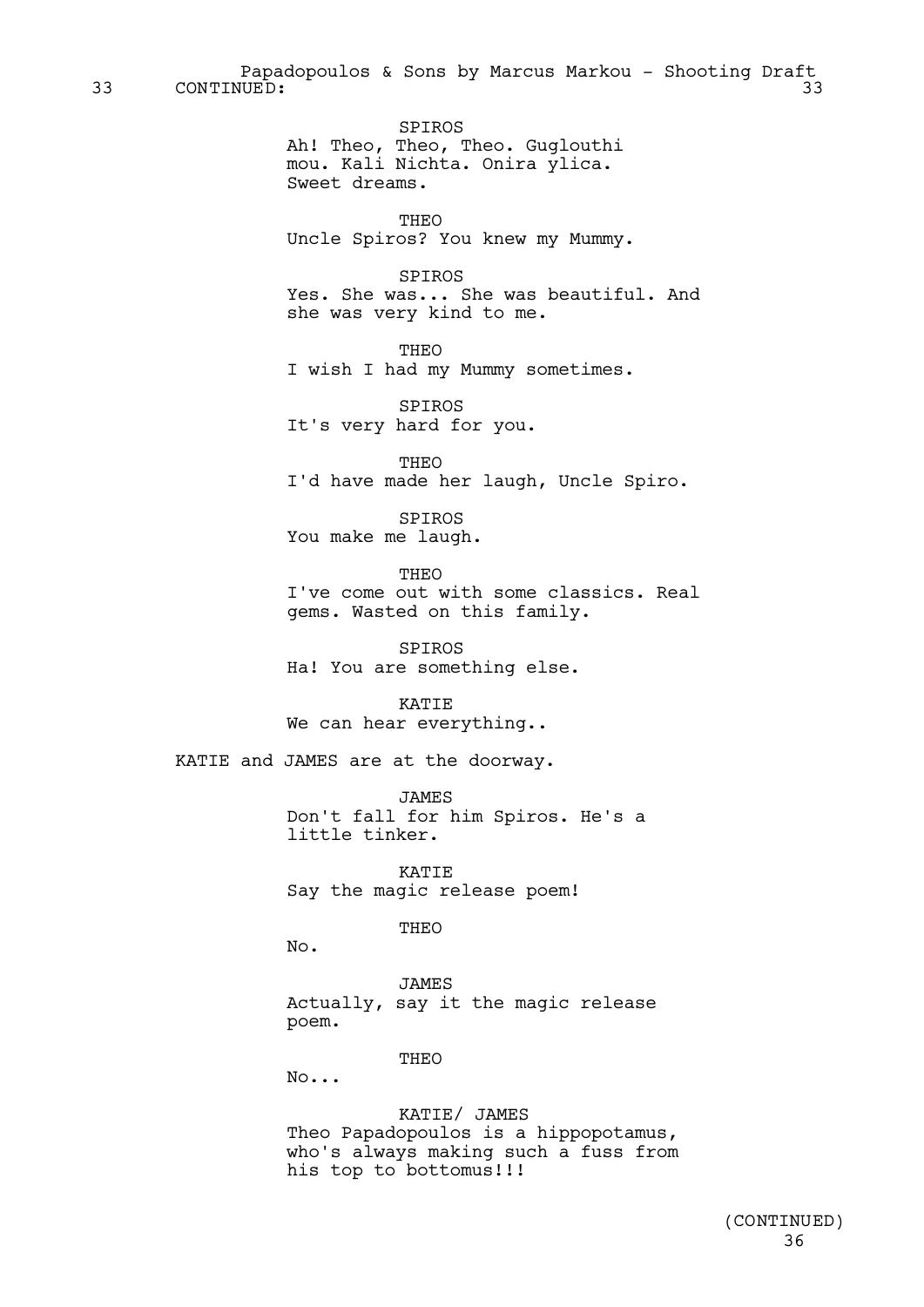Papadopoulos & Sons by Marcus Markou - Shooting Draft 33 CONTINUED: (2) 33

> KATIE and JAMES tickle THEO who squeals with delight. SPIROS laughs.

> > CUT TO:

# 34 **INT. THE THREE BROTHERS - LIVING ROOM. NIGHT 8.** 34

SPIROS opens the door on the sparse living room. HARRY is lying neatly in silk pyjamas, in a sleeping bag on a camp bed. He is staring at the ceiling.

> SPIROS Ah, your kids are something else.

SPIROS undresses, taking off items of clothes until he is down to his boxer shorts. SPIROS then gets out an icon of the Virgin Mary. He kisses it and then crosses himself three times.

> SPIROS (CONT'D) Don't worry. I'm not too religious. I'm a lapsed Buddhist. I do everything a good Buddhist does except abstinence.

SPIROS farts. Harry shuts his eyes and shakes his head in disgust. SPIROS then hands HARRY some ear plugs.

SPIROS (CONT'D)

Ear plugs.

SPIROS gets into the sleeping bag and turns off the light.

SPIROS (CONT'D) Oi re. This is a fantastic thing. Did you ever imagine, 30 years ago? Back here?

HARRY

No.

#### SPIROS

Remember how excited we felt when we got this place? It feels like that again. Hey. My gut says... push Alaskan Pollock. Over Cod! What do you think?

#### HARRY

I should never have taken out that loan.

# SPIROS

Ah. We'll talk fish after we fix this place. (Singing) We'll talk fish after we fix this place. Katie's got some good thoughts. Says we should keep the old look. And she had some beautiful ideas about the uniforms.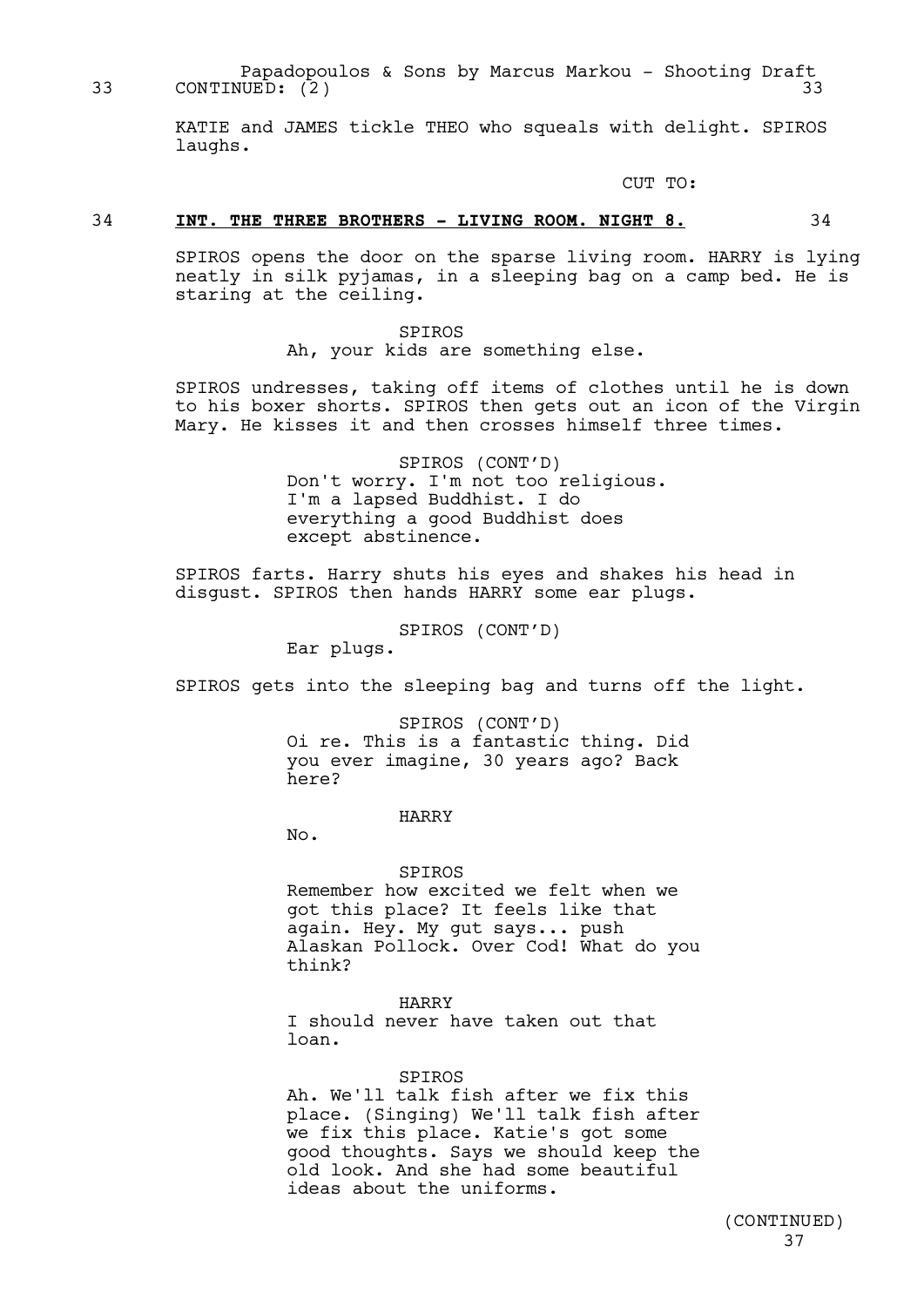## HARRY

But then, you know. The potential yield of the Plaza. Papadopoulos Plaza. Fully developed with a thousand year lease. I would have kept the freehold. I'm telling you Spiro. It was good. I'd have been worth a fortune. Worth, I don't know. One billion five. One billion six. One billion six. Big numbers Spiro. Big, big numbers.

SPIROS starts snoring. HARRY puts the ear plugs in and stares out into the darkness.

CUT TO:

## 35 **EXT. THE THREE BROTHERS. DAY 9.** 35

We are in front of the shop. SPIROS addresses a small gathering of people who have turned up to help in the renovation. He holds a bottle of champagne. Alongside him, HARRY carries the box of cleaning products. We see JAMES, KATIE, THEO and MRS PARRINGTON. We see FAT LAKI, PHIL THE TILL, FATHER JIMMY, a Greek Orthodox priest and an assortment of Greek faces of various ages.

## SPIROS

We were children when we came to the UK with nothing. We start again. Fat Laki. The weight you lost is an inspiration. Phil The Till. You've helped many Greeks with your tax friendly till machines. Eh, only two things are certain in life - death and taxes. Unless you're Greek. Then it's only death! (The crowd cheer). Nikos, Kyriaco, Androniki, Loula, Uncle Panikos, Aphrodite, Maria and of course, Father Jimmy. Thank you. Thank you, thank you, thank you.

#### HARRY

Didn't Father Jimmy get done for selling illegal copies of Rambo?

SPIROS He's got three liquor stores in Palmers Green.

HARRY He always hated me.

HARRY now addresses the small crowd.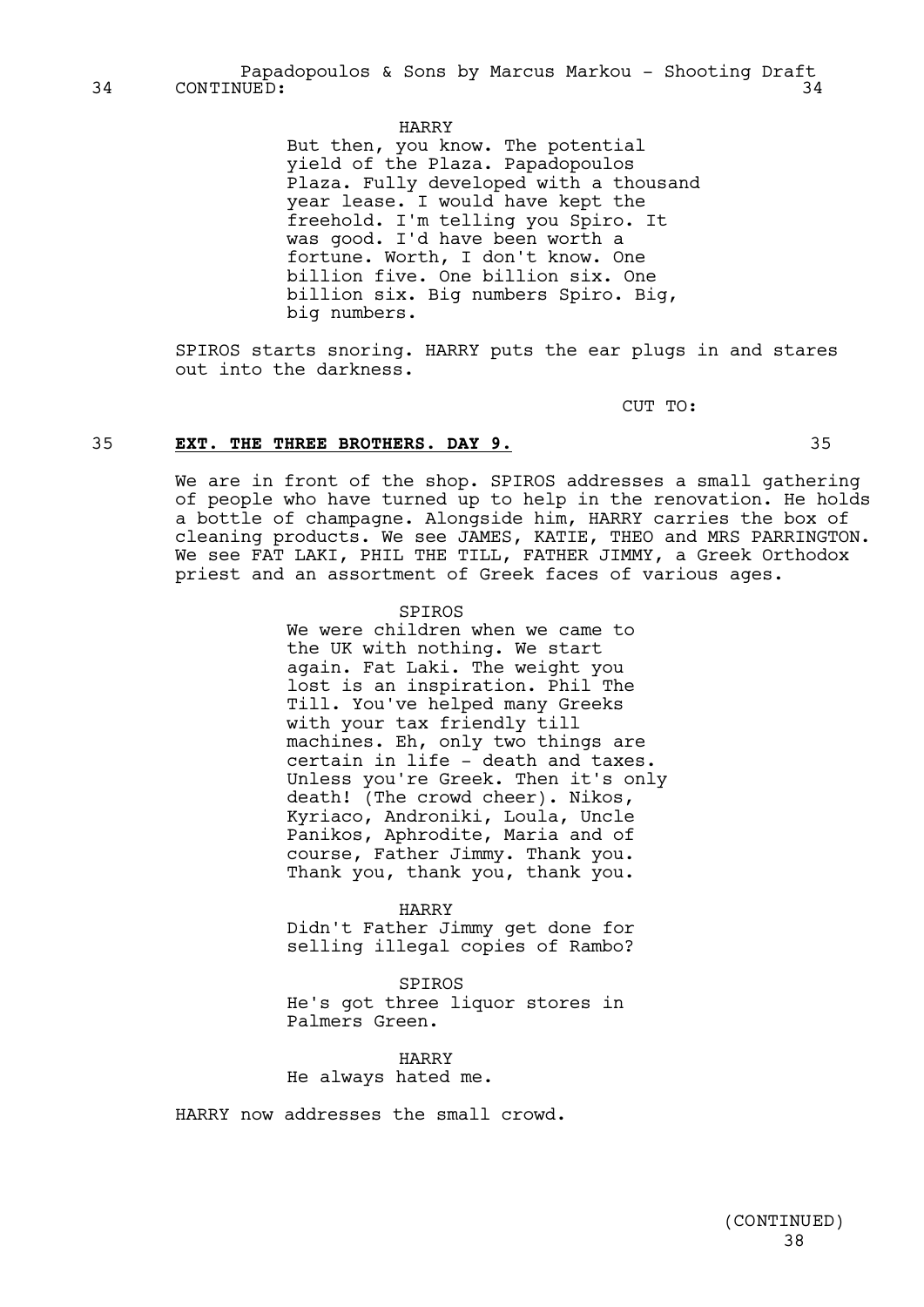HARRY (CONT'D) People. Hello. Sorry. Hi. I just want you to know this is a temporary situation for the family. I'm currently in negotiations with a top corporate finance team about reacquiring the assets of Papadopoulos & Sons. That's it.

UNCLE PANIKOS What did he say?

PHIL THE TILL He's had some sort of breakdown.

UNCLE PANIKOS

Tragic.

SPIROS James, music.

SPIROS nods towards JAMES who pushes a button on a his docked MP3 player. Greek music - Oba, Oba Ta Bouzoukia by the Delphi Brothers.

> SPIROS (CONT'D) Thank you. I officially announce the renovation of the Three Brothers.

HARRY You're supposed to do that after you launch something.

SPIROS To hell with convention.

SPIROS smashes the bottle on the floor and rallies the assembled party who cheer 'bravo' and clap.

CUT TO:

# 36 **INT/ EXT. THE THREE BROTHERS - MONTAGE. DAY 9.** 36

Montage to the same music. MRS PARRINGTON picks up a tray with teas and we follow her through the shop. She stops so that people can take a mug and we see her continue her journey - all the way through the shop to outside, where we see HARRY sitting alone in the van. He's not part of the activity. We see scrubbing, cleaning, fixing. Boards are taken down. Inside we see people painting and the fish fryer cleaned. We see product displays go up. We see SPIROS with manic and crazy enthusiasm. JAMES and KATIE messing around. Finally, we see FATHER JIMMY splashing holy water, saying a prayer and making the sign of the cross over the fish frying range while others stand and watch the ceremony with respect.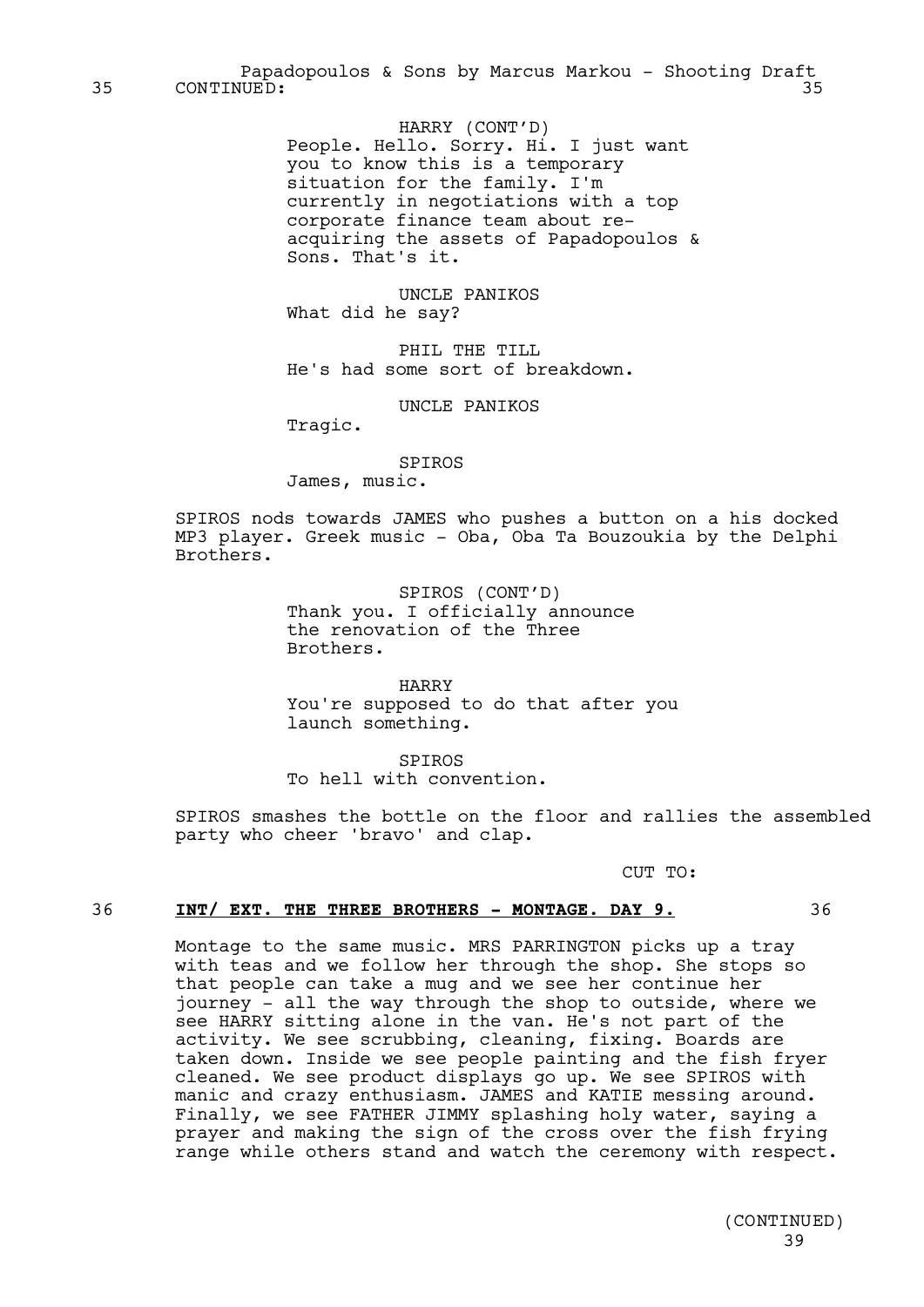Papadopoulos & Sons by Marcus Markou - Shooting Draft 36 CONTINUED: 36

> He splashes water on those assembled. They wince as the holy water hits them. The music fades.

> > CUT TO:

# 37 **INT. THE THREE BROTHERS - RESTAURANT AREA. EVENING 9.** 37

FAT LAKI is tasting strips of kebab meat. He is making notes as he does so, marking for texture, flavour etc. Around him are SPIROS, MRS PARRINGTON, JAMES, KATIE, THEO and HARRY.

> SPIROS Hade re Laki. Tell us.

FAT LAKI Entaxi. Don't rush me. Its been a long time since I had meat like this.

FAT LAKI takes another bite and looks upwards as he chews.

THEO What's he doing?

MRS PARRINGTON He's assessing the competition.

SPIROS E belame mas (He's driving us crazy).

## FAT LAKI

There's a reason Hassan's still in business. Texture, very good. Way above average. Meat content. High. Mechanically recovered cheap rubbish? You wish. This is a quality donner, nicely cooked with all the right combination of herbs. It's beautiful.

SPIROS It doesn't mean we can't take them on.

FAT LAKI No. I'm not saying we can't.

MEHMET walks into the shop and freezes.

HARRY

Yes?

MEHMET Sorry. I... I...

HARRY What do you want?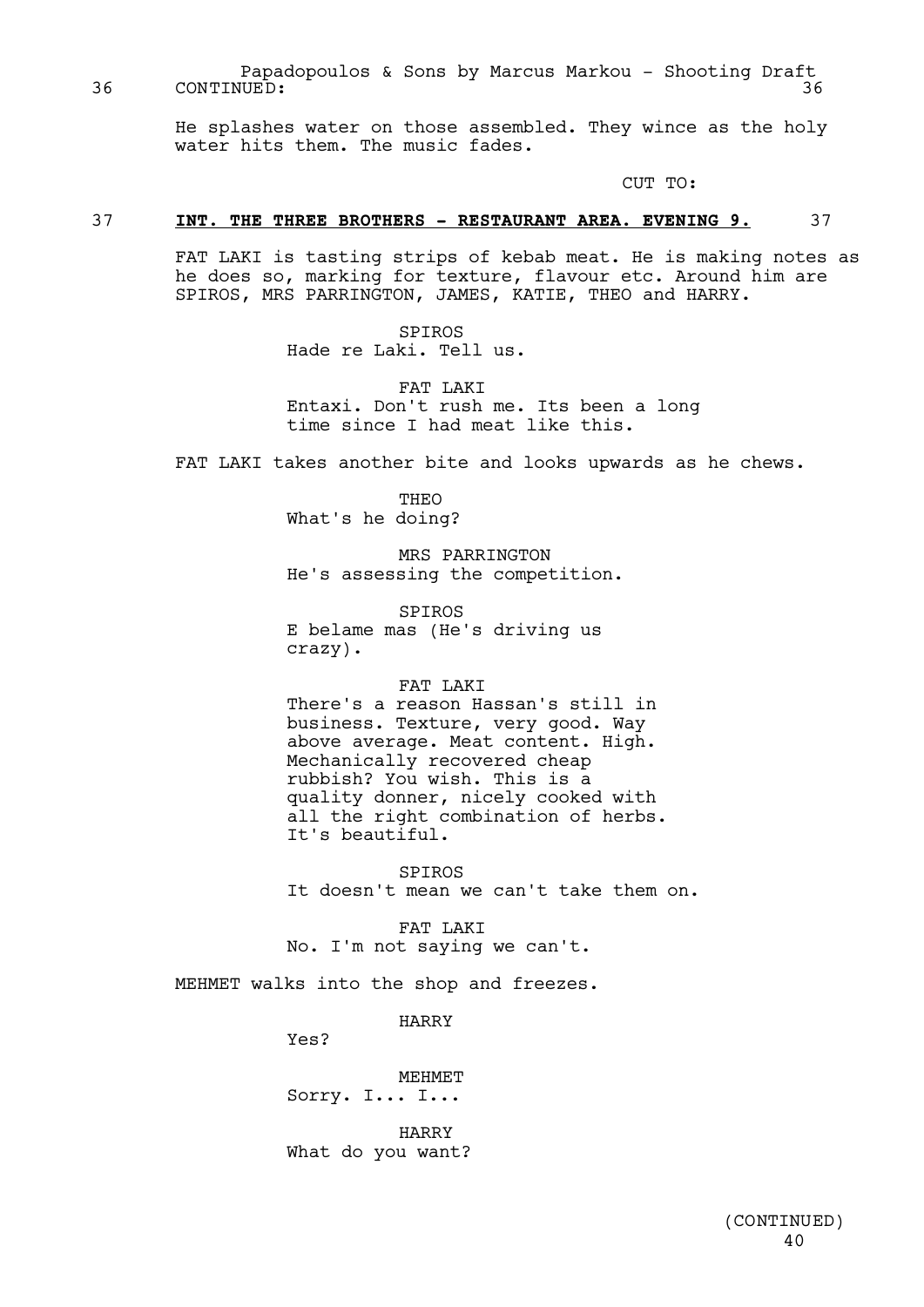Papadopoulos & Sons by Marcus Markou - Shooting Draft 37 CONTINUED: 37

> MEHMET That's a lot of Greeks.

Katie grabs her coat.

KATIE What? We're going out.

MRS PARRINGTON Not too late.

KATIE exits with MEHMET.

MRS PARRINGTON (CONT'D) Well, she is 18.

HARRY

We'll make a better product at a cheaper price with larger portions. We'll lose money on the kebabs in the short term, put Turks out of business within a year, make our margins on the fish and when the rest of this crummy street has packed up we'll raise our prices and cut our portion sizes.

SPIROS The entrepreneur has spoken.

HARRY Hey, it's temporary, but as long as we're here we'll do some business.

CUT TO:

# 38 **EXT. THE THREE BROTHERS. EVENING 9.** 38

Establishing shot of the finished gleaming shop at night. We hear the sound of a sizzling frying pan. We hear the crack of an egg.

CUT TO:

## 39 **INT. THE THREE BROTHERS - RESTAURANT AREA. EVENING 9.** 39

An egg being broken over chips and fish scraps. SPIROS is cooking. HARRY and JAMES are sitting at a table.

> SPIROS You know, when he was a little boy, he'd come home from school and sit there - just like that.

JAMES Who was the third b., brother?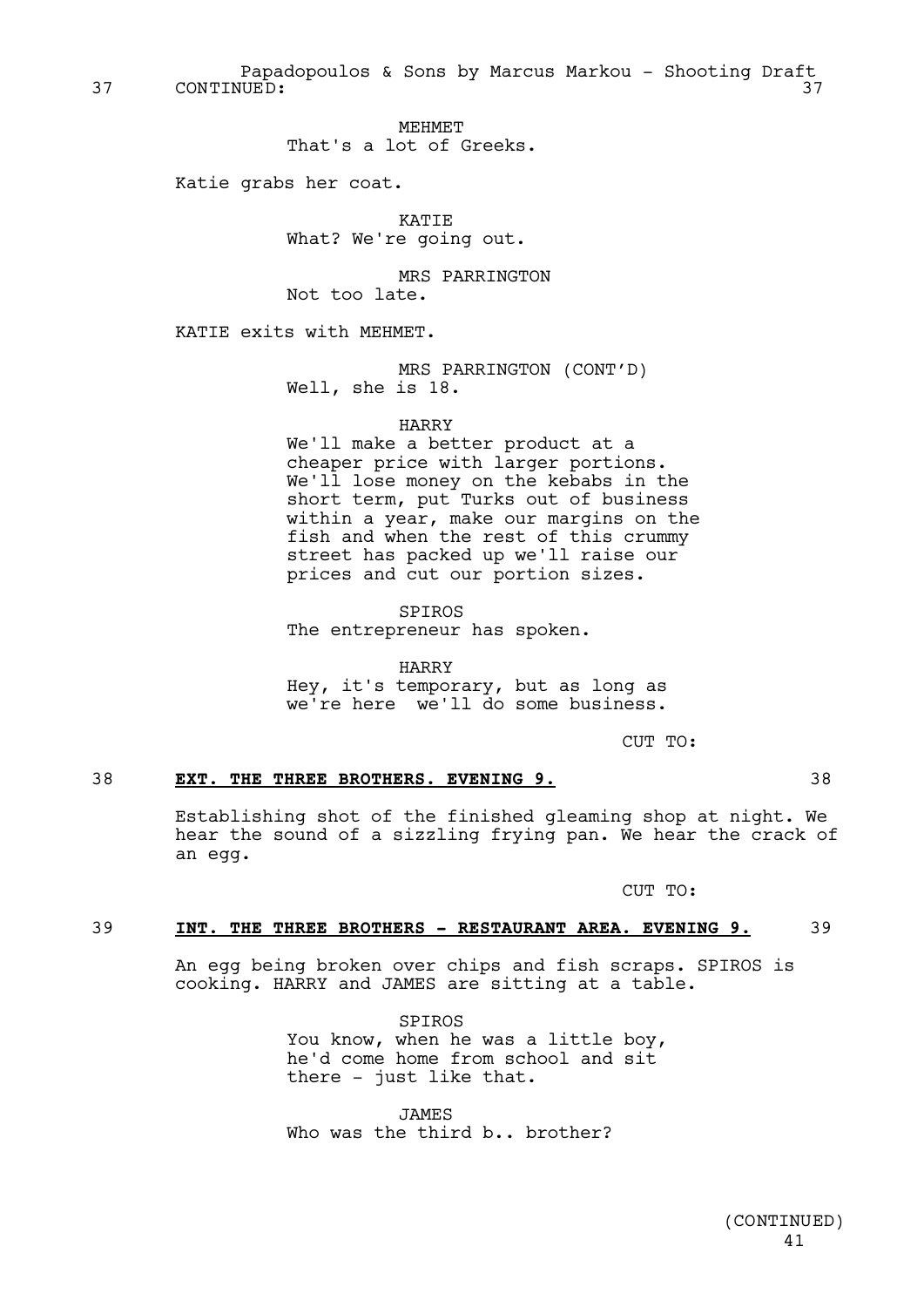Papadopoulos & Sons by Marcus Markou - Shooting Draft<br>UED: 39 39 CONTINUED: 39

HARRY

Michael. He died in the fire. With our parents, your grandparents, in Cyprus. In the war between the Greeks and Turks.

JAMES How did you both escape?

HARRY Spiros climbed down and Michael who was... six?

SPIROS

Yeah.

HARRY

Dropped me down. I was just a baby.

#### SPIROS

I caught him. But Michael... He. I told Mihalis to jump. But he... he ran right back into the house. We'll never know why. One night and everything changes.

JAMES He probably wanted to save his Mum and Dad.

#### SPIROS

You know what? I never thought about that. You could be right. Yeah. You are a wise boy James. Your soul is old. Tell me. This has always been a big question for me. For many years. Do you think... do you think... I could've done something else? For Michael?

JAMES No. You were holding a baby.

SPIROS

Yeah.

JAMES And how old were you?

SPIROS

I was nine.

#### JAMES

Well, you were only a boy. Like Theo.

HARRY has stopped eating. He looks troubled.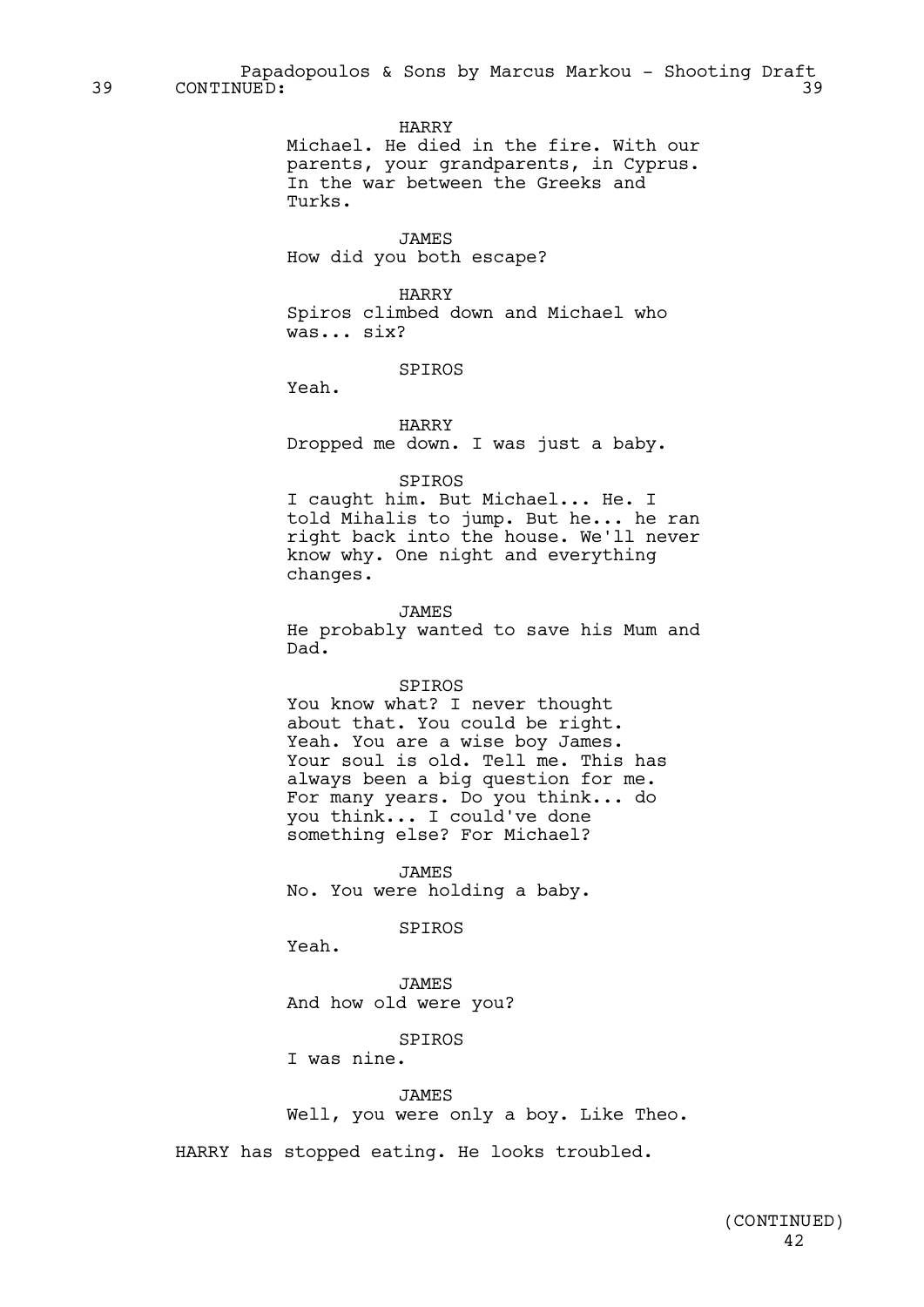Papadopoulos & Sons by Marcus Markou - Shooting Draft<br>UED: (2) 39 CONTINUED: (2) 39

> SPIROS H? Hello? What's wrong with him? Hey. Don't worry. It's temporary!

> > HARRY

Excuse me.

HARRY exits.

SPIROS Did I say something wrong?

CUT TO:

# 40 **INT. THE THREE BROTHERS - LIVING ROOM. NIGHT 9.** 40

HARRY is lying on top of his camp bed. JAMES knocks and enters with a cup of tea.

> HARRY He was only nine. I never thought about how young he was.

JAMES I got you this. Tea.

HARRY James. Come here. Sit down. I've let you and your brother and your sister down.

JAMES

Dad.

HARRY I made a promise to your mother that I'd take care of you.

JAMES And you're doing that.

HARRY This is humiliating for you.

**JAMES** Dad, we'll get through this. Like... I

don't know. Like King Lear.

HARRY

I don't know the story.

JAMES

Well, King Lear loses everything. Absolutely everything and he finds himself in the middle of this storm with nothing and all his kids h.. h.. hate him. They think he's a prick.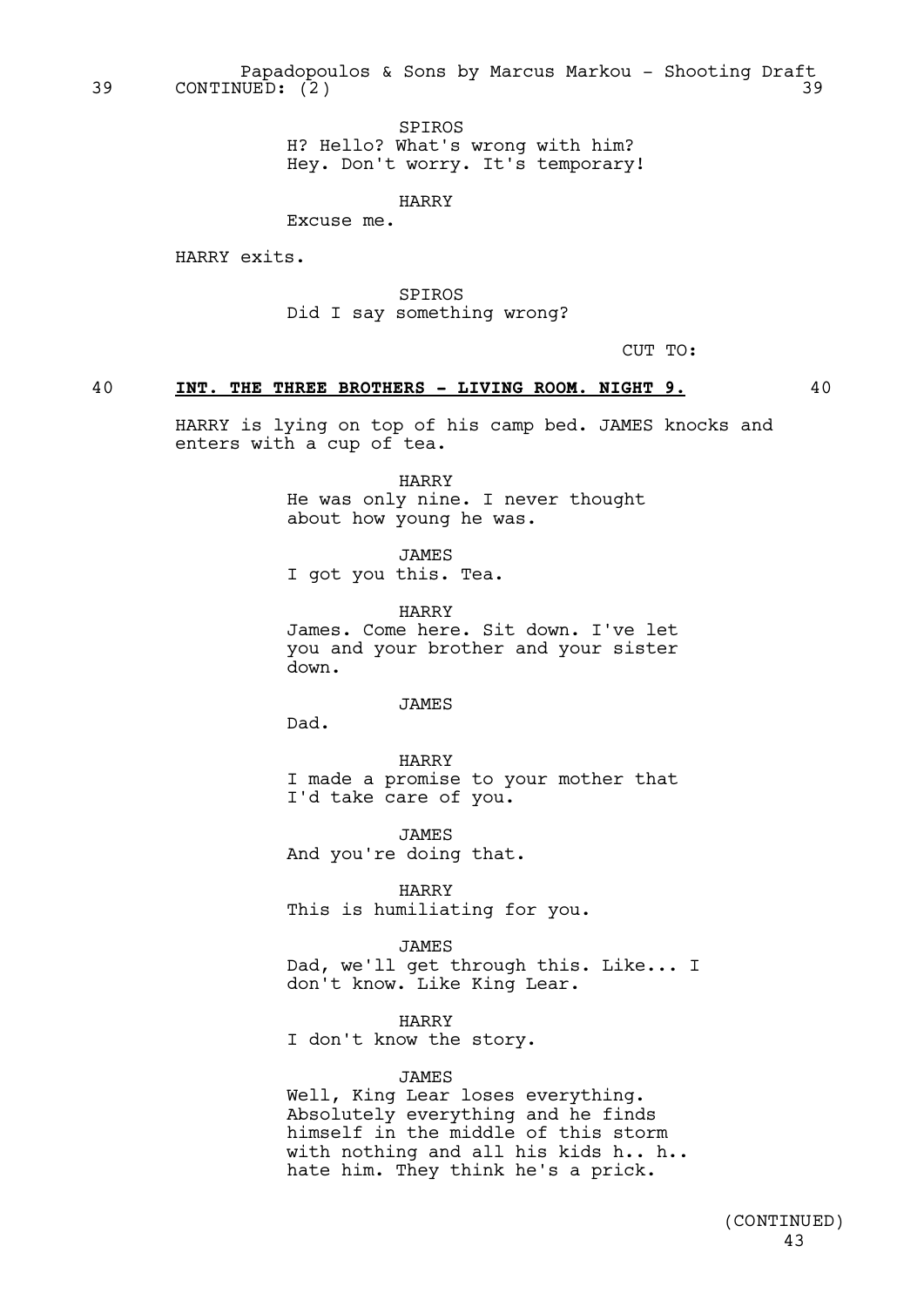Papadopoulos & Sons by Marcus Markou - Shooting Draft 40 CONTINUED: 40

HARRY

What happens to him?

**JAMES** 

Well. He dies.

# HARRY

Oh.

JAMES But it has to end like that because its a tragedy.

HARRY I'm sorry about your plants.

JAMES I can grow new ones.

HARRY Why didn't you bring more with you?

JAMES

I didn't want to get in the way.

HARRY

You're such a sweet boy. You get that from your mother. Your stammer is getting better. You know what? I'm going to go and get your plants. Now. From the house.

JAMES What? Right now?

HARRY I'm going to get your plants. Like King Lear. Yes?

JAMES Er. Yeah. Sort of.

CUT TO:

# 41 **EXT. PAPADOPOULOS MANSION. NIGHT 9.** 41

HARRY is back at the old house. There is an 'Auction' sign at the entrance. We see a skip. We see him peering in through a window. He walks over to the skip and looks in. He climbs in. Inside the skip among old cardboard boxes, a broken chair etc he finds a selection of plants - some of them in pots. He picks one up, the one with the distinctive Union Jack pot, and brushes the leaves. We then see him walk off with a box of plants.

CUT TO: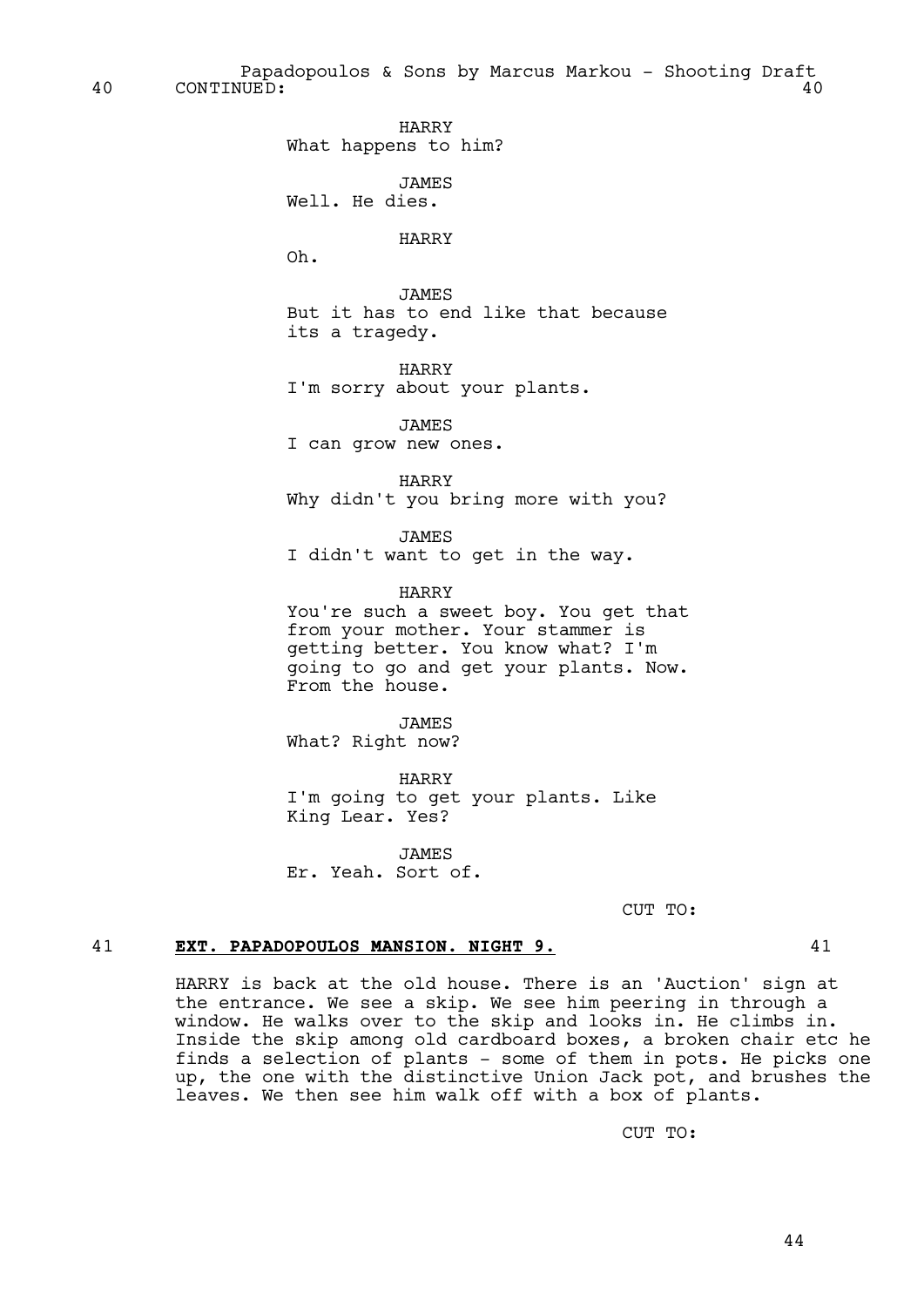# 42 **INT. THE THREE BROTHERS - RESTAURANT AREA. NIGHT 9.** 42

SPIROS, JAMES, KATIE and THEO are making batter. It is late. They are all in their pyjamas. We see beer cans, a vodka bottle and bags of flour. The radio plays Greek music. HARRY enters carrying a cardboard box of plants.

THEO

Daddy!

HARRY Hello. What's going on?

JAMES We're making b.. batter.

SPIROS Uncle Spiros' special mix.

HARRY That's all I could find.

JAMES

Thank you.

HARRY It's very late.

SPIROS I said they could help.

KATIE It is the holidays.

THEO gets upset.

THEO Uncle Spiros said I could make beer and vodka batter.

SPIROS It doesn't sound very good.

## HARRY

Hey. You can stay up. It's the holidays. Tomorrow, we'll look through the newspapers and pick out some stocks. How does that grab you?

THEO Natural resources is a good buy.

**KATTE** Hey, wait. Show us your frying skills.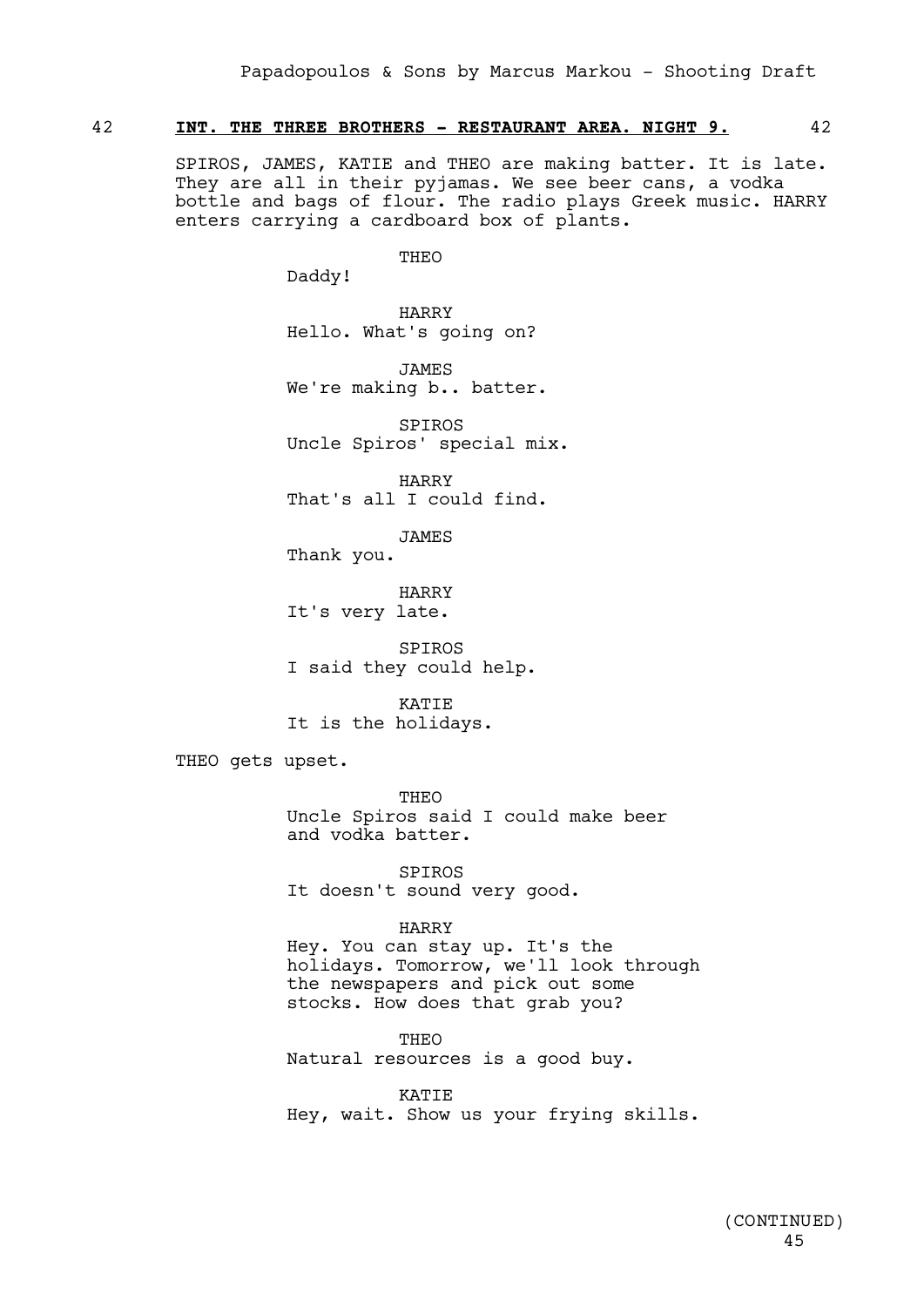Papadopoulos & Sons by Marcus Markou - Shooting Draft 42 CONTINUED: 42

> SPIROS I was telling them how you were born with a timer in your head. How you fried to perfection every time.

> > HARRY

Not tonight.

JAMES Come on Dad, show us how to fillet a fish.

KATIE Go on Daddy.

**SPIROS** Yes H. Come on. Show us. Show us. Show us! Show us!

The children join in.

KATIE/ JAMES/ THEO Show us! Show us!

HARRY You should really be thinking about bed, all of you. Good night.

SPIROS

Bed?

HARRY exits. SPIROS tastes his batter and is happy.

CUT TO:

# 43 **INT. THE THREE BROTHERS - LIVING ROOM. NIGHT 9.** 43

HARRY stares at himself in the mirror. He can hear muffled laughter from the rest of the family.

CUT TO:

# 44 **INT. SPIROS' VAN. DAY 10.** 44

HARRY is seated. He is fiddling with his suit and tie. He sees JAMES pushing a wheelbarrow with plants, smoking what looks like a joint. HARRY shakes his head. SPIROS gets in the van.

> SPIROS Alright, that's it. Where we going?

> HARRY City. Get a loan. Get the business back, get the house back. Does this suit look alright?

SPIROS Yeah. It's a suit.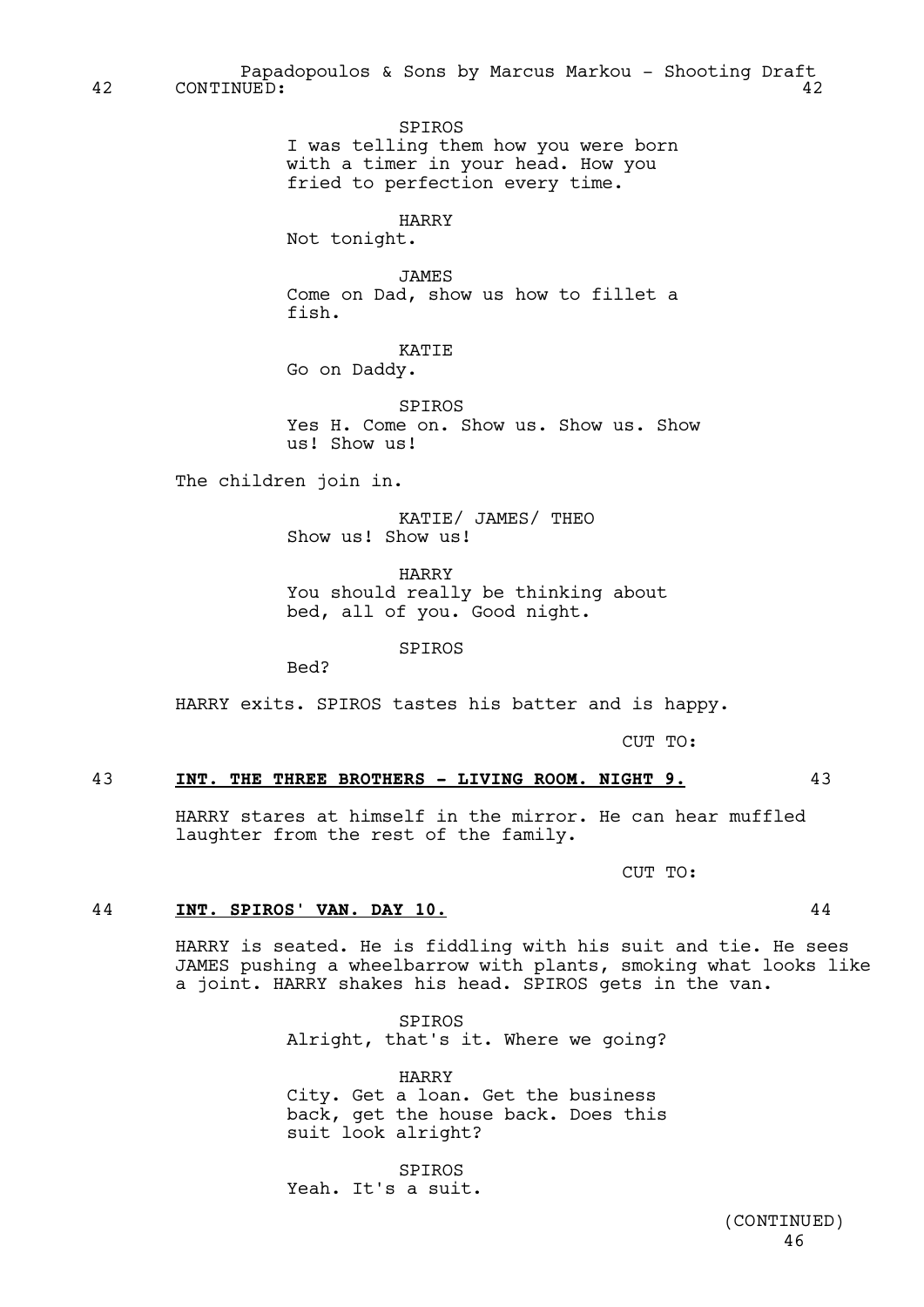Papadopoulos & Sons by Marcus Markou - Shooting Draft 44 CONTINUED: 44

> HARRY It doesn't. I don't know. It doesn't fit.

As they are about to set off HARRY sees KATIE and MEHMET kissing in the wing mirror.

> HARRY CONT I don't believe it. They're kissing.

SPIROS Ah. Kids. Come on.

HARRY In the street?

SPIROS They're smoking. They're hanging out.

HARRY Are they? Are they?

SPIROS

What?

HARRY Are they screwing?

SPIROS No. They're just kissing.

HARRY I've got to get out of this place.

SPIROS Come on. He's a sweet guy.

HARRY Out! The family is in the gutter.

SPIROS You're overreacting Harry.

HARRY The thought of her pregnant. In a kebab shop.

SPIROS Harry. Don't worry about Katie. She can look after herself.

Spiros starts the van. We see it pull away. Music.

CUT TO: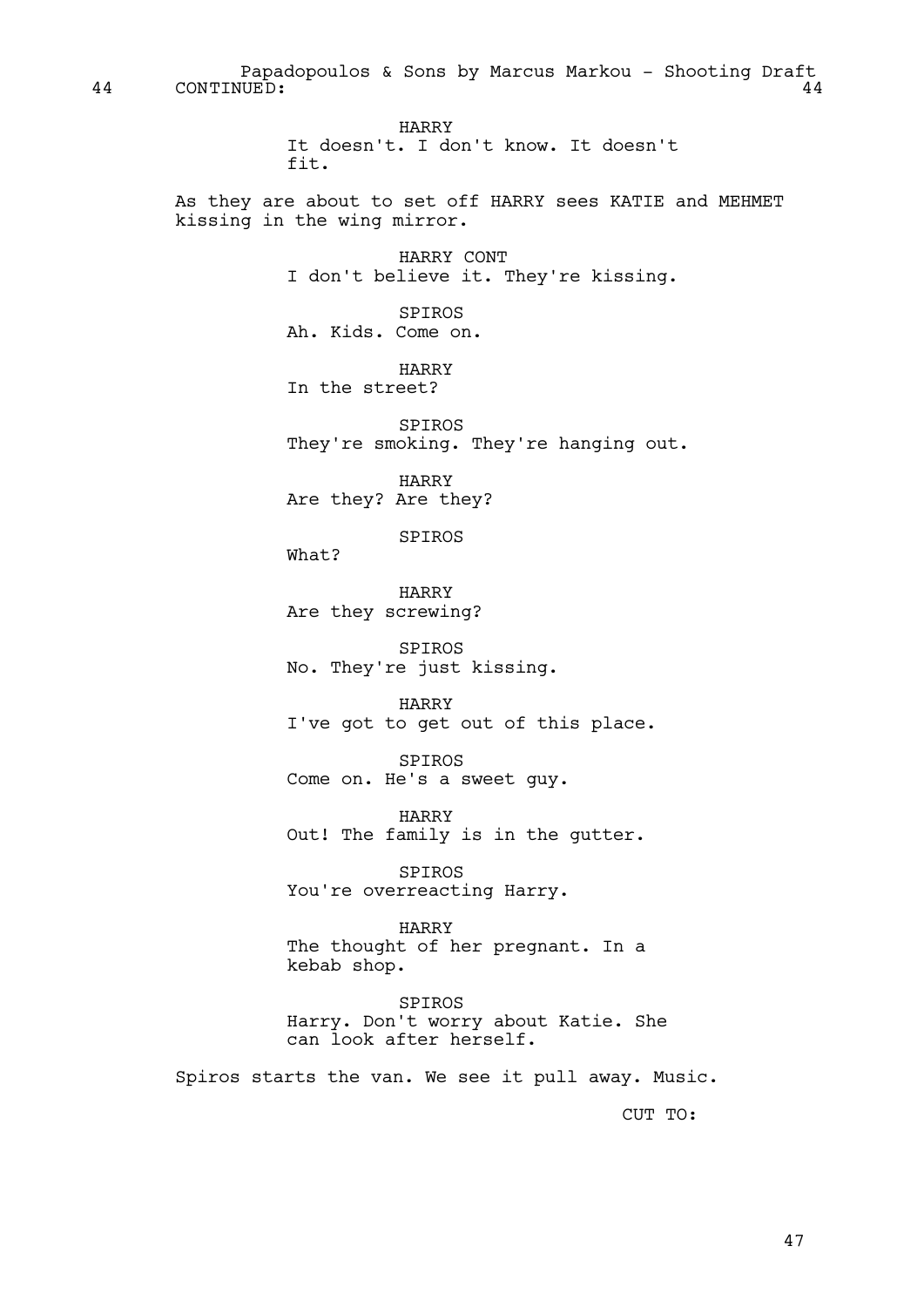# 45 **EXT. INDUSTRIAL ESTATE. DAY 10.** 45

We now see the van driving through London before it pulls into an industrial estate and come to a stop.

CUT TO:

## 46 **INT. SPIROS' VAN. DAY 10.** 46

SPIROS turns off the engine.

HARRY What are you doing?

SPIROS I've got something to say.

HARRY About Katie? Is she pregnant?

SPIROS

No.

HARRY Oh God. Have you've got cancer?

SPIROS

No.

SPIROS pulls out eight or nine A4 pages of hand written notes. He takes out his reading glasses. Reading the piece of paper.

> SPIROS (CONT'D) Just bear with me. So. Here goes. After years of abuse on my behalf and unacceptable behavior, I reached a moment of clarity - actually this was two years ago. (Reading) I'd like to apologise for the hurt I've caused.

> > HARRY

What now?

#### SPIROS

(Reading) There were aspects of my behaviour which were unacceptable. This includes, and is not limited to.

HARRY

Why now?

SPIROS I've been carrying this. Well, if you don't want to hear we can do it later.

HARRY No. Now is fine. Now is good.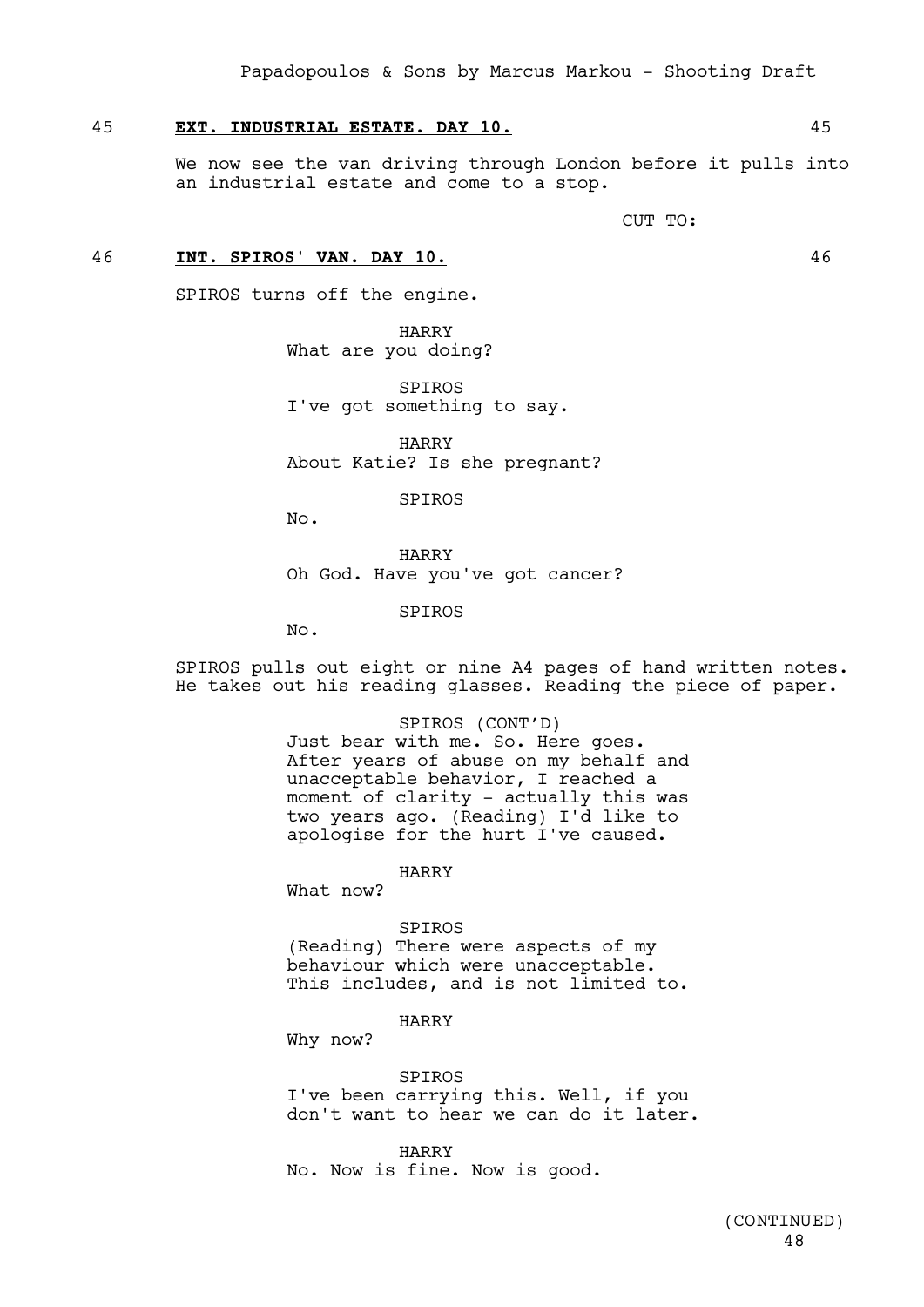Papadopoulos & Sons by Marcus Markou - Shooting Draft 46 CONTINUED: 46

> SPIROS Just. (Reading note paper and turning over pages) Oxi. Oxi. Skip that. (Beat) I have abused your generosity.

> > HARRY

I agree with that statement.

## SPIROS

When we were children and got to London I looked after you. Got you ready for school. Made you do your homework. I taught you to cook, ride a bike, speak Greek. Dance. (Beat) Why don't you speak Greek re?

HARRY

You were reading your list.

## SPIROS

I fought with Stephen Klein, when he accused you of stealing his orthopedic shoe. Remember that?

HARRY

Yeah.

SPIROS Did you take it?

HARRY

No.

SPIROS You can tell me now.

HARRY

I didn't steal the shoe. Are you going to read all of that?

SPIROS I don't have to.

## HARRY

Why did it go wrong with us Spiro? We may as well get to it. Why did you turn against me after I left the shop?

SPIROS I never turned against you.

HARRY That's what it felt like.

Spiros puts the notes down. He takes off his glasses.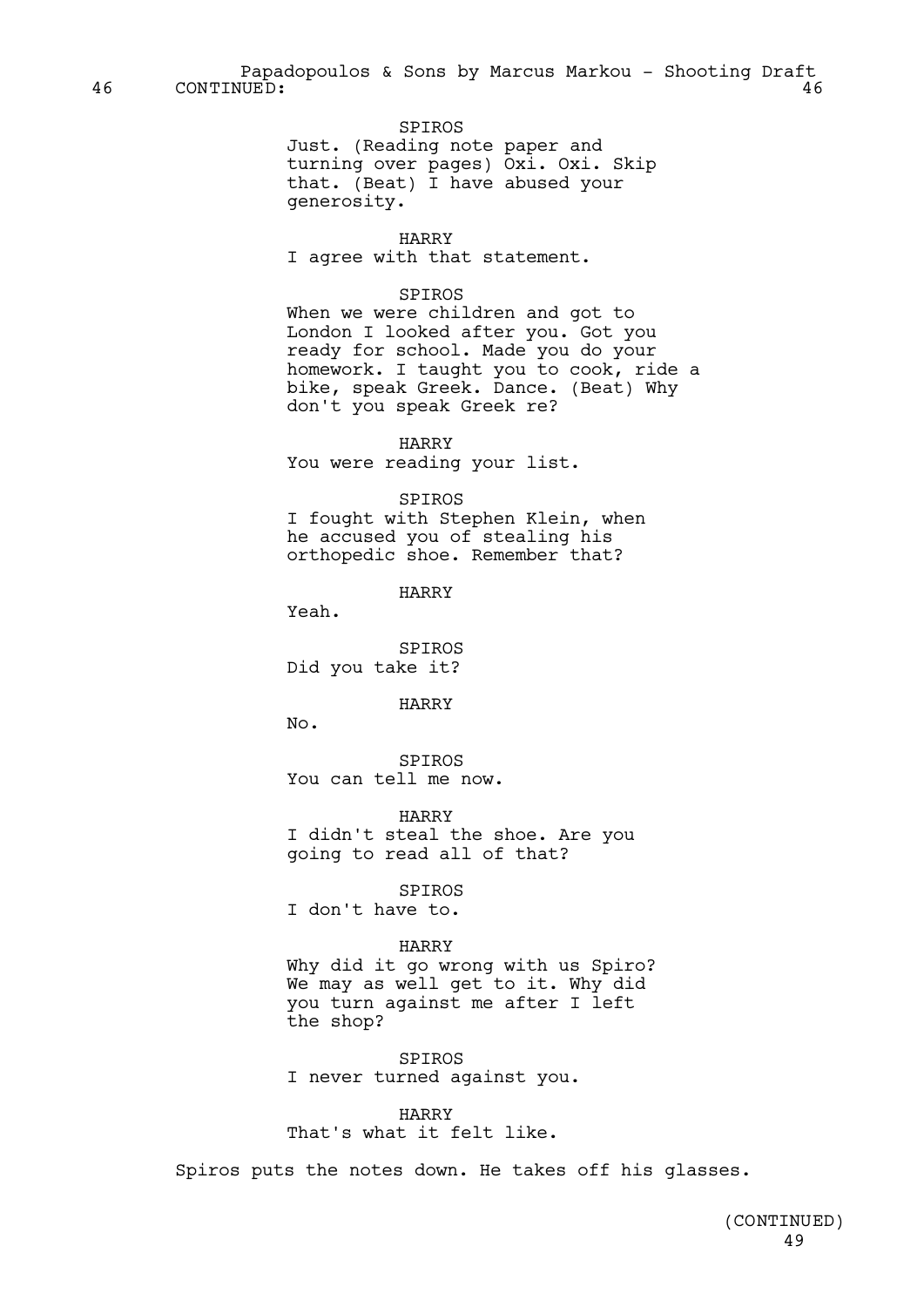Papadopoulos & Sons by Marcus Markou - Shooting Draft 46 CONTINUED: (2) 46

> SPIROS I was jealous of you.

HARRY You were my brother.

SPIROS Brothers get jealous.

HARRY You were more than a brother.

SPIROS You were my life and then you left. Gone.

HARRY I set up the business. I wasn't going to stay in the shop. You could've come with me.

SPIROS

Harry, you were so fast. You were like a plane, like a supersonic jet.

## HARRY

But I gave you everything you wanted. Did I ever once turn you down? In all the years after I left the business. Did I? And after it went bust? But it was never enough. Every week something new. Writing a cheque to... I don't know. You had some weird friends. Who was that bloke with the pin head? Kept turning up at the house.

SPIROS None of my friends anymore.

HARRY And then drunk at Elizabeth's funeral? And your big 'tell it as it is' speech.

SPIROS I heard about it.

HARRY That was it for me. For us.

SPIROS You were right to cut me off.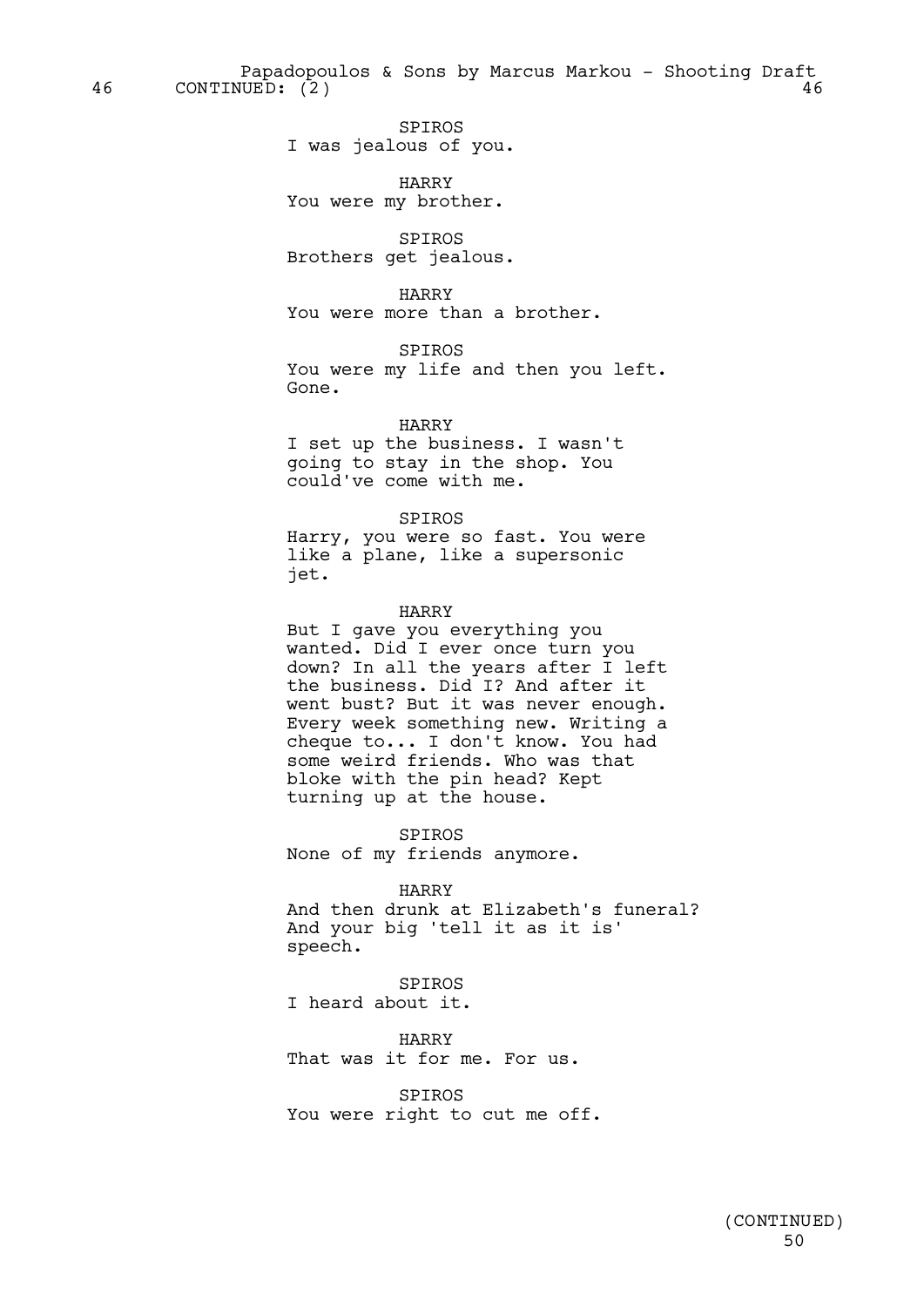HARRY She never had a bad word for you Elizabeth. Always forgave you. And she made me forgive you. Every time.

SPIROS

She did. I always had a way back when she was with us. Elizabeth was so good to me. She was our world. She was our world.

Harry is chocked and is trying to hold it together.

HARRY I'm sorry, I can't.

SPIROS

It's okay H.

HARRY I've got to get to this meeting. It's an important meeting.

SPIROS It's okay to miss her.

HARRY Oh man. (Silence) Just give me a minute.

CUT TO:

# 47 **EXT. INDUSTRIAL ESTATE. DAY 10.** 47

We see Spiros' solitary van parked up in ghostly industrial estate. The van eventually starts and pulls away.

CUT TO:

# 48 **INT. MORTIMER, ROLF & JONES - BOARD ROOM. DAY 10.** 48

SOPHIE, ROB, HARRY and LARS - a Scandinavian banker - are sitting round the boardroom table.

ROB

With the help of Lars and the Norske Velconan Bank, we aim to buy Pap and Sons back from the receivers.

LARS

Also, I have to say Harry that I believe there is an intuitive bond between the Greek and the Nordic peoples, yah? And so, maybe the very first vikings were descended from Ancient Greeks, somewhere in the deep mists of time. And so it's so... *so* Wagnerian, yah?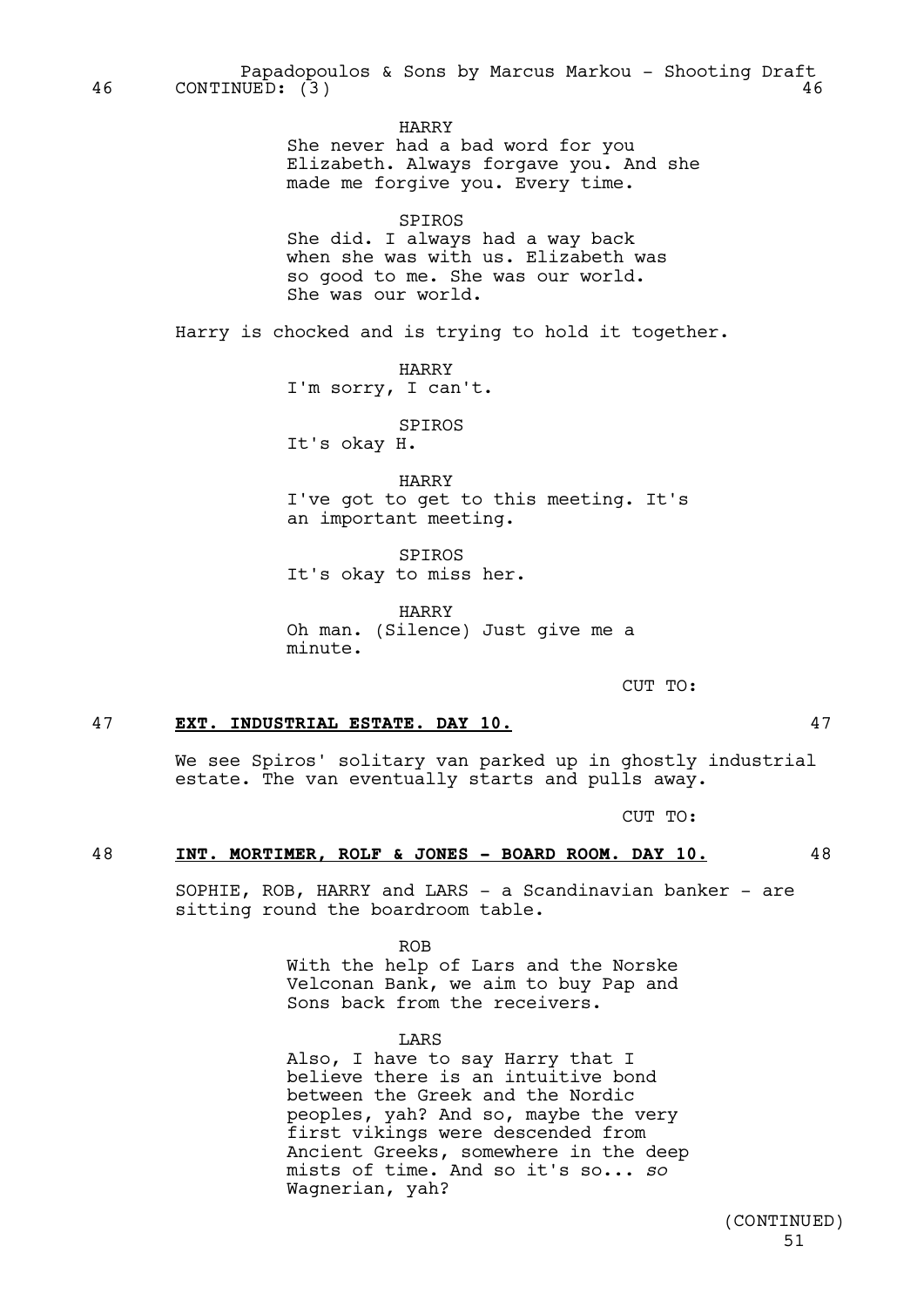Papadopoulos & Sons by Marcus Markou - Shooting Draft 48 CONTINUED: 48

> SOPHIE We should point out the new approach.

> > ROB

To buy Papadopoulos & Sons but divest the food manufacturing side of the business.

# HARRY

Divest the food manufacturing? What else is there?

ROB

Sell off the food but keep the property.

LARS Papadopoulos Plaza. It's going to be worth a fortune.

HARRY That's not what I had in mind.

SOPHIE It's an asset breakup.

LARS Tusk. Tusk, yah? Makes us sound like barbarians.

ROB

With the new loan, you'd buy back your old assets and then sell off the brands in the Pap & Sons stable.

LARS

Yah. And you know how to squeeze the value Harry.

SOPHIE That's a break up.

HARRY Please. I know what it is.

LARS

The pitta bread, the cakes get sold to a bakery.

ROB The halloumi and feta to a dairy company.

**TARS** I love your halloumi! Grilled. It's... (Kisses air)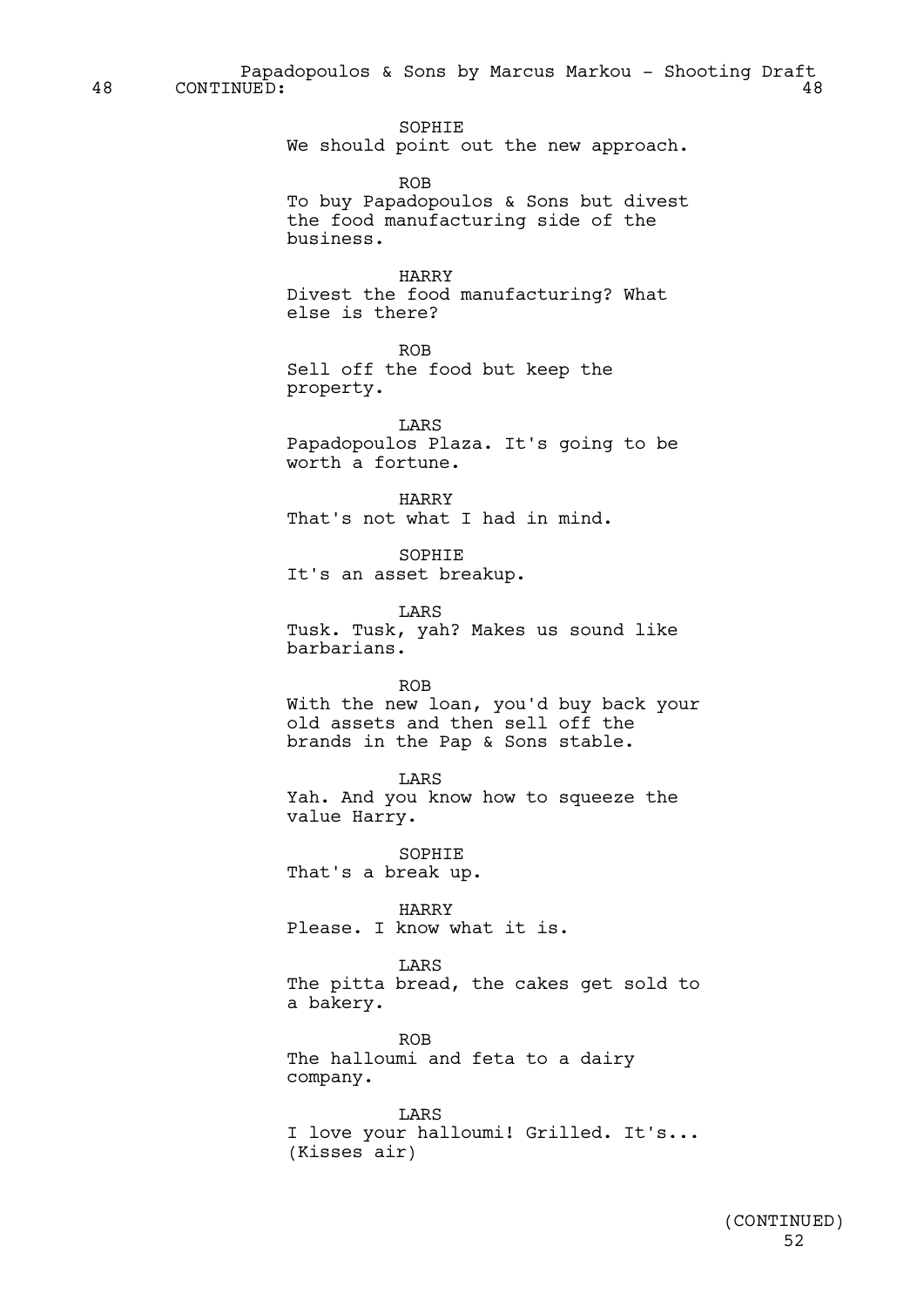Papadopoulos & Sons by Marcus Markou - Shooting Draft 48 CONTINUED: (2) 48

ROB

The sell off value of these brands will exceed the new loan.

LARS

So my bank will get its money back faster than you can say 'knife'.

HARRY

And what do you get?

ROB

Lars wants 50% of the Plaza development. Which is what will remain after the debts have been settled.

HARRY So you get 50% of the development for free.

LARS Sure, yeah. But you get 50% of the same development yah, also for free.

SOPHIE What do you want Harry?

HARRY I want my food business back.

ROB

Guy, guys, guys. Reality check. Harry. It's not going to happen. Okay? The best you can hope for is to work with Lars here and save something.

HARRY

I can't say no.

### LARS

Okay. So. Yah. I need to take this to the board. Take two, three months. But pish, yah?

SOPHIE It seems criminal to buy the business back only to break it up.

As an aside to SOPHIE.

ROB Can I just point out that you are skating. Figuratively speaking. On thin fucking ice.

HARRY I'll do whatever the bank wants.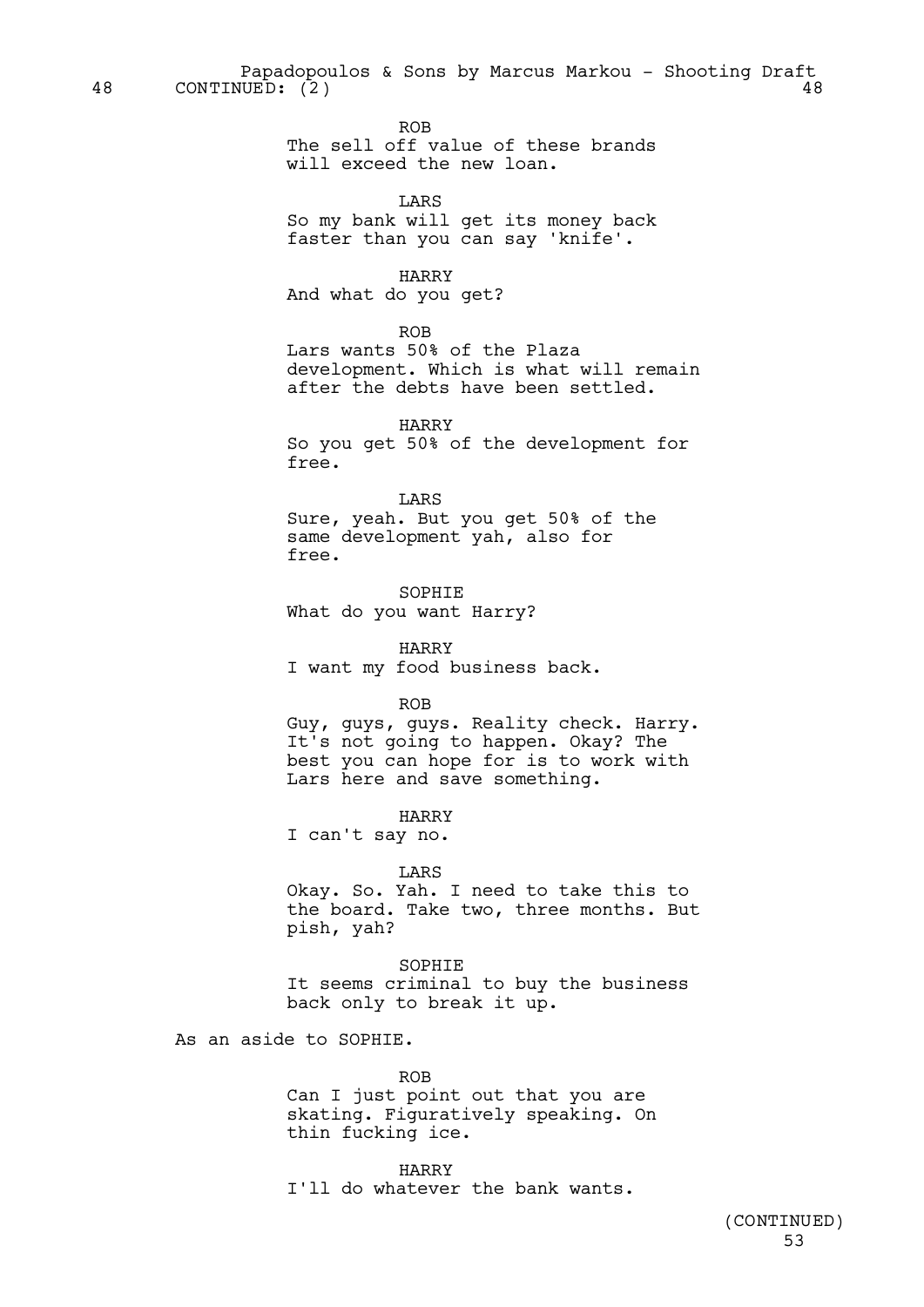Papadopoulos & Sons by Marcus Markou - Shooting Draft<br>UUED: (3) 48 CONTINUED: (3) 48

LARS

Okay! Harry, we are going to take this to the hoop, yah? Three points! Yah? Three points!

CUT TO:

## 49 **INT. MORTIMER, RALF & JONES - CORRIDOR. DAY 10.** 49

HARRY and SOPHIE are walking towards the lifts.

SOPHIE Taking out a loan to pay off a loan? So you can remortgage a property? It's

got nothing to do with business. It's got nothing to do with making stuff.

HARRY I get my life back.

SOPHIE No. You get a loan for some land.

HARRY My children get their lives back.

SOPHIE I'm sorry. This isn't very professional.

HARRY Do you give all your clients a hard time Sophie?

SOPHIE No. Just the interesting ones.

HARRY You got five minutes?

SOPHIE Yeah. Of course.

#### HARRY

Just want to talk about the shop and make sure my brother's got the right plan before I go.

SOPHIE Okay. Let's grab a coffee.

CUT TO:

# 50 **EXT. SOUTH BANK. DAY 10.** 50

SOPHIE and HARRY are strolling along London's South Bank.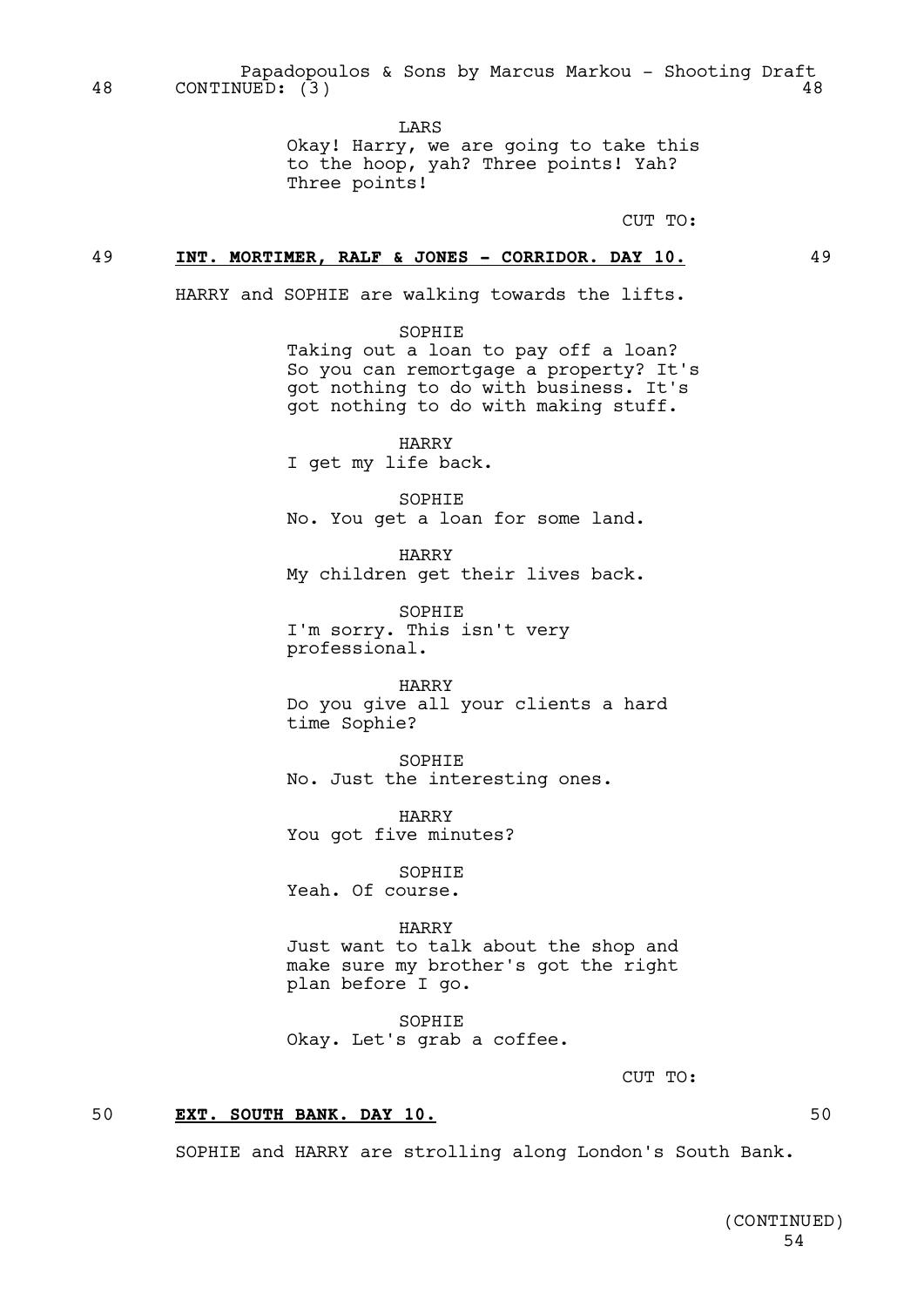Papadopoulos & Sons by Marcus Markou - Shooting Draft 50 CONTINUED: 50

> SOPHIE So it's 30% on materials. The fish, the potatoes, the packaging etc. Would you include energy? Light, heat?

HARRY Yeah. But not rent because we already own the building.

SOPHIE Okay. And 30% on labour?

HARRY

Yeah.

**SOPHIE** So it's 30/30/30. Classic restaurant model.

## HARRY

That's right.

SOPHIE What are your weaknesses?

HARRY The price of fish can vary. Dramatically.

SOPHIE Can you vary the menu?

HARRY You don't want to complicate it.

SOPHIE It doesn't have to be complicated Harry. (Beat) What are your fears?

HARRY My fears? Oh. Just that it just won't work out. That fish and chips has maybe had its day.

## SOPHIE

No. Hang on a second. (They stop) Fish and chips is a British classic. It's much more than just a quick meaningless experience. It's something to be savoured. Just think of the soft, white, cod flakes, gently falling away as your fork pierces the hard, crunchy shell of the golden batter. The rich smells of a fryer's delight. The tangy smack of salt and vinegar on your lips. Hell yeah. I'd pay for that.

(MORE)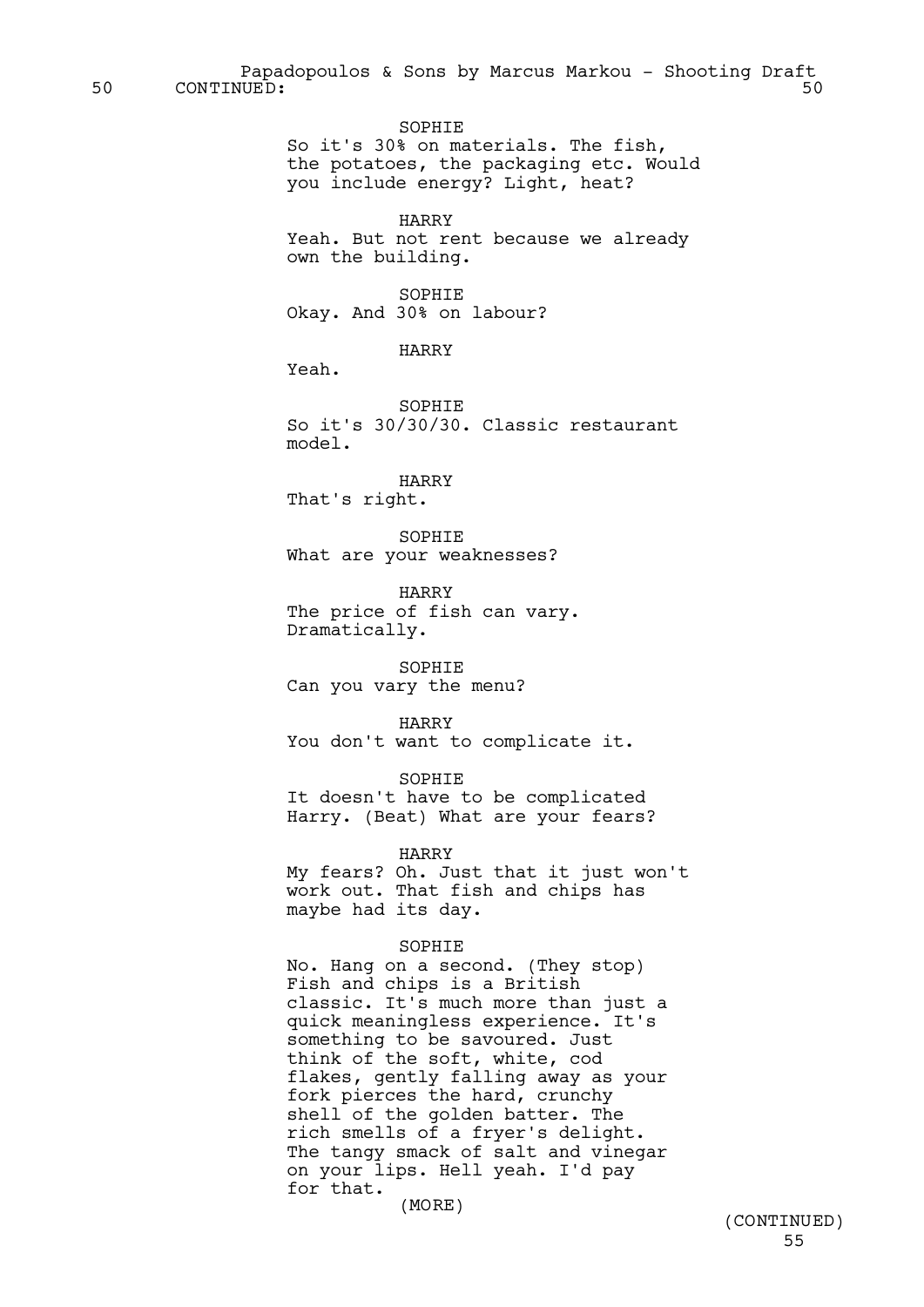Papadopoulos & Sons by Marcus Markou - Shooting Draft<br>UED: (2) 50 CONTINUED: (2)

(HARRY and SOPHIE exchange glances. They hold a look) We should talk about... We should talk about accounting packages. SOPHIE (CONT'D)

HARRY

Yes. We should

We see HARRY and SOPHIE walk down South Bank.

CUT TO:

# 51 **EXT. LOCAL PARK. BRIDGE. DAY 10.** 51

MEHMET and KATIE are kissing on a bridge. KATIE breaks away and stares into the distance.

MEHMET

What?

KATIE This time last year I was in Malibu.

MEHMET We'll go tonight.

KATIE It's not a nightclub. It's America.

MEHMET

Oh. Look. The shop's where I'm from but it's not where I'm going to end up.

KATIE

My Dad must've said that to my Mum once. Maybe even on this bridge.

MEHMET See. Look where he ended up?

KATIE So, what's your plan?

MEHMET Property. Got an eye for it.

**KATTE** I'll probably be a pop star one day.

**MEHMET** 

Cool.

KATIE Yo, yo, yo! It's time to die... Yo, yo, blue bottle fly... (MORE)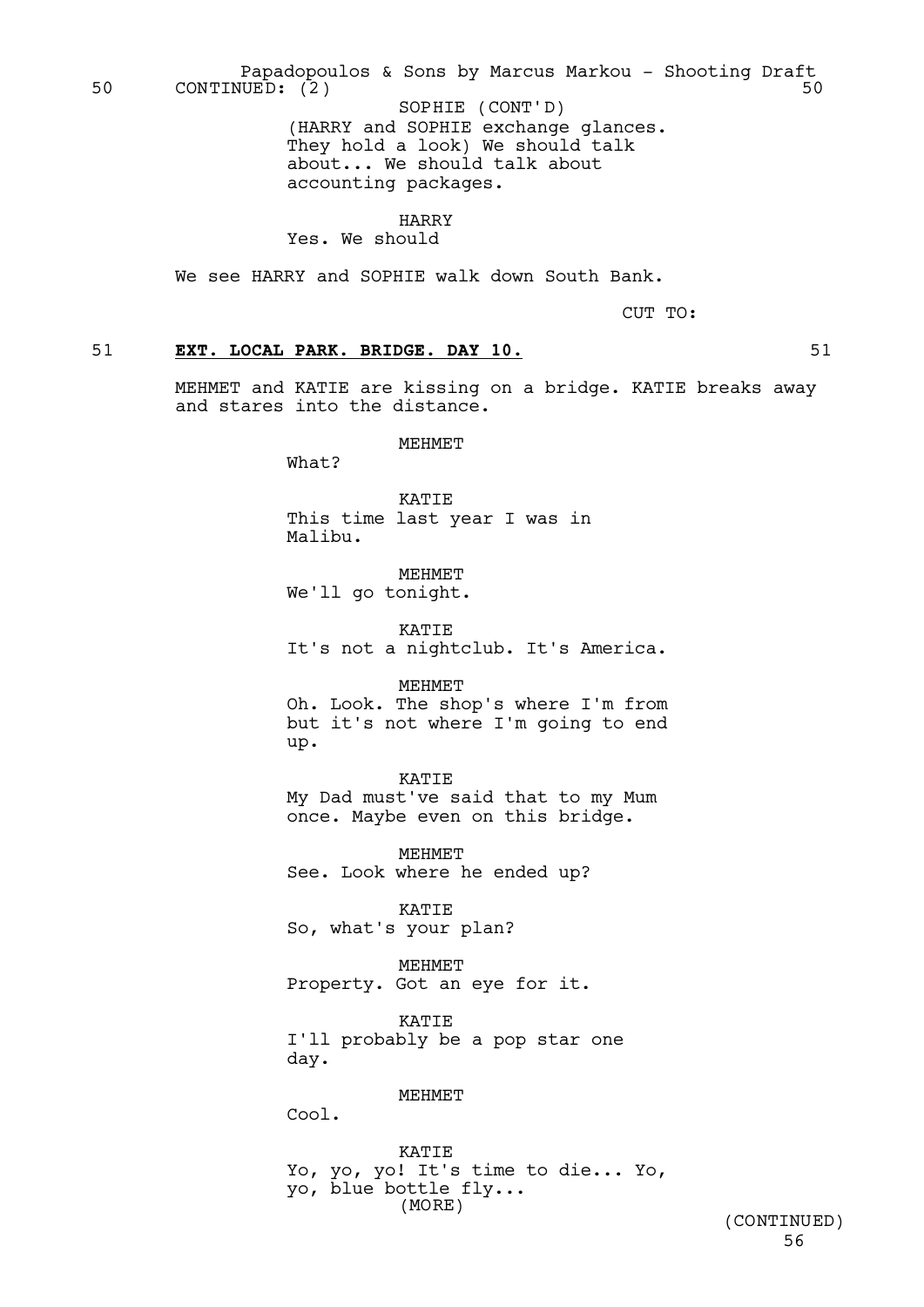Papadopoulos & Sons by Marcus Markou - Shooting Draft 51 CONTINUED: 51

You is fat... You is bloated... You is fatally attracted... to my light bulb. KATIE (CONT'D)

**MEHMET** That is well sick!

KATIE

Yeah. I wrote something for you too. It's a poem. It's called, 'Sometimes I want for nothing else'. Just you and me. In an ever expanding Universe. Sharing a cup of tea. Sometimes, I want for nothing else.

MEHMET Fuck. You're amazing.

MEHMET and KATIE start kissing again.

CUT TO:

# 52 **INT. THE THREE BROTHERS. DAY 11.** 52

Food preparation montage. Music. Harry is filleting a fish. Fish is being fried. Potatoes are being sliced and fried. Pickled onions are being poured into the European Entrepreneur vase. The shop is being cleaned and the kids mess around. Fish and chips are being prepared.

CUT TO:

# 53 **EXT. THE THREE BROTHERS. DAY 11.** 53

Outside the shop, MRS PARRINGTON, wearing a 'Three Brothers Reopens' tee shirt, is promoting the shop by handing out some mini fish and chip samples to passers by.

> MRS PARRINGTON Lovely. Come and try. Fresh fish. Lovely hot chips. Come and try. Little boy. Battered inside. Special chip for you? And one for you. Fish and chips, come and try. We batter our own fish.

She serves an elderly English couple. She then serves a Mum holding hands with a child, with another child in a pushchair. A gang of Asian school lads walk by. Across the road, we see HASSAN leave his shop and cross the road towards The Three Brothers. He is coming over to talk to HARRY. MRS PARRINGTON offers him some fish and chips.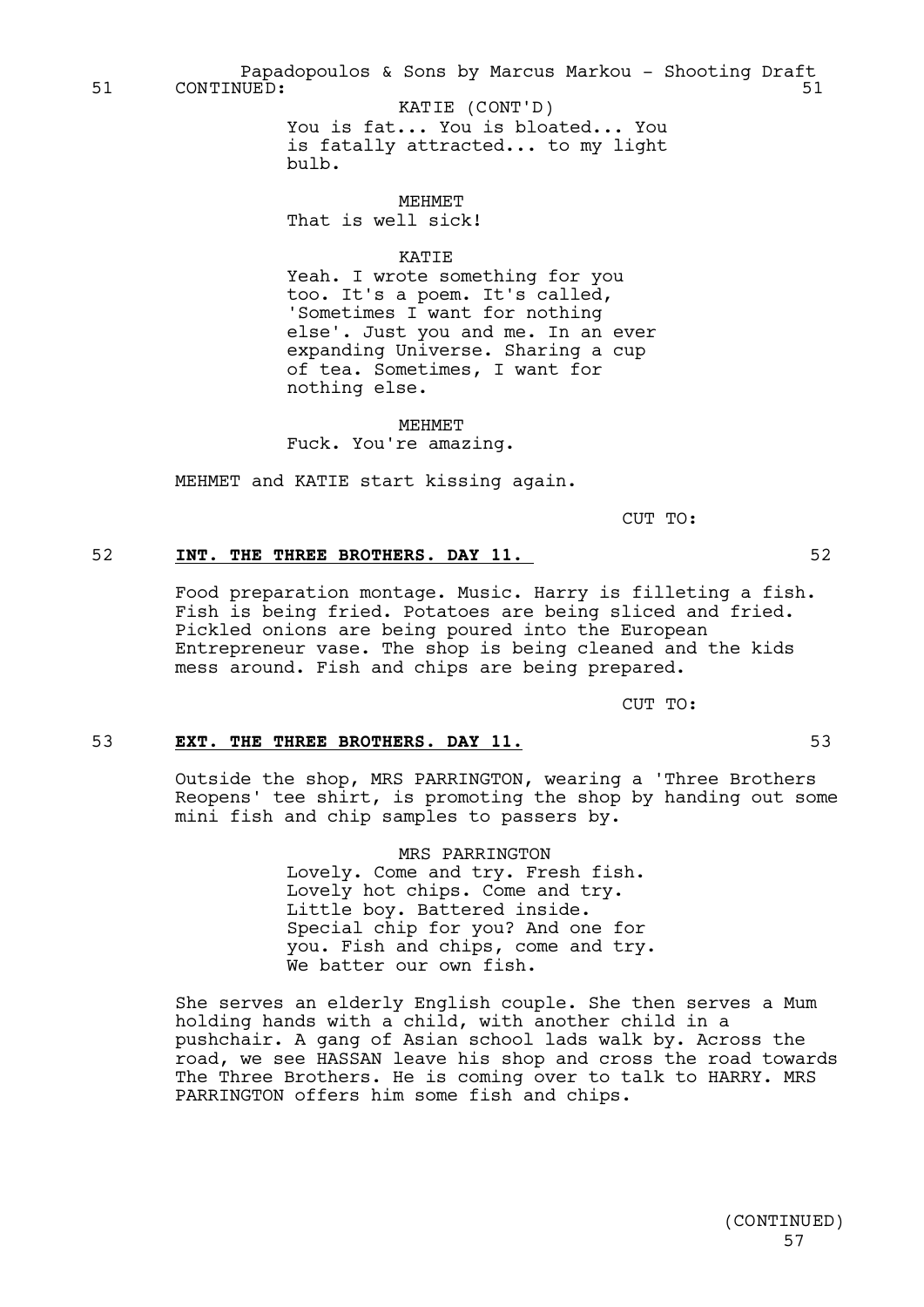Papadopoulos & Sons by Marcus Markou - Shooting Draft 53 CONTINUED: 53

> MRS PARRINGTON(CONT'D) Sir, have a chip. Have a fish. No. None for you. Try, come and try.

> > CUT TO:

## 54 **INT. THE THREE BROTHERS - LIVING ROOM. DAY 11.** 54

HARRY and HASSAN are sitting in the living room. SPIROS sits between them. Almost like a referee. HASSAN drinks a cup of tea.

> HASSAN It's not just fish and chips.

SPIROS There's room for all of us.

HARRY What do you want Hassan?

# HASSAN

Remember when we were children? When we were friends. We weren't Greeks, Turks. Respectfully, I would like you to take your kebabs off the menu. This is a fish and chip shop.

SPIROS What do we get?

HASSAN I won't do fish.

HARRY You don't do fish Hassan.

HASSAN You are going to put us on the street.

HARRY It's business.

## HASSAN

It's not about business. Perhaps you would not be like this if we were Greeks.

#### HARRY

I'll tell you what. We'll take kebabs off the menu, if you ask your son to stay away from my daughter.

HASSAN thinks about this. He sips his tea.

SPIROS

More tea?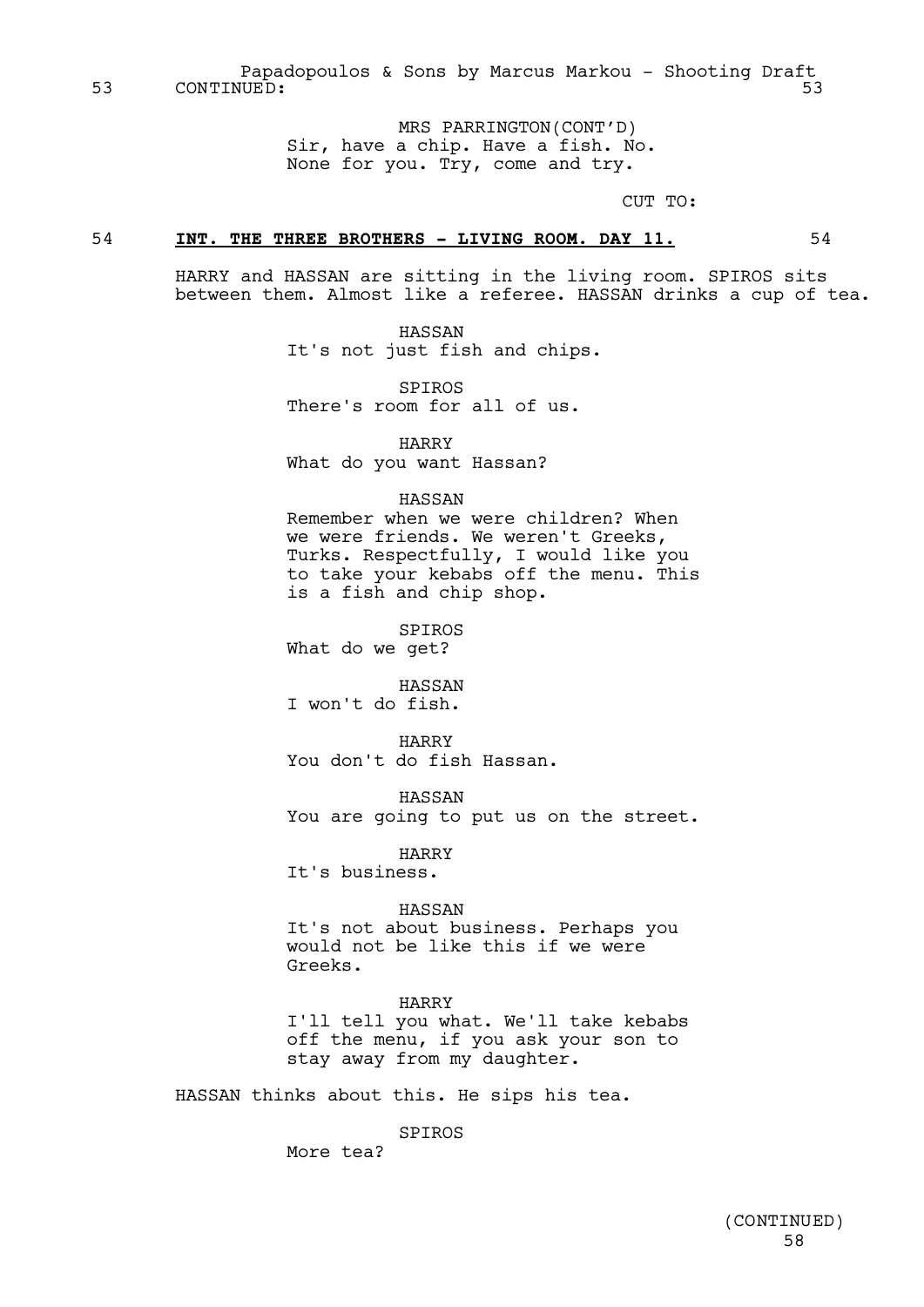Papadopoulos & Sons by Marcus Markou - Shooting Draft 54 CONTINUED: 54

> HASSAN No. Thank you. This is very difficult.

HARRY Come on. It's easy.

HASSAN My son is his own man.

HARRY Right. There's no deal.

HASSAN Is this because he's Turkish? Because he's a Muslim?

HARRY Oh no. I don't have a problem with that.

SPIROS Harry's not like that.

HASSAN Because he works in a kebab shop? Is that it?

SPIROS Yeah. Harry's more like that.

HARRY

I would ask you - both of you - to respect a man's aspiration for his daughter.

## HASSAN

I have similar aspirations for my son. Spiro, perhaps you should remind your brother where he is now. Tell him to look around. Perhaps he still sees a big mansion with gardens and servants. Well, I don't. But more importantly, neither does my son.

HARRY This is only. We'll be gone in a couple of months.

HASSAN I hope so. It's going to be a very long couple of months.

HARRY For both of us.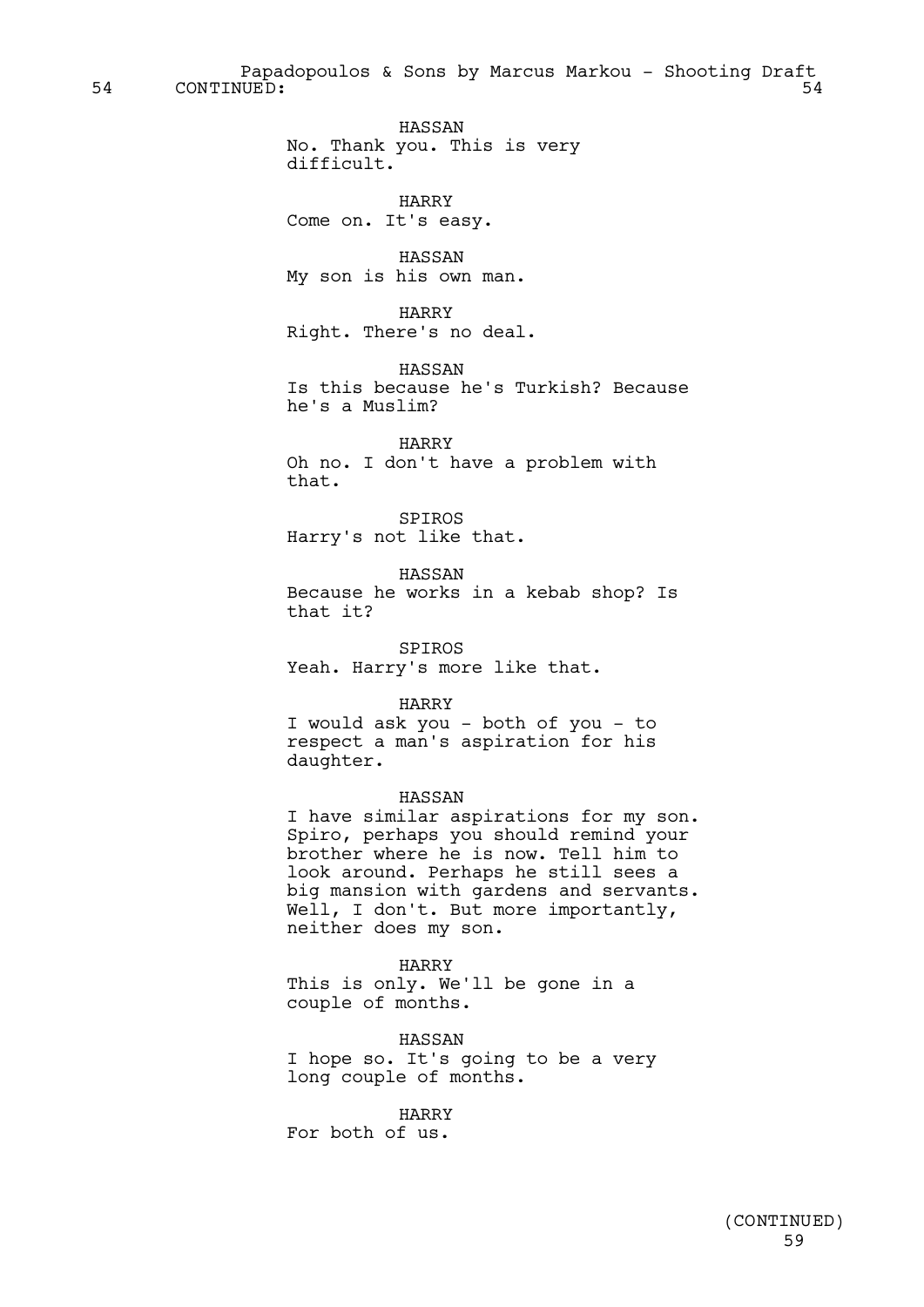Papadopoulos & Sons by Marcus Markou - Shooting Draft 54 CONTINUED: (2) 54

> HASSAN finishes his tea. There is an uncomfortable silence. At this moment THEO comes in with a camera and takes a photo of the three men sitting together.

# THEO

# Say cheese!

Flash. The scene of the three men is captured as a still photograph. Music - 5000 Lies by George Zambetas.

CUT TO:

# 55 **INT/EXT. PHOTO STILLS MONTAGE. DAY/NIGHT 12.** 55

Music continues. We now see a series of photo stills, as you would find in a family album or on a rotating screen saver. The images cover over two months of activity at the shop and beyond. Some of these shots are out of focus. Some are over exposed etc. Some are badly framed. Sometimes the people in the shots are aware of being photographed, sometimes not. They rotate once every four or five seconds throughout the song. The images we see are:

1. KATIE dangling two fish from her ears as if they are earrings.

2. MRS PARRINGTON behind the counter of the fish bar having a cup of tea.

3. HARRY in his fish and chip shop coat and hat looking miserable behind the counter.

4. JAMES is sitting at one of the tables with half a dozen plants. He is repotting.

5. KATIE and MEHMET outside the shop having a cigarette.

6. PHIL THE TILL juggling potatoes.

7. HARRY on the sofa fast asleep.

8. JIMMY THE PRIEST playing cards with FAT LAKI and PHIL THE TILL. He is showing the photographer his three kings, while the other players look on bemused.

9. HARRY with a tomato ketchup dispenser goofing around.

10. MRS PARRINGTON and JAMES present FAT LAKI with a birthday cake.

11. HARRY and SOPHIE in the shop together having fun.

12. The three children, JAMES, KATIE and THEO pulling a see no evil, hear no evil, speak no evil pose on a bench, outside the shop.

13. MRS PARRINGTON being embraced by SPIROS outside his van.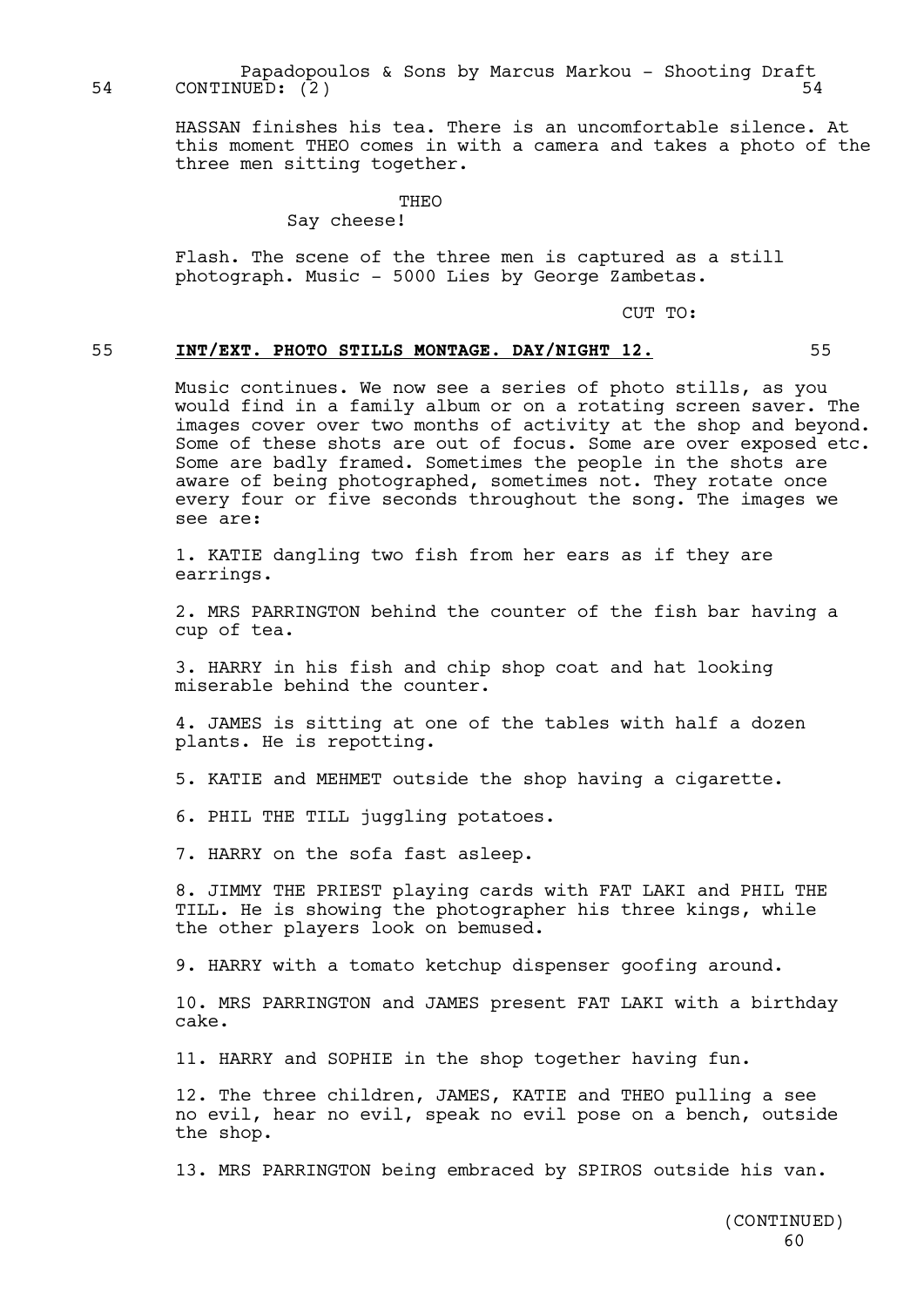Papadopoulos & Sons by Marcus Markou - Shooting Draft 55 CONTINUED: 55

> 14. MRS PARRINGTON and THEO standing outside the shop pointing at something in the sky.

15. KATIE and MEHMET flirting outside the shop.

15. SOPHIE is sitting at a table eating fish and chips with THEO.

16. The entire family behind the counter posing for a shot, as if for a local newspaper.

17. HARRY and SOPHIE sitting outside the shop, smiling.

18. SPIROS looking serious - staring out of the shop window. Unaware.

19. A shot of HARRY and SPIROS outside the shop, looking at at the camera. We are pulling out of the shot. SPIROS is happy and smiling but HARRY is stern and serious. This photo is held for longer. We pull out.

CUT TO:

# 56 **INT. THE THREE BROTHERS - RESTAURANT AREA. DAY 13.** 56

THEO looking at the same photo on his laptop. He closes the lid. The family is sitting at a restaurant area table - SPIROS, MRS PARRINGTON, HARRY, THEO, KATIE and JAMES. On it, there is a mobile phone. They watch it in silence.

HARRY

So, here we are.

**SPIROS** 

Here we are.

MRS PARRINGTON I'm sure it will be good news.

HARRY If it's good news Spiro, I want you to have the shop. All of it.

THEO Will we get to visit Uncle Spiros again?

MRS PARRINGTON Yes, of course we will.

SPIROS Who's going to help me to run the store? I'm going to need you little man.

MRS PARRINGTON I expect Uncle Spiros will always find you a holiday job here.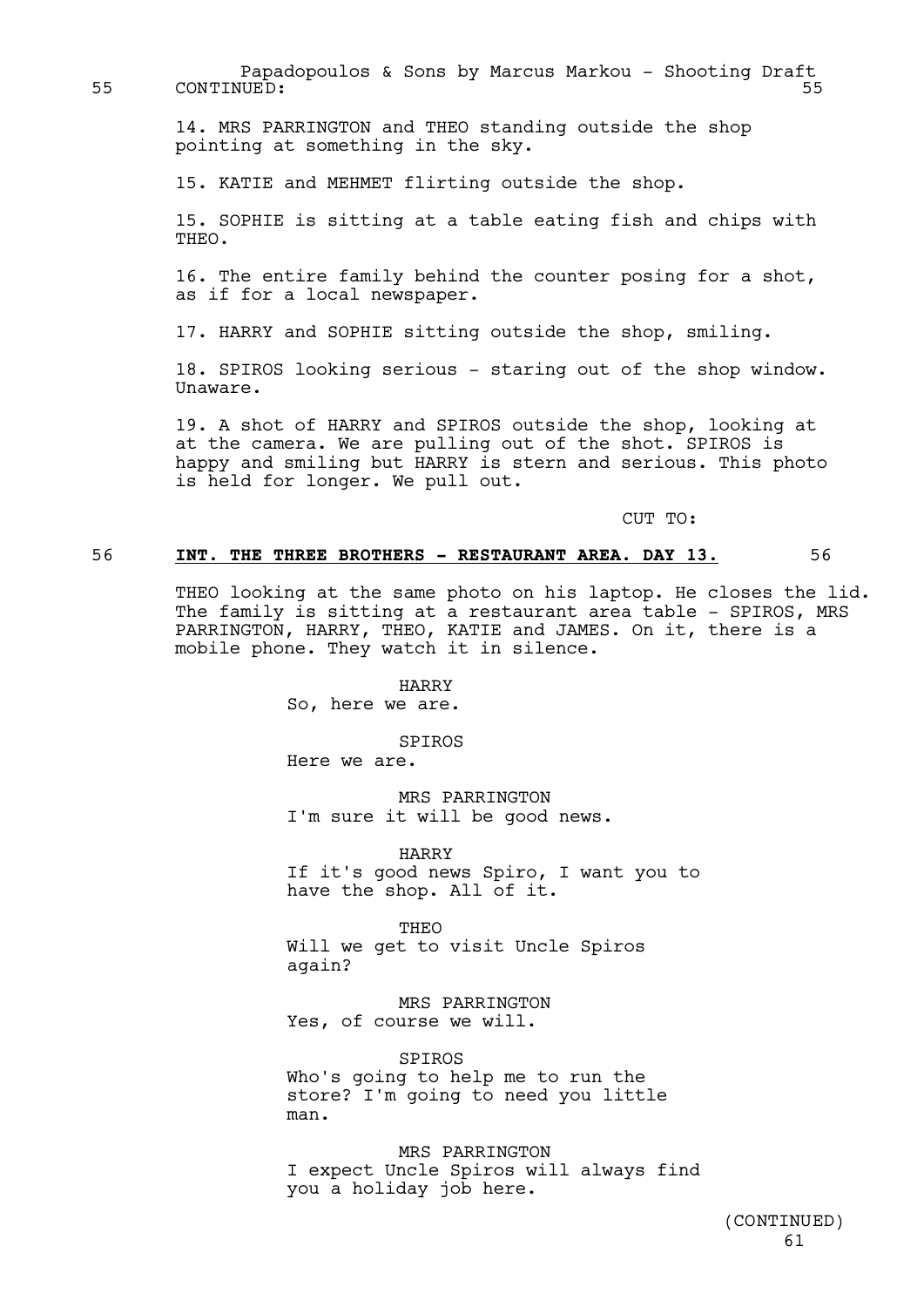Papadopoulos & Sons by Marcus Markou - Shooting Draft 56 CONTINUED: 56

The mobile phone rings. HARRY answers.

HARRY Hello. Lars. Yeah. I'm just...

HARRY steps away from the table and exits the restaurant area. We watch the family. They do not talk. HARRY comes back.

> MRS PARRINGTON What is it? THEO

Did you get the loan?

HARRY Bad news I'm afraid.

KATIE

Really?

HARRY Yeah. We're going home! We got it! We're going home.

The family's response is muted.

SPIROS Congratulations.

HARRY What's wrong? We're leaving, we're out of here. We got the loan. We should be celebrating.

The family are still unmoved.

SPIROS He's right. It's a good day. You, you made it. You're a survivor. Sorry.

SPIROS shows some discomfort and starts to get up.

HARRY

What is it with you Spiro? Why can't you be happy for me? Whenever I have any kind success you always have to stamp on it. (Spiros gets up) Where are you going?

SPIROS I am happy for you. I am.

HARRY What is it? What's wrong?

Spiros staggers off.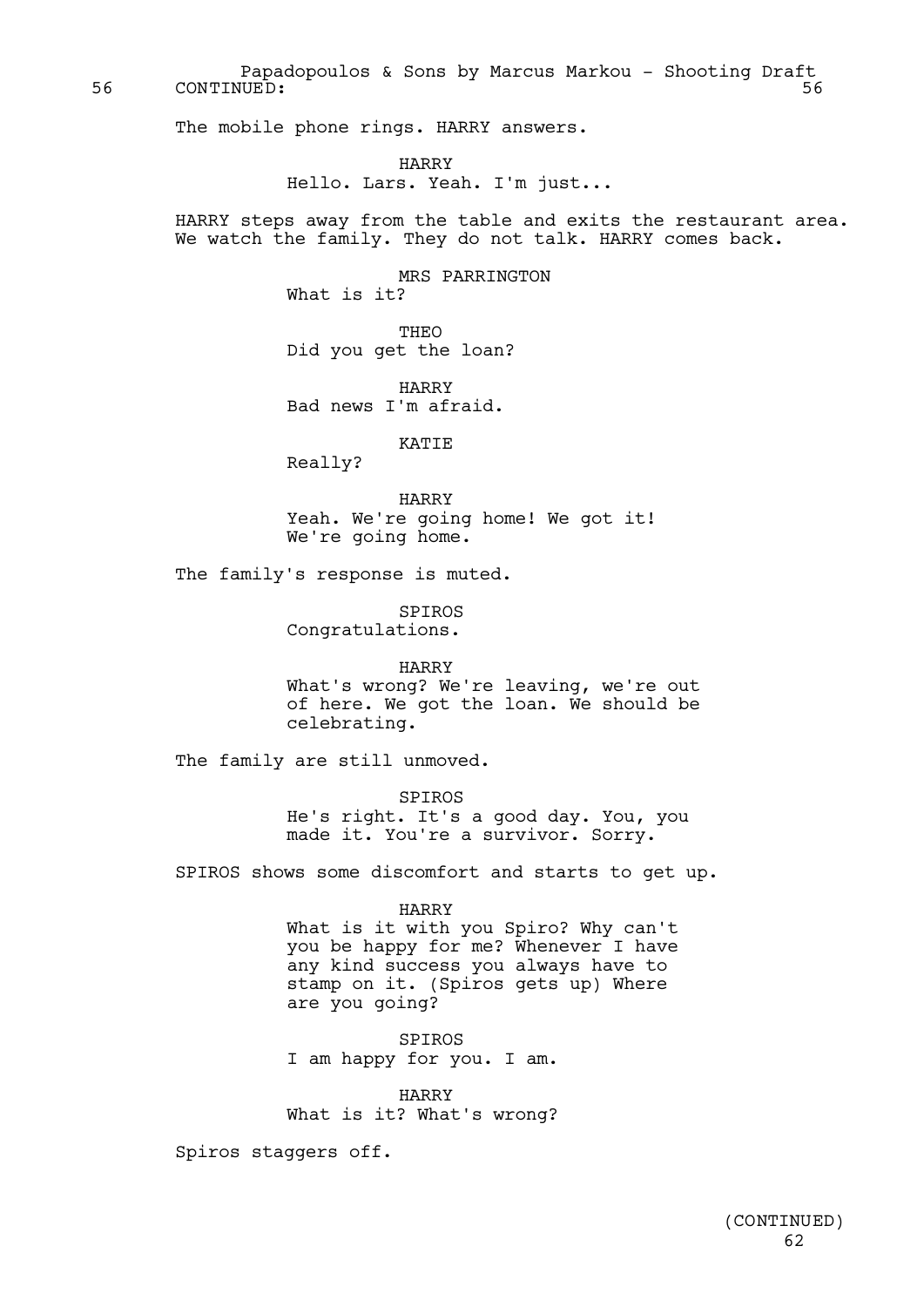Papadopoulos & Sons by Marcus Markou - Shooting Draft 56 CONTINUED: (2) 56

## SPIROS There is this...

SPIROS collapses onto the floor.

CUT TO:

## 57 **INT. HOSPITAL. DAY 13.** 57

SPIROS is on an oxygen mask. HARRY, KATIE, JAMES, THEO and MRS PARRINGTON are watching him.

> THEO He looks dead to me.

MRS PARRINGTON No, he's not dead. He's sleeping. He's still sleeping.

THEO Like sleeping beauty?

MRS PARRINGTON Yes. That's a good way of looking at it.

SOPHIE enters. SOPHIE is carrying a cake.

SOPHIE

Sorry. I hope I'm not.

HARRY

No, no. Come in. (Indicating to James to get a chair) James, James. And take the erm... (Refering to cake)

SOPHIE

Yeah, I heard the news and I really wanted to bake something so I made a Greek Easter cake. Don't ask.

#### HARRY

No. That's really... lovely. Thank you very much. We'll, we'll have some of that. He's in a mild coma apparently and we have to talk to him and play music and... James, put the... turn the music on. (To SPIROS) Hey, wake up. The accountant's here. You've got to wake up.

JAMES plays an Ipod in its dock. We hear the first bars of an inappropriate song.

HARRY (CONT'D)

James!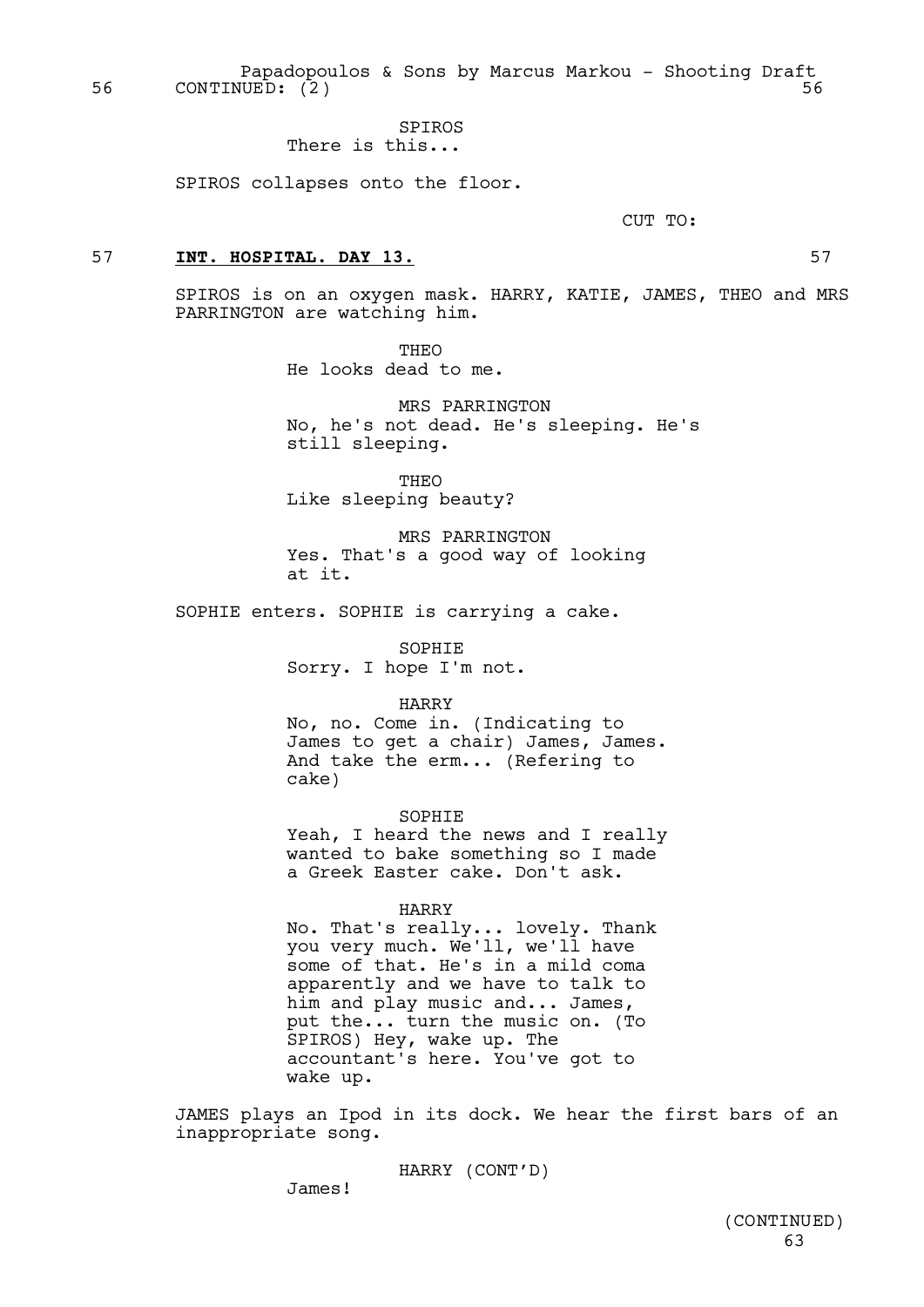Papadopoulos & Sons by Marcus Markou - Shooting Draft 57 CONTINUED: 57

> KATIE Jesus Christ!

> > MRS PARRINGTON

Katie!

JAMES Sorry. It won't turn off.

KATIE You're such a spanner!

JAMES Fuck off slag.

MRS PARRINGTON Katie! James!

THEO Let me do it!

HARRY Wait! I can felt something. Katie. Get the doctor.

KATIE I don't want to ask.

JAMES Oh for fuck's sake, I'll go shall I?

James exits and fetches a female doctor.

HARRY Doctor. I felt something just now. A gripping movement.

DOCTOR Anything else?

HARRY No, just a slight squeeze, is that a sign?

DOCTOR It could be a decorticate response. It's difficult to tell.

HARRY Right. How long's he going to be like this?

DOCTOR

He's suffered a heart attack. It's hard to predict. You should all take a break. I'm sorry about him.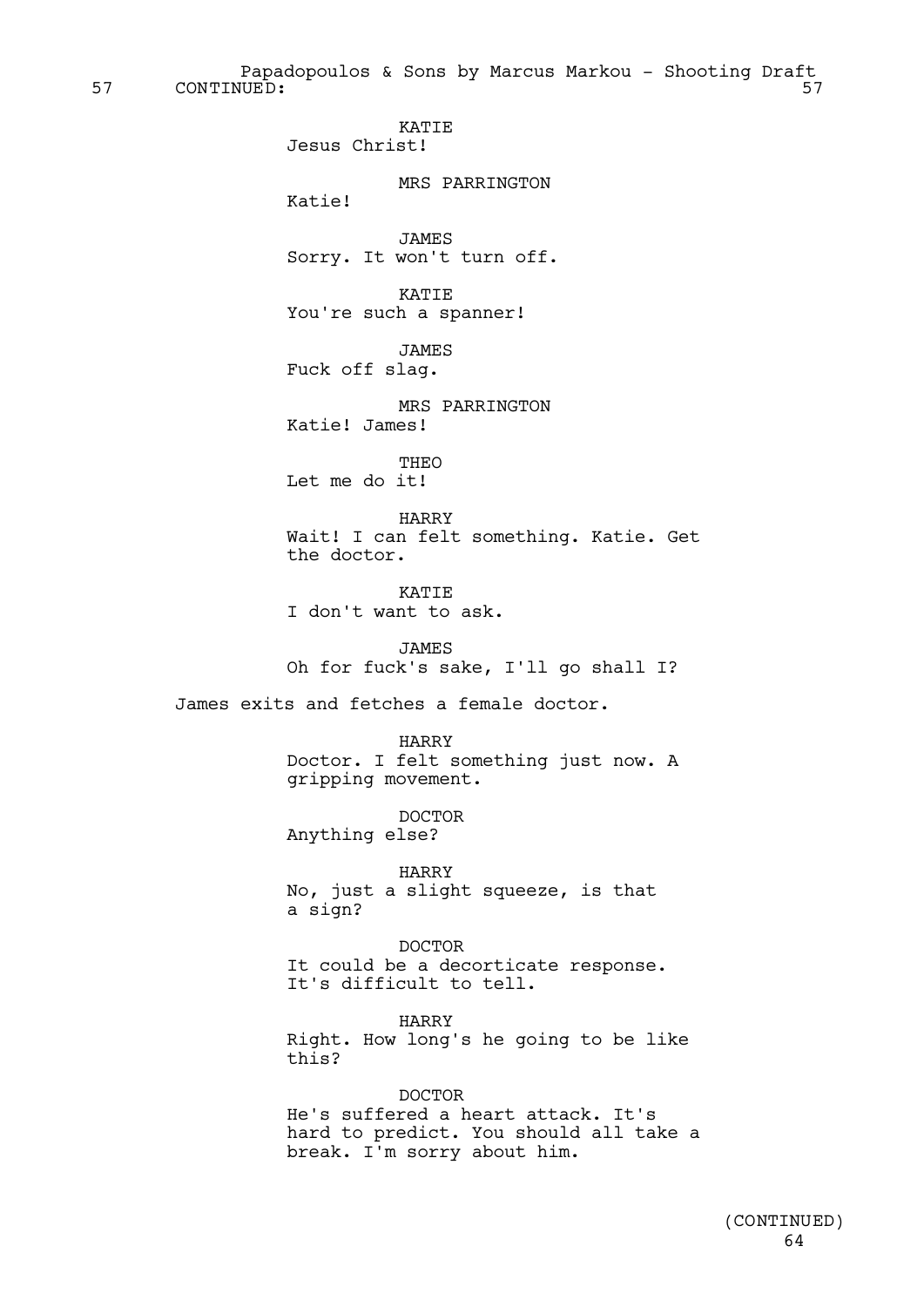Papadopoulos & Sons by Marcus Markou - Shooting Draft 57 CONTINUED: (2) 57

> MRS PARRINGTON Yeah. Okay. We'll leave you to it. Come on. We'll just say goodbye to Uncle Spiros.

The family depart. SOPHIE also goes to leave.

HARRY Would you mind staying around?

SOPHIE

Of course.

CUT TO:

# 58 **EXT. HOSPITAL. EVENING 13.** 58

We see the exterior of St Thomas's Hospital in London, from the other side of the Thames River.

CUT TO:

# 59 **INT. HOSPITAL. EVENING 13.** 59

HARRY and SOPHIE sit at SPIROS' side. It is late. HARRY is gently singing *Varka Sto Gialo* (A Boat in the Harbour) to SPIROS - a traditional Greek song. He is humming the parts he cannot remember.

#### HARRY

So, he saved me twice. Once in the fire, and once after the banks. I was always embarrassed by him, you know. By his thing that he does. You know, his... 'thing'. But the thing that he does. It's a good thing really. These last few months. This year actually. This whole year. God. What a year. What a year. And yet. I've never felt so alive. I've never felt so engaged. Why is that? I mean why? I mean, I'm frying chips.

SOPHIE shrugs with smile.

HARRY (CONT'D) I love him. I've always loved him. And I love my children. I love... I love my life. I love it. Why is that? Why do I love it now? What was wrong with it before?

SOPHIE It's okay. It's okay.

HARRY It's a crazy, crazy, world. It's up, it's down. You fight. You win. (MORE)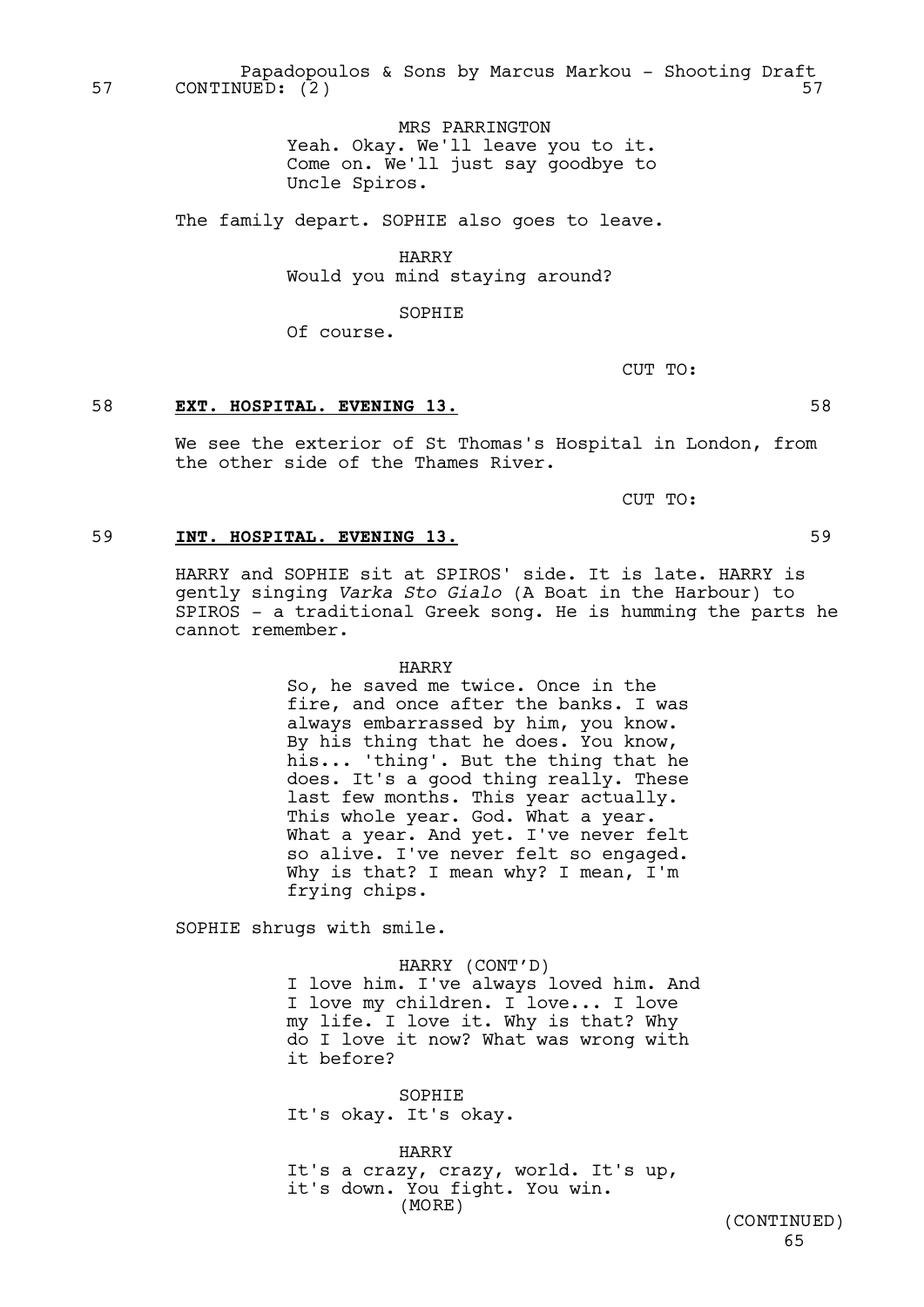Papadopoulos & Sons by Marcus Markou - Shooting Draft 59 CONTINUED: 59

You lose. You become exhausted. And then you leave. There's no logic. There's no logic. It's insane. It's insane. The whole thing. HARRY (CONT'D)

SPIROS wakes. He rips out the respirator from his mouth.

HARRY (CONT'D) No, no, no, no. Spiro.

SOPHIE

I'll get someone.

SOHPIE exits.

HARRY Spiro mou. Spiro mou.

SPIROS

Ella bethi mou. Ella tho. You have to let me go. It's good. Michael's with us. Michael. O Mihalis. He was always there. Always with us. Always. Three brothers.

HARRY

When I was a little boy. You cooked for me. Every time I came home. They were good times Spiro. Efharisto.

SPIROS Itan Kali zoi. A good life. Now you understand. Levendis mou.

SPIROS smiles. He closes his eyes and dies.

CUT TO:

## 60 **INT. THE THREE BROTHERS - RESTAURANT AREA. DAY 14.** 60

Fade from black. Music continues. Close up on HARRY who is sitting by himself. He has just come from the funeral and wears black. We see a hand on his shoulder. As the camera tracks back we see it is KATIE's hand. She is also wearing black. He touches it. He is starring into the distance. KATIE sits next to him. JAMES and THEO appear, also in black, and sit next to KATIE. They stare into the distance. The camera continues to track back towards the entrance of the shop.

CUT TO:

# 61 **EXT. THE THREE BROTHERS - ROOF TERRACE. DAY 14.** 61

JAMES and HARRY climb up the stairs to the roof terrace. HARRY stops and stares in disbelief. We cut to HARRY's POV and see a beautiful roof garden packed with plants and life.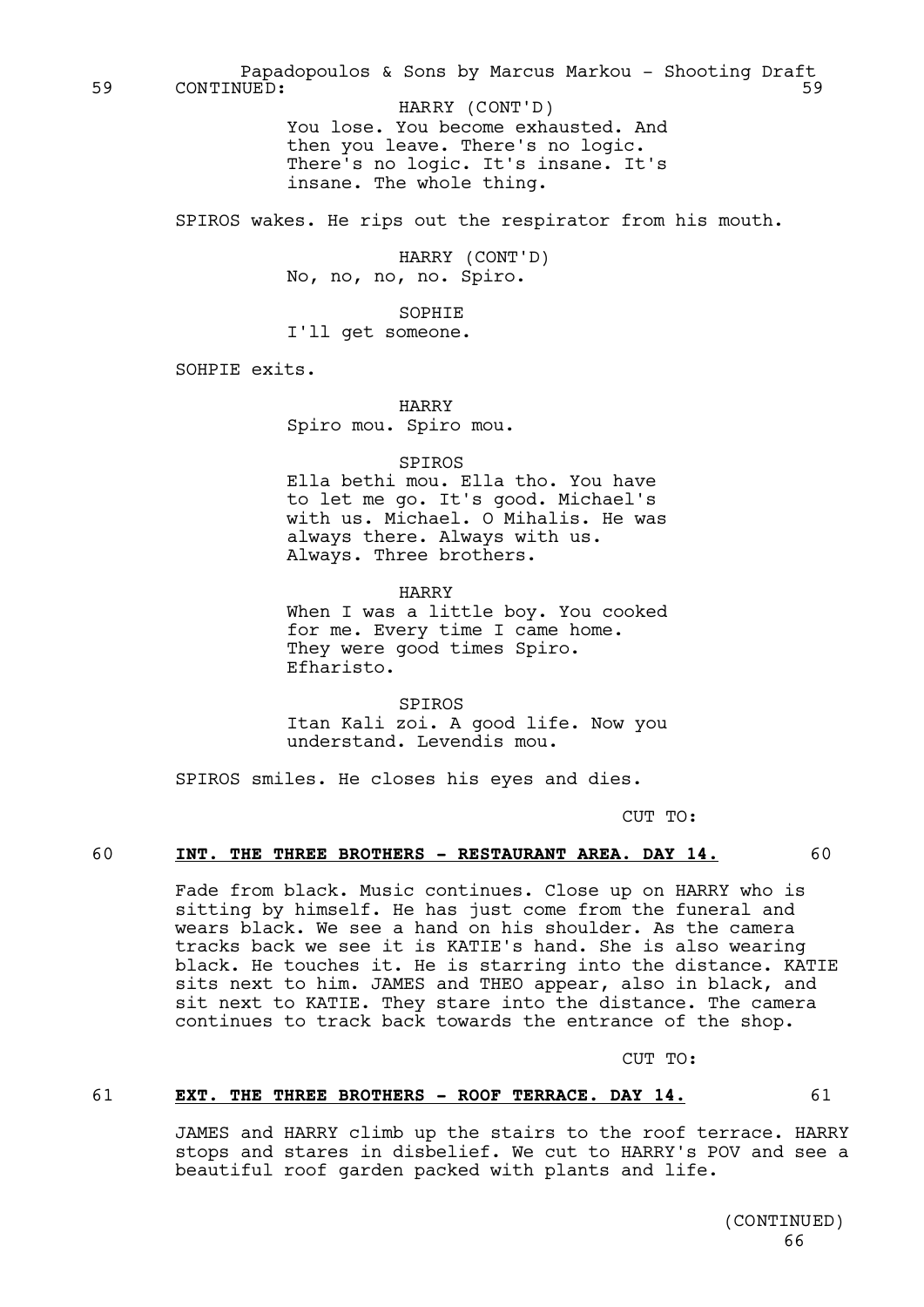Papadopoulos & Sons by Marcus Markou - Shooting Draft 61 CONTINUED: 61

> HARRY Did you do this?

JAMES It was for you. And Uncle Spiros. And Mum.

HARRY Thank you James.

JAMES points out the English Ivy in the Union Jack pot that HARRY brought back from the old house.

JAMES

This is the Ivy you saved, that night.

HARRY

We meet again.

KATIE and THEO appear at the entrance to the roof terrace.

HARRY (CONT'D) Did you know about this?

JAMES

They can all go back to the house if you want. The plants. They're quite easy to move. But they're also very happy to grow here as well. If we choose to stay.

HARRY looks towards KATIE and THEO.

**KATTE** It's whatever you want to do Daddy. We're all really proud of you.

The family embrace.

CUT TO:

# 62 **INT. THE THREE BROTHERS - RESTAURANT AREA. DAY 15.** 62

It is another working day at the Three Brothers. HARRY, FAT LAKI and JAMES are behind the range frying and placing fried fish into the display. There are lots of customers queuing up and the restaurant is busy with customers at the tables. KATIE is taking an order. THEO, in a school uniform, and MRS PARRINGTON walk into the shop.

> HARRY Theo mou. Good day at school?

MRS PARRINGTON Very good day. Impressed the teacher with his ability to solve quadratic equations.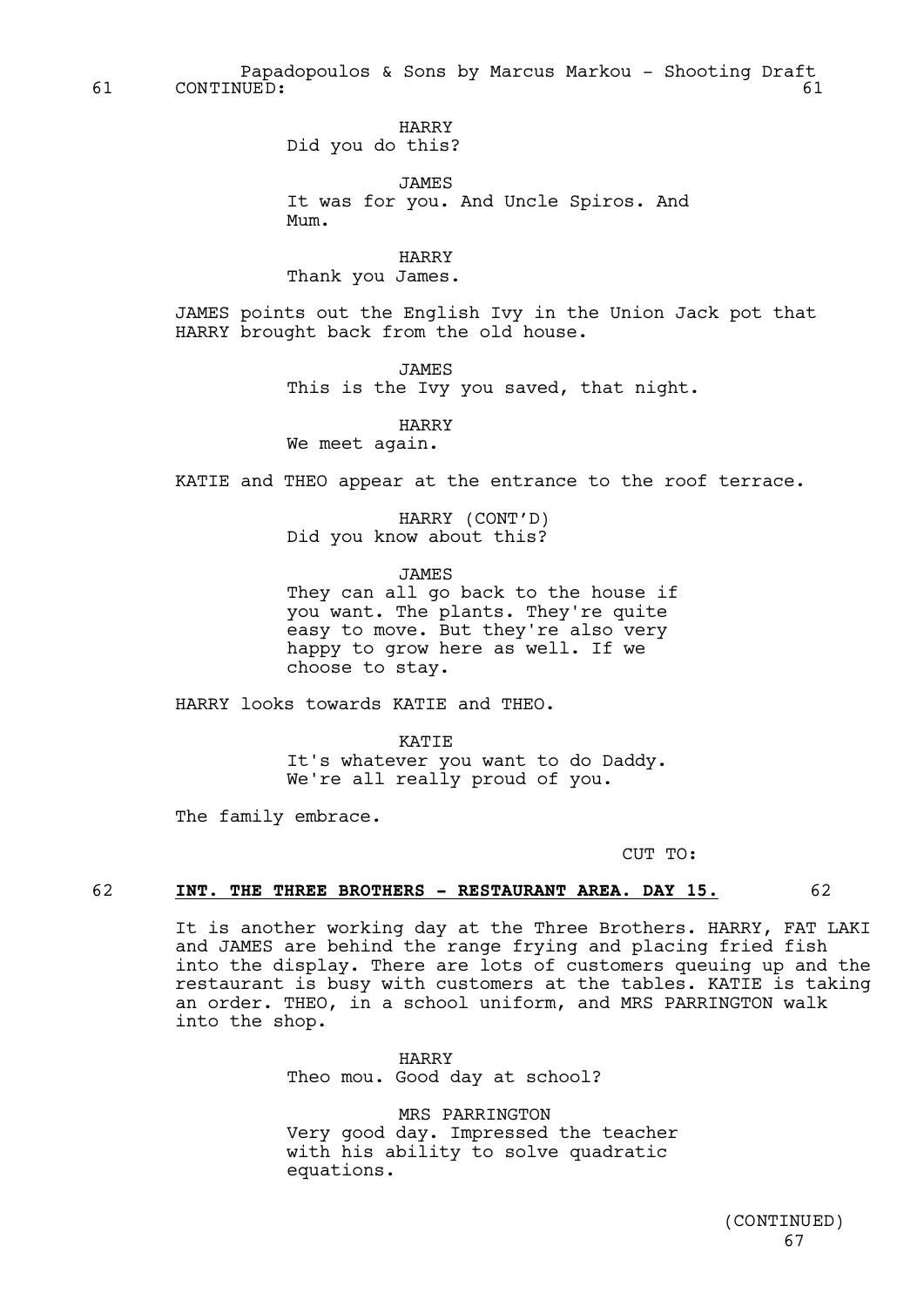Papadopoulos & Sons by Marcus Markou - Shooting Draft 62 CONTINUED: 62

HARRY

That is fantastic.

THEO Your friends are outside.

HARRY looks out of the shop window.

CUT TO:

# 63 **EXT. THE THREE BROTHERS. DAY 15.** 63

HARRY exits the shop and is confronted by ROB and SOPHIE.

ROB As you won't come to me, I thought I'd come to you.

HARRY I'm not changing my mind Rob.

ROB I just want to talk.

CUT TO:

# 64 **EXT. LOCAL PARK. DAY 15.** 64

HARRY, ROB and SOPHIE are in a park, sitting on a park bench.

ROB Tell me this is a joke.

HARRY I don't want to do the deal.

ROB Harry, you have seriously lost the plot on this one.

HARRY It just doesn't feel right.

ROB We worked hard on this.

SOPHIE If he doesn't want to do the deal, he doesn't want to do it.

ROB

Shut up.

HARRY Hey. No need for that.

ROB I don't understand.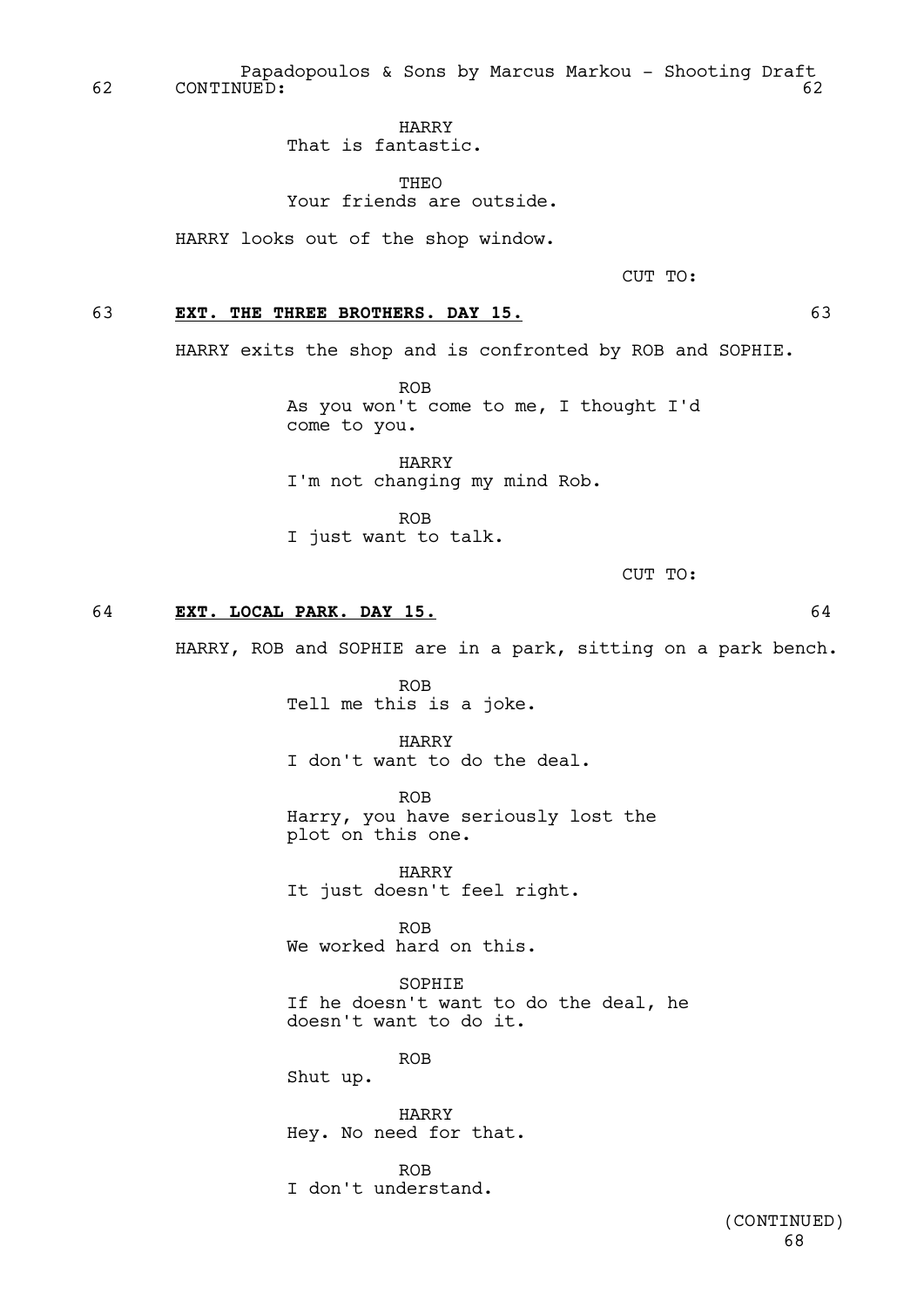# HARRY

I've got everything I want. And I've got no debt. And that feels good. When I lock up my shop at night, it feels good. I've got no debts, no loans. I own it 100 per cent.

ROB

Come on. A percentage of something that could be worth millions. You'd walk away from that? For a chip shop?

### HARRY

Yeah. Right now? Yes. I would. And I'm with my children. And that's. You can't put a price on that Rob. And I'm having fun. We're having fun. Come back to the shop and let me cook you something to eat. Go on. We're doing great business. I'm actually thinking of expanding.

ROB

That's... That's... That's good Harry. That's, that's very good. I'm happy for you. If *this* is success.

HARRY

What is success Rob? What is it? We've both had it. What is it? Is it the share price? Is it the profit earnings ratio? Is it a beautiful car.

ROB

You tell me Harry. You've had it all.

HARRY Yeah, I have. And I can tell you. Success is... the joy you feel. That's it. That's all it is. Success is the joy you feel!

ROB Come on. Lets go.

SOPHIE I don't think so.

ROB Okay. I'm sorry I shouted at you.

**SOPHIE** I don't care about that. I just don't want to work for you anymore.

Rob shakes his head and walks off.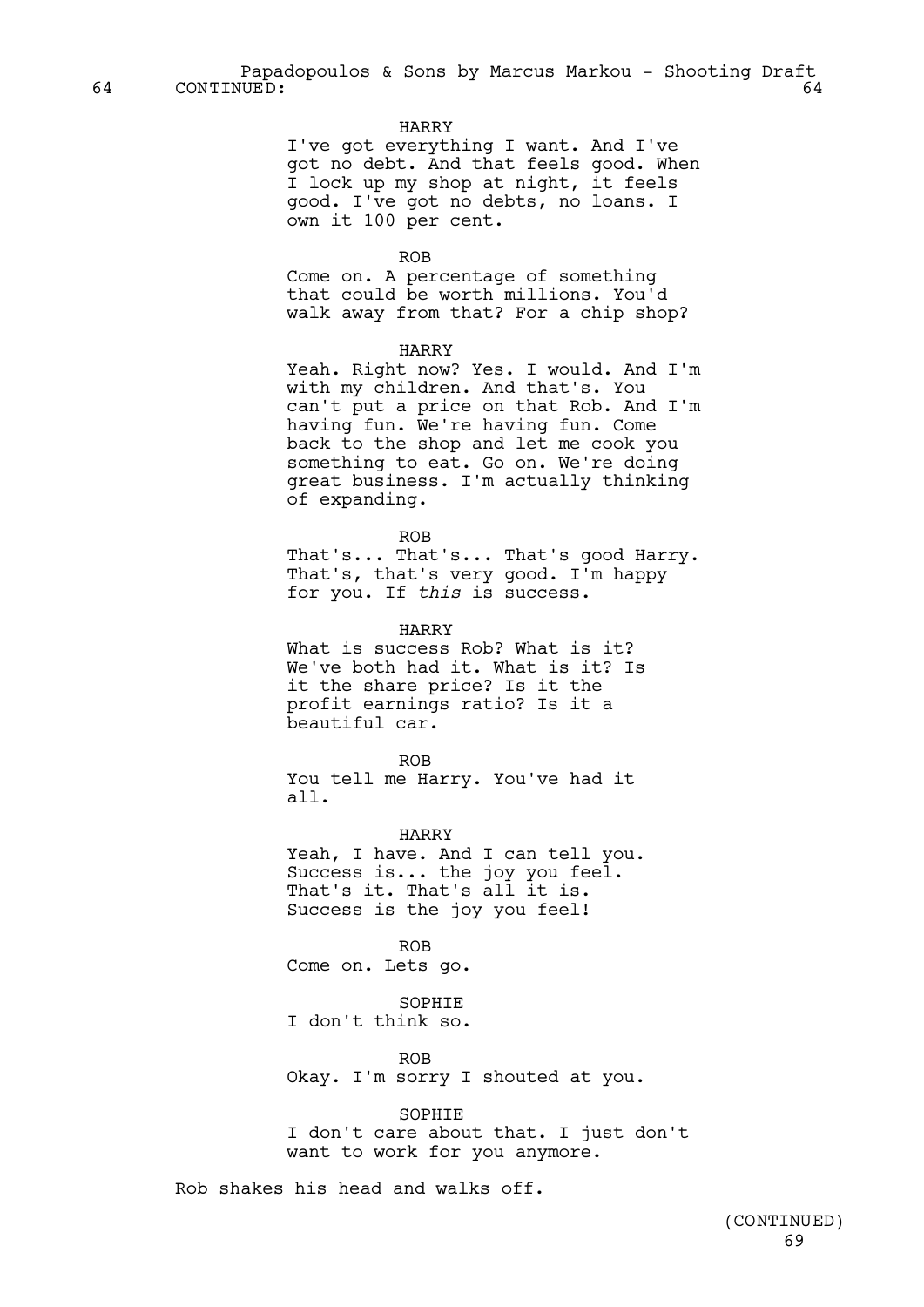Papadopoulos & Sons by Marcus Markou - Shooting Draft<br>UED: (2) 64 CONTINUED: (2) 64

> ROB Good luck people!

HARRY Best fish and chips in London!

ROB Call me when you want to go public!

SOPHIE I just quit my job.

HARRY Yep. I think you did.

SOPHIE I'm just trying to work out what I'm feeling

HARRY

And?

HARRY and SOPHIE kiss.

HARRY (CONT'D) Bag of chips?

CUT TO:

# 65 **INT. THE THREE BROTHERS - RESTAURANT AREA. DAY 15.** 65

HARRY and SOPHIE walk into the shop. JAMES and FAT LAKI are behind the counter. KATIE is taking orders. THEO is doing his homework with MRS PARRINGTON.

> HARRY Ladies and gentlemen, meet our new bookkeeper.

> > SOPHIE

Hello.

HARRY You may have to take a few shifts behind the counter.

SOPHIE Well. Got to learn the business from the inside.

HARRY Get the girl a Three Brothers coat.

FAT LAKT

Yes boss.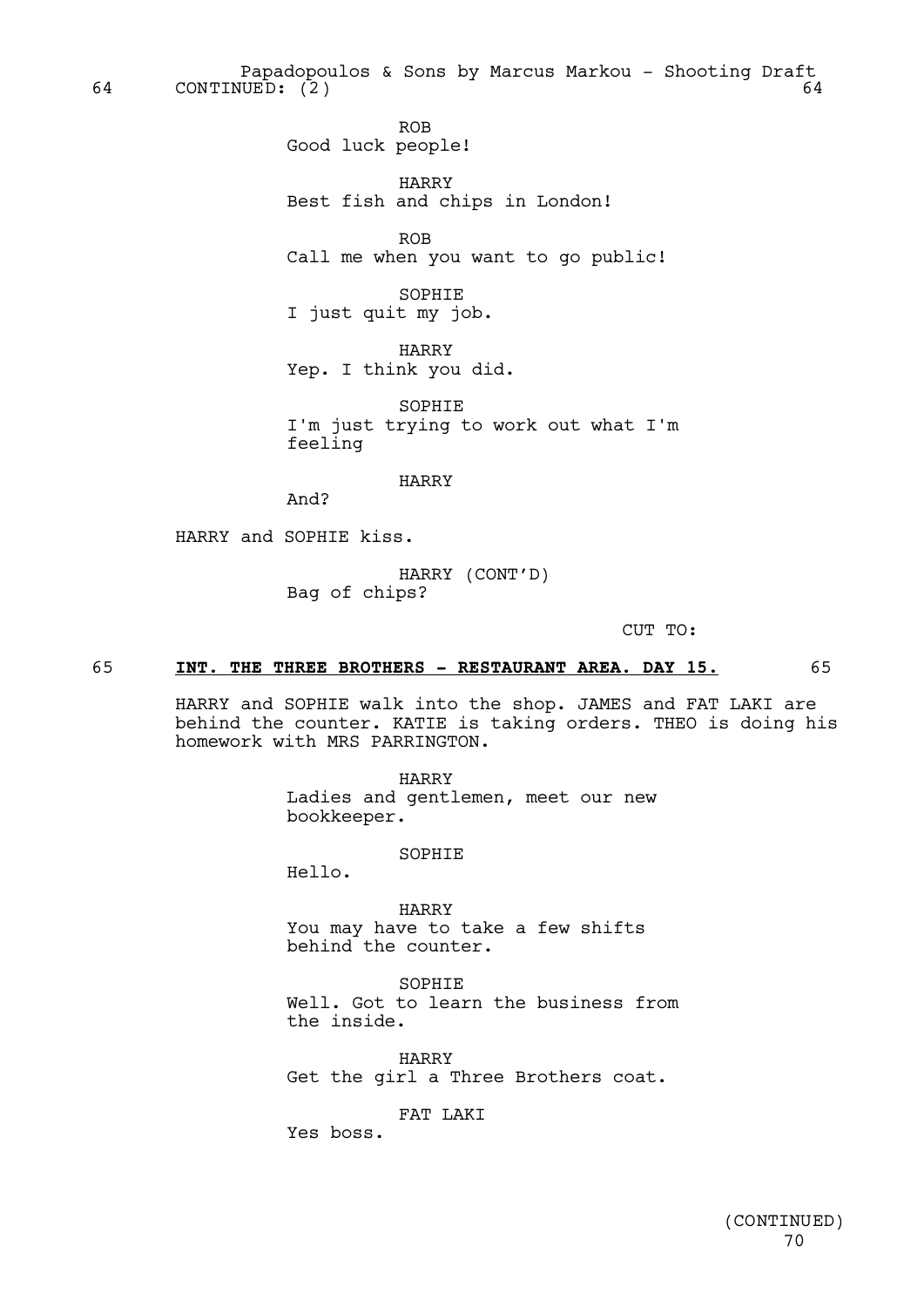Papadopoulos & Sons by Marcus Markou - Shooting Draft 65 CONTINUED: 65

> HARRY We are going to build a great business, from today.

**SOPHIE** I'm so excited.

HARRY Good times, eh?

SOPHIE

I think so.

HARRY Katie. Tell Hassan to meet me outside. Laki, bring that kebab.

CUT TO:

## 66 **EXT. THE THREE BROTHERS. DAY 15.** 66

HARRY, SOPHIE, JAMES, KATIE, MRS PARRINGTON and FAT LAKI meet HASSAN, MEHMET and a couple of HASSAN's family in the street outside the shop. FAT LAKI is carrying the kebab.

HARRY

Hassn. Thank you for coming. Laki?

FAT LAKI passes the kebab to HARRY. HARRY gives it to HASSAN, who passes it to a family member.

> HARRY CONT Kebab's are off the menu.

HASSAN You're a good man. Thank you.

We see KATIE and Mehmet hold hands.

HASSAN (CONT'D) We must celebrate. The Greek way. Yes? Come on.

HASSAN invites Harry to dance. JAMES hits his portable stereo. We hear the opening bars of Siko Horepse Sirtaki.

HARRY

No.

HASSAN Someone get some plates. Get everyone.

HARRY No, I can't. I actually can't. I... I really don't know... I actually don't know how.